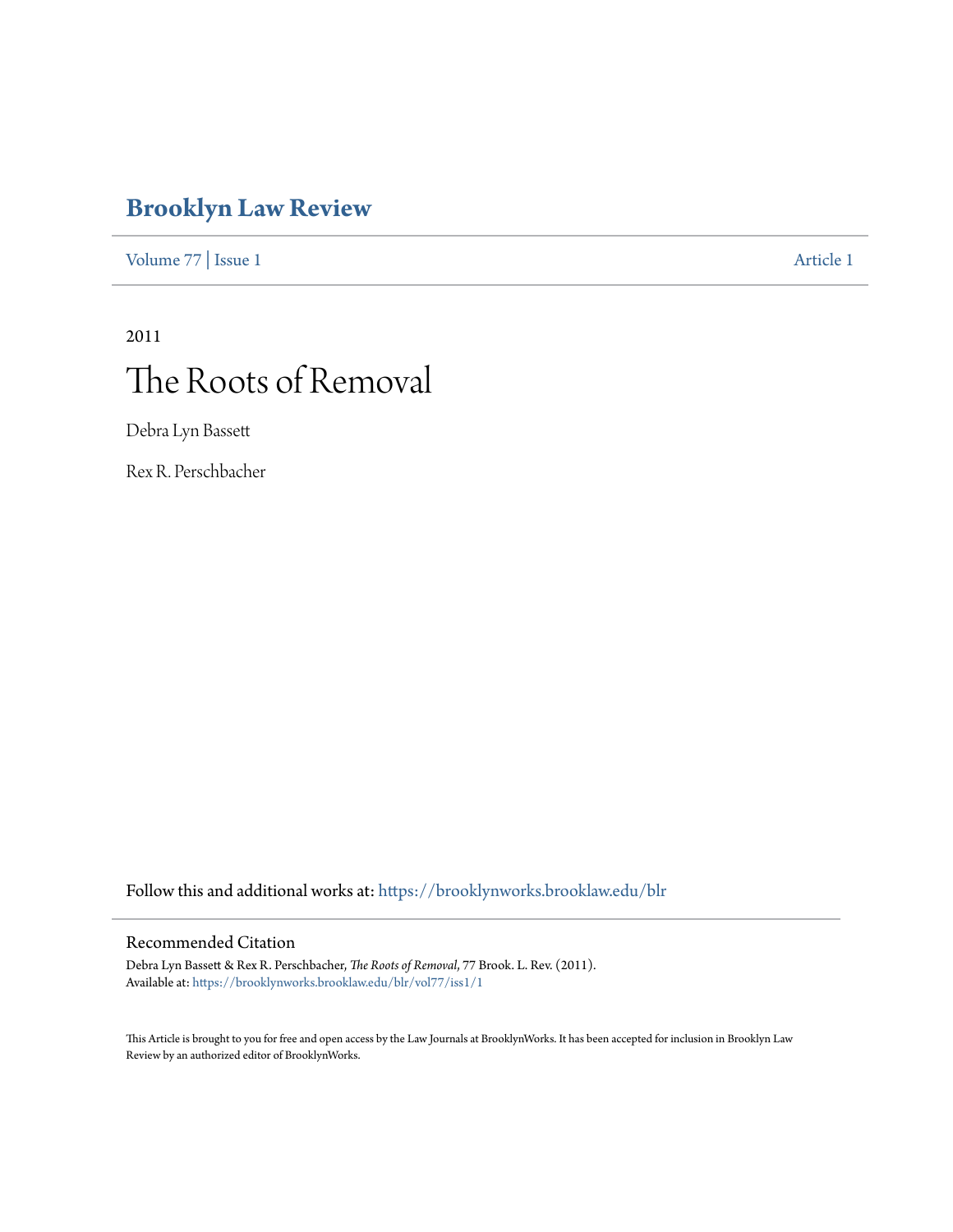# ARTICLES

# The Roots of Removal\*

*Debra Lyn Bassett*† *Rex R. Perschbacher*‡

*Academic observers of federal litigation generally describe the field by reference to its constitutional and statutory foundations. Also at play within this landscape are powerful normative policy elements recognized by scholars and practitioners—at least implicitly—as essential to an adequate description of the litigation choices available to the participants. One of these policy features is the oft-repeated maxim that the plaintiff is the master of the claim. Although this basic premise quietly dominates both academic discussions and practice realities, a number of factors operate to impose very real limitations on that principle. These limitations, in turn, shape how we approach federal litigation and include, specifically, how we approach federal court jurisdiction. One of these limitations on a plaintiff's power that implicates federal jurisdiction is removal—and removal provides an instructive example of the exceptionally rich environment where policy elements interact with constitutional and statutory features. Removal is a means of moving a state court lawsuit into federal court, and approximately thirty thousand civil cases are transferred in this manner annually. Through removal, under certain circumstances, a defendant is able to defeat the plaintiff's choice of forum. Thus, removal inherently raises questions about what limitations should be placed on a plaintiff's choice of forum. These questions have been answered in different ways depending on the specific issue and the timing, which includes both the historical context and the litigation point in time. Three particular aspects of removal law illustrate the dramatic way in which these differences unfold. As a general matter, when removal occurs at the very outset of a lawsuit, the procedures are quite straightforward. However, removal instituted after the initial* 

 <sup>\* © 2011</sup> Debra Lyn Bassett & Rex R. Perschbacher. All rights reserved.

<sup>†</sup> Justice Marshall F. McComb Professor of Law, Southwestern Law School.

Professor of Law and Daniel J. Dykstra Chair in Law, University of California, Davis.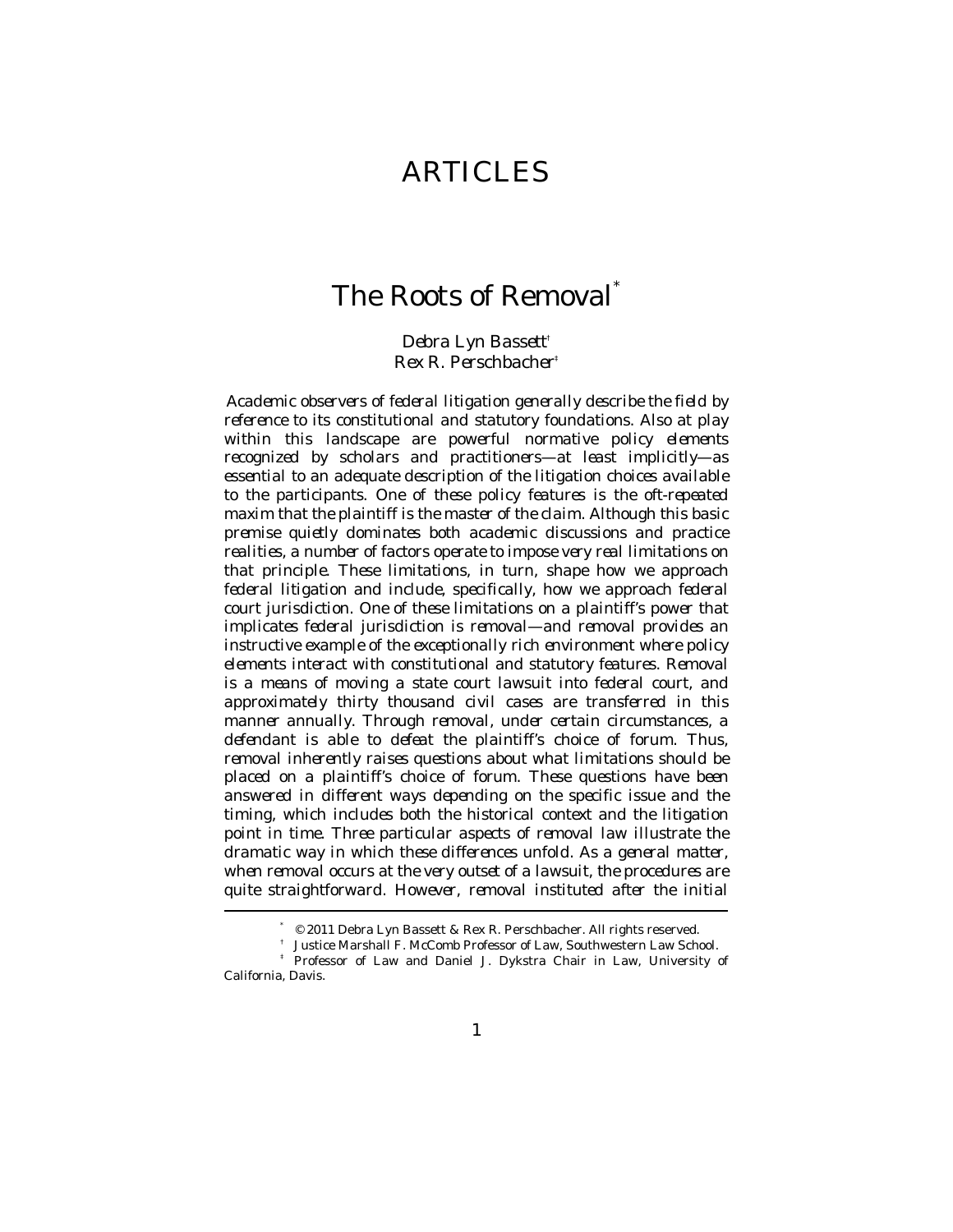*thirty-day removal period raises more issues and has the potential to become more complicated. Three of the most difficult issues in removal law arise in such a subsequently instituted removal context—the first- (versus last-) served defendant rule, the voluntary-involuntary rule, and the one-year limitation for removing diversity cases. Courts and commentators typically have discussed these issues separately, without realizing that these issues share an underlying commonality that yields a surprisingly effective analytical framework: the inherent tension between deferring to the plaintiff's choice of forum versus the defendant's right of removal.* 

#### **INTRODUCTION**

The law of removal is a study in contradictions. The United States Constitution expressly authorizes arising-under and diversity jurisdiction, without mentioning removal. Yet removal is regularly classified as one of the bases for federal court subject-matter jurisdiction. Because removal is a procedure rather than a true form of jurisdiction, the Constitution makes no direct mention of removing cases from state court to federal court.2 However, the U.S. legal landscape has included removal since the creation of federal courts; the First Congress enacted removal procedures in the first Judiciary Act of 1789.<sup>3</sup> This gives removal a unique place in federal court jurisprudence—a statutory regime of quasi-constitutional character.

At the same time, removal runs directly contrary to one of the most deeply embedded, yet implicit, maxims of United States adversarial procedure: the plaintiff is the master of his or her claim.<sup>4</sup> The unresolved and ongoing tension between

<sup>1</sup> U.S. CONST. art. III, § 2.

*See* 14B CHARLES ALAN WRIGHT ET AL., FEDERAL PRACTICE AND PROCEDURE § 3721 (4th ed. 2009) ("The right to remove a case from a state court to a federal court is purely statutory . . . ."); *see also* Martin v. Hunter's Lessee, 14 U.S. (1 Wheat.) 304, 349 (1816) ("This power of removal is not to be found in express terms in any part of the constitution . . . .").

Judiciary Act of 1789, ch. 20, § 12, 1 Stat. 73, 79; 14B WRIGHT ET AL., *supra*  note 2, § 3721. 4

Despite the lack of scholarly commentary, those who are involved in the practice of law in this country, and those of us teaching it, each accept the baseline norm that among the choices available by law, plaintiffs have the initial choice of judicial system (federal or state depending upon the limits of subject-matter jurisdiction), the parties who will join as plaintiffs, the parties to be named as defendants (assuming personal jurisdiction is available for court process to reach them), and the place of trial (venue). This plaintiff-choice system has been acknowledged by no less than the U.S. Supreme Court. *See* Piper Aircraft Co. v. Reyno, 454 U.S. 235, 242 (1982); Hoffman v. Blaski, 363 U.S. 335, 344 (1960). Moreover, plaintiffs are able to take advantage of any jurisdiction in which the action can be brought and where the statute of limitations against the plaintiff's claim has not run, even if only one such state remains. *See* Keeton v. Hustler Magazine, Inc., 465 U.S. 770, 779-80 (1984).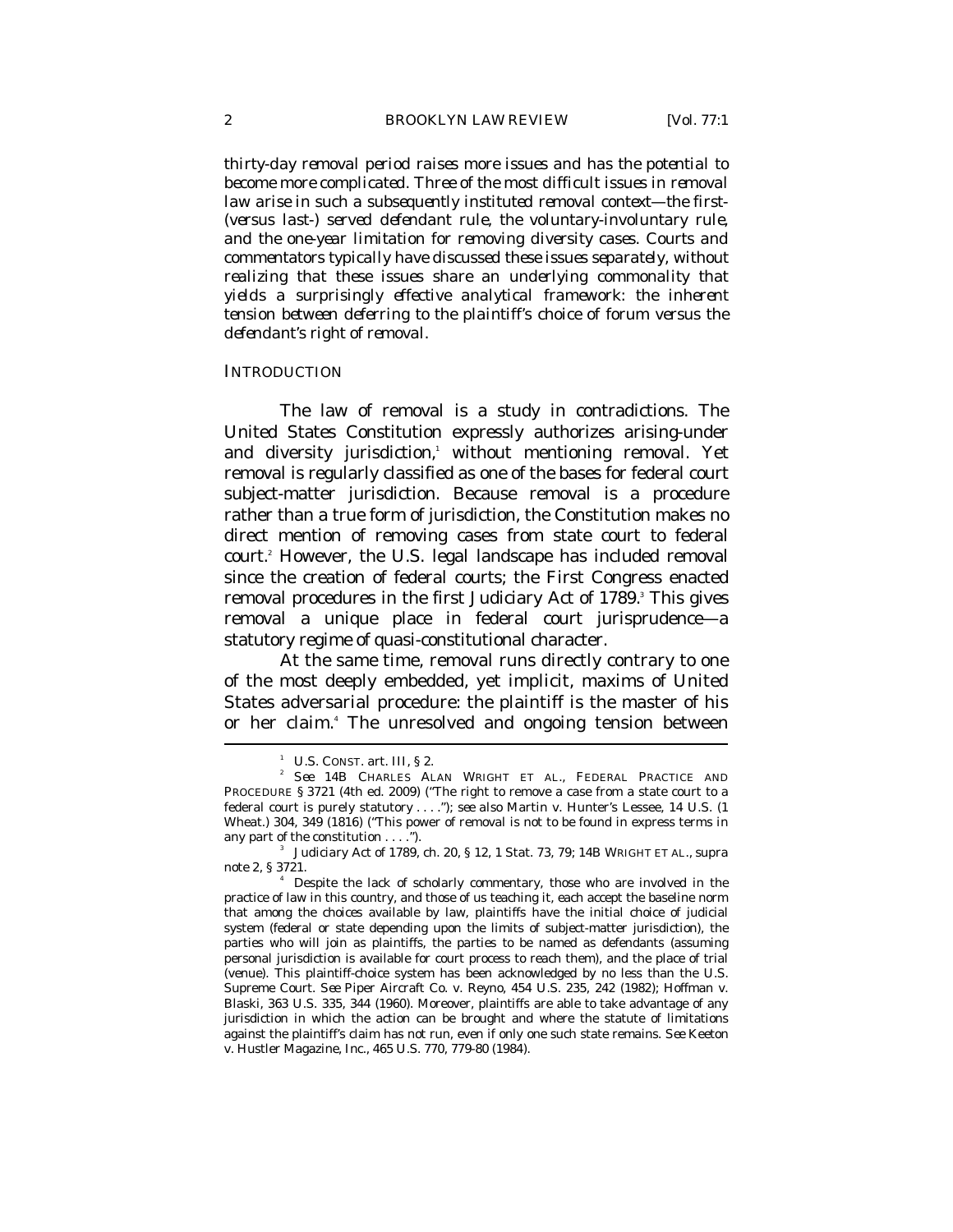these two concepts—that of the defendant's right to remove versus the plaintiff as master of the claim—continues to be seen in court decisions characterizing the defendant's ability to remove as inferior to the plaintiff's choice of forum.<sup>5</sup>

Despite the continuing debate over the historical purpose of diversity jurisdiction<sup>®</sup> and the paucity of historical documentation,<sup>7</sup> the theories as to diversity's purpose originate in the concept of local bias or prejudice.<sup>8</sup> Diversity offers a rich context in the conflict between removal, a defendant's tool, and the plaintiff's traditional role as master of the claim.

Strict application of the rule that gives plaintiffs absolute mastery of the litigation would allow plaintiffs, but not defendants, the right to choose to invoke federal diversity jurisdiction in qualifying cases and avoid the dangers of local bias, or nevertheless to select the state forum and its attendant risks of local bias. Defendants would simply have to live with the plaintiff's forum (and other) choices. Removal provides a significant counterbalance. Rather than according the plaintiff exclusive control over the choice between a federal forum versus a state forum, as would be consistent with the "plaintiff as master of the claim" maxim, the Judiciary Act of 1789 provided for removal, which expressly permits a defendant to defeat the plaintiff's forum choice. The original draft bill authorized

 $5$  *See, e.g.*, Marathon Oil Co. v. Ruhrgas, 145 F.3d 211, 219 n.11 (5th Cir. 1998) ("The defendant's right to remove and the plaintiff's right to choose the forum are not equal . . . ." (quoting 16 JAMES W. MOORE ET AL., MOORE'S FEDERAL PRACTICE § 107.05 (3d ed. 1997)), *rev'd*, 526 U.S. 574 (1999); Auchinleck v. Town of LaGrange, 167 F. Supp. 2d 1066, 1069 (E.D. Wis. 2001) ("The plaintiff's right to choose his forum is superior to the defendant's right of removal.").

*Compare* Erie R.R. v. Tompkins, 304 U.S. 64, 74 (1938) ("Diversity of citizenship jurisdiction was conferred in order to prevent apprehended discrimination in state courts against those not citizens of the state."), *with* Henry J. Friendly, *The Historic Basis of Diversity Jurisdiction*, 41 HARV. L. REV. 483, 496-97 (1928) ("The desire to protect creditors against legislation favorable to debtors was a principal reason for the grant of diversity jurisdiction."); *see also* 13E CHARLES ALAN WRIGHT ET AL., FEDERAL PRACTICE AND PROCEDURE § 3601, at 13, 15 (3d ed. 2009) (noting "the traditional explanation, and the one most often cited by federal judges and legal scholars, of the purpose of the constitutional provision for diversity of citizenship jurisdiction and its immediate congressional implementation—the fear that state courts would be prejudiced against out-of-state litigants"). *But see id.* § 3601, at 15-16 ("Several historians have suggested . . . that the real fear . . . was not of the state courts, but of the state legislatures . . . . The fear of state legislatures may have arisen less from interstate hostility than from a desire to protect commercial interests from class bias.").

*See* Friendly, *supra* note 6, at 484-85 (noting that diversity jurisdiction "had not bulked large" in the eyes of the Constitution's framers, "[n]or are the records of the Convention fruitful to a student of the diversity clause"). *See generally* Debra Lyn Bassett, *The Hidden Bias in Diversity Jurisdiction*, 81 WASH. U. L.Q. 119, 122-36 (2003) (providing historical background of diversity jurisdiction). 8

Bassett, *supra* note 7, at 119-32.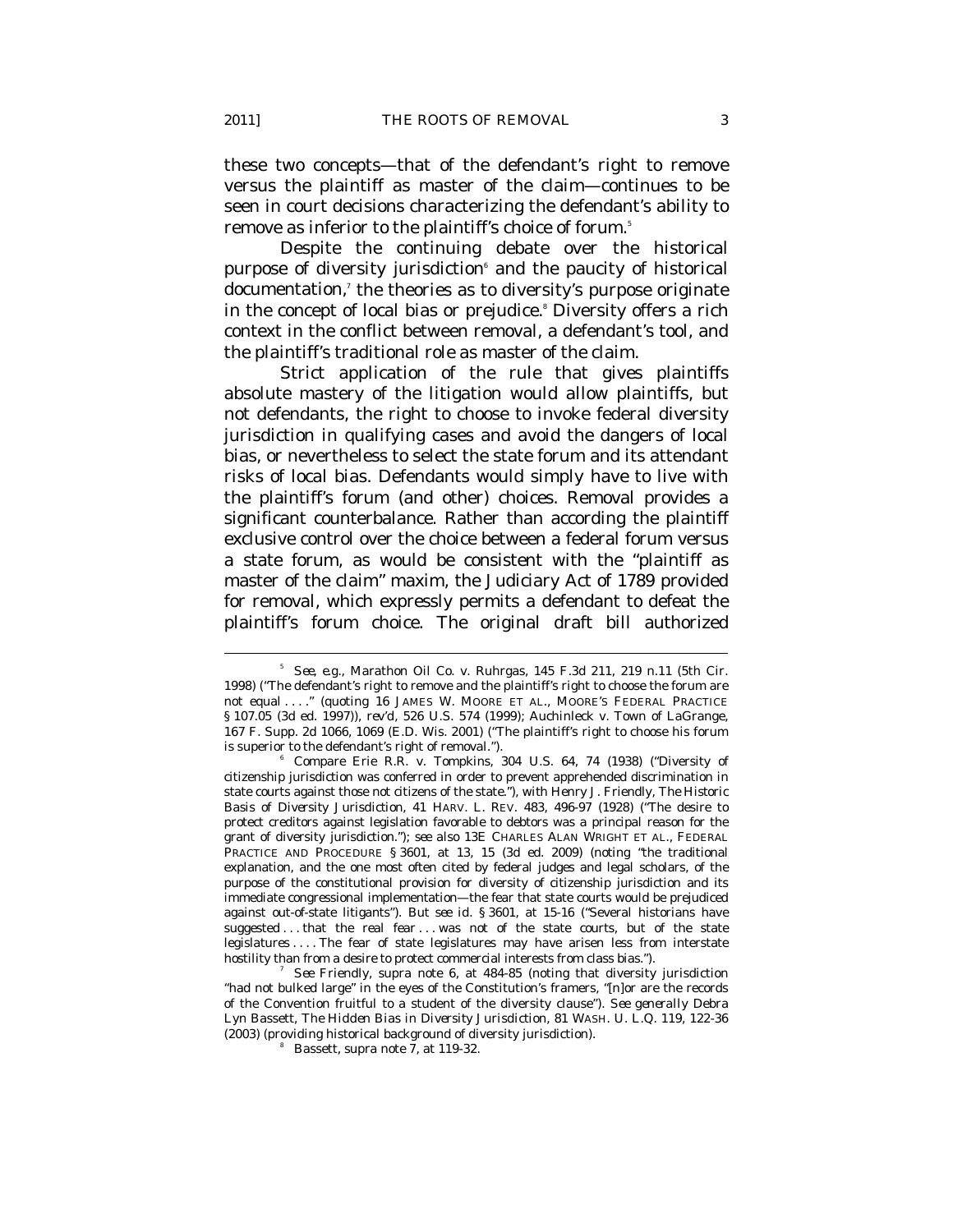removal of any lawsuit for which diversity jurisdiction existed;<sup>9</sup> the final version authorized removal only when the plaintiff filed suit in her home state against an out-of-state defendant. $^{\scriptscriptstyle{10}}$ 

The Supreme Court weighed in early on removal and supported removal in no uncertain terms, expressly rejecting any contention that only the plaintiff's forum choice was entitled to protection:

The [C]onstitution of the United States was designed for the common and equal benefit of all the people of the United States. The judicial power was granted for the same benign and salutary purposes. It was not to be exercised exclusively for the benefit of parties who might be plaintiffs, and would elect the national forum, but also for the protection of defendants who might be entitled to try their rights, or assert their privileges, before the same forum. . . . [A]s the plaintiff may always elect the state court, the defendant may be deprived of all the security which the constitution intended in aid of his rights. Such a state of things can, in no respect, be considered as giving equal rights. To obviate this difficulty, we are referred to the power which it is admitted congress possess to remove suits from state courts to the national courts . . . .

The view that a defendant's right of removal has equal stature and the same constitutional dimension as a plaintiff's right to select the forum<sup>12</sup> runs contrary to the plaintiff as master of the claim maxim, because removal's very purpose lies in defeating the plaintiff's choice of forum. However, this should not be seen as surprising, given the number of limitations on the plaintiff as master of the claim principle, both within and without the removal context. $^{\text{\tiny{13}}}$ 

<sup>&</sup>lt;sup>9</sup> Charles Warren, *New Light on the History of the Federal Judiciary Act of 1789*, 37 HARV. L. REV. 49, 90-91 (1923).<br><sup>10</sup> *Id.* at 91; Judiciary Act of 1789, ch. 20, § 12, 1 Stat. 73, 79-80 (authorizing

the removal of any action "commenced in any state court against an alien, or by a citizen of the state in which the suit is brought against a citizen of another state, and [where] the matter in dispute exceeds the aforesaid sum or value of five hundred dollars, exclusive of costs").<br>
<sup>11</sup> Martin v. Hunter's Lessee, 14 U.S. (1 Wheat.) 304, 348-49 (1816).

<sup>12</sup> *See* Tex. & Pac. Ry. Co. v. Cody, 166 U.S. 606, 609 (1897) (referring to "defendant's constitutional right as a citizen of a different state than the plaintiff, to choose a federal forum"); Boatmen's Bank of St. Louis v. Fritzlen, 135 F. 650, 655 (8th Cir. 1905) (stating that a defendant's right of removal "is of sufficient value and gravity to be guarantied by the Constitution and the acts of Congress"); *In re* Diet Drugs Prods. Liab. Litig., 220 F. Supp. 2d 414, 425 (E.D. Pa. 2002) (stating that a defendant's right of removal "emanates from Article III, Section 2 of the Constitution").

<sup>&</sup>lt;sup>13</sup> See, e.g., 28 U.S.C. § 1404(a)-(b) (2006) (authorizing motions for change of venue, through which a party may transfer an action to a different federal judicial district from that where the plaintiff originally filed the suit); Grable & Sons Metal Prods., Inc. v. Darue Eng'g & Mfg., 545 U.S. 308, 314 (2005) (despite plaintiff's election to sue in state court on a state law–based claim, defendant permitted to remove on the basis of arising under jurisdiction because the case raised a contested and substantial federal question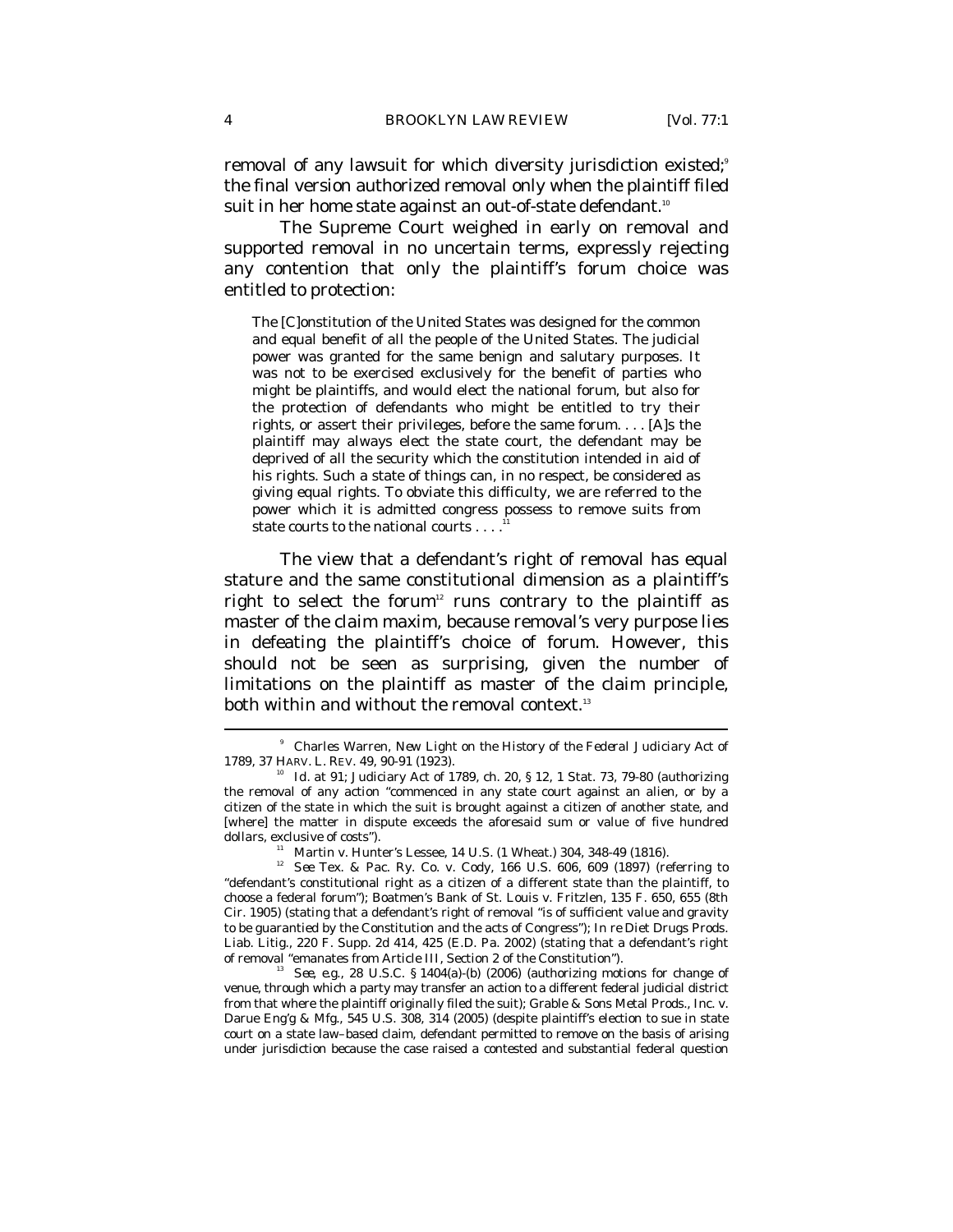In yet another element of removal's contradictory nature, the popular maxim that the courts must construe the removal statutes strictly does not alter this interpretation. A strict construction of the removal statutes does not suggest a bias against removal, nor does it restore the plaintiff as master of the claim to a superior position. Supreme Court case law indicates that the strict construction approach has nothing to do with subjugating defendants or elevating plaintiffs but instead has everything to do with basic concepts of federalism, $14$ and thus actions should be removed from state court jurisdiction only to the extent authorized by federal statute.15

When removal comes within the statutory authority of 28 U.S.C. § 1441, the general removal statute, by definition the suit is one in which the federal and state courts have concurrent jurisdiction, so the federal and state courts have overlapping authority.16 This concurrent power means that removal does not offend the dignity of state judiciaries unless, again, the plaintiff as master of the claim is superior to a defendant's right to remove—and thus removal serves to circumvent the state court's superior claim to adjudicate the case. This position cannot prevail in a legal regime that allows removal in order to defeat the plaintiff's choice of forum under

that the federal court could hear "without disturbing any congressionally approved balance of federal and state judicial responsibilities"); Beneficial Nat'l Bank v. Anderson, 539 U.S. 1 (2003) (despite plaintiff's election to sue in state court on a state law based claim, federal preemption of state law resulted in recharacterization of plaintiff's claim); Federated Dep't Stores, Inc. v. Moitie, 452 U.S. 394, 397 n.2 (1981) (stating that although the plaintiff had pleaded his claim solely in terms of state law, "at least some of the claims had a sufficient federal character to support removal"). 14 *See* Shamrock Oil & Gas Corp. v. Sheets, 313 U.S. 100, 108 (1941) (stating,

in the removal context, that "[t]he power reserved to the states under the Constitution to provide for the determination of controversies in their courts, may be restricted only by the action of Congress in conformity to the Judiciary Articles of the Constitution. 'Due regard for the rightful independence of state governments, which should actuate federal courts, requires that they scrupulously confine their own jurisdiction to the

<sup>&</sup>lt;sup>15</sup> Shamrock Oil has been cited for the proposition that a plaintiff's right to select the forum is superior to the defendant's right to removal. *See, e.g*., Auchinleck v. Town of LaGrange, 167 F. Supp. 2d 1066, 1069 (E.D. Wis. 2001) (citing *Shamrock Oil* as authority in stating that "[t]he plaintiff's right to choose his forum is superior to the defendant's right of removal"); *see also In re* World Trade Ctr. Disaster Site Litig., 270 F. Supp. 2d 357, 366 (S.D.N.Y. 2003) (citing *Shamrock Oil* for "the right of plaintiffs to choose the forum in which to bring suit"). But *Shamrock Oil* said no such thing. Indeed, *Shamrock Oil* merely held that a plaintiff cannot remove a state court lawsuit to federal court on the basis of a counterclaim. *See Shamrock Oil*, 313 U.S. at 106-07. 16 *See* ALISON L. LACROIX, THE IDEOLOGICAL ORIGINS OF AMERICAN

FEDERALISM 189 (2010) (noting that concurrent powers between the federal government and the states refers "to a structure in which multiple levels of government within a single polity possess[] overlapping authority to regulate, legislate, or adjudicate").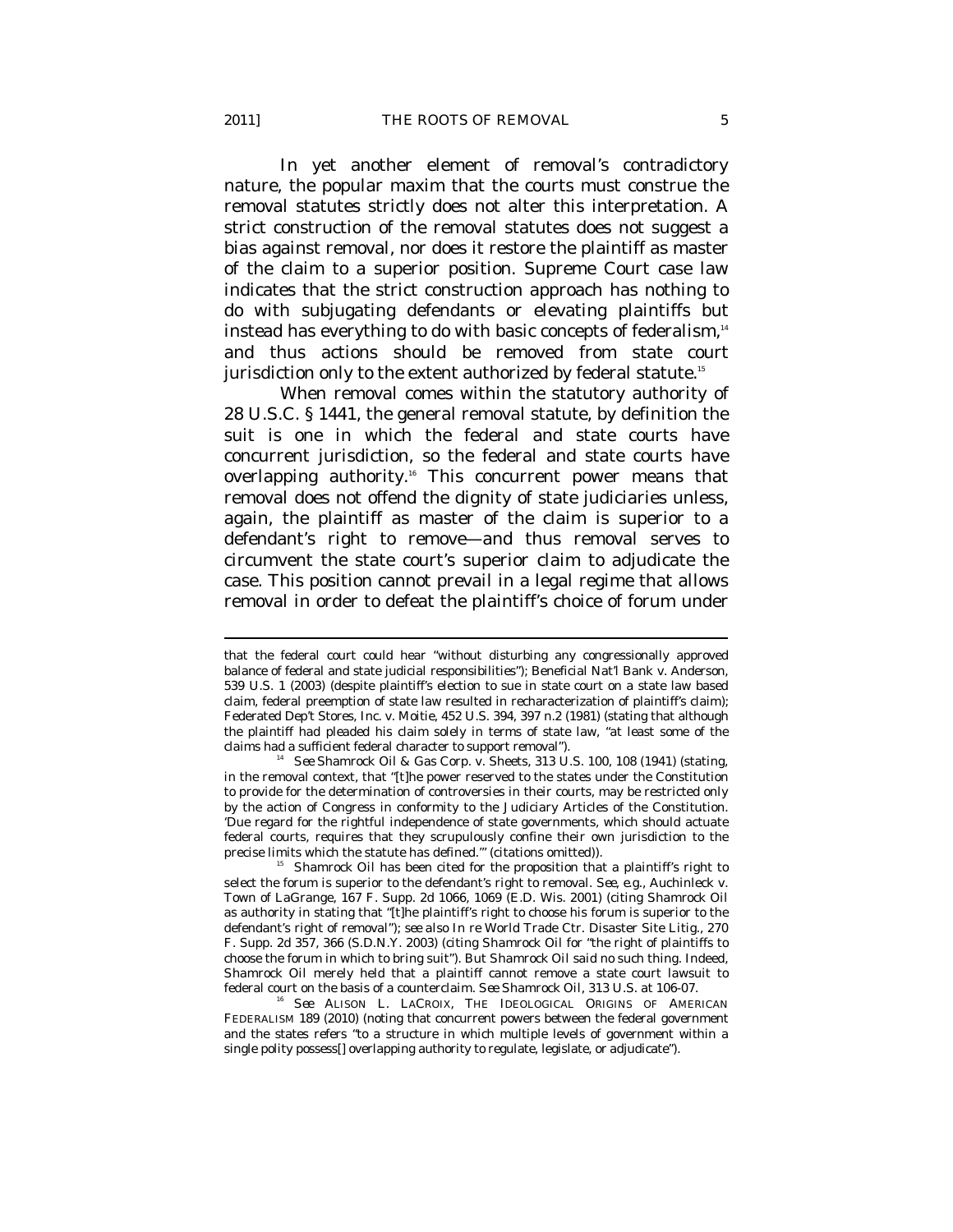specified circumstances. As expressed by one commentator, "Stating that a plaintiff has a superior 'right' to select a forum is merely an unsupported claim, not a self-evident fact." $^{\scriptscriptstyle 17}$ 

The concurrent jurisdiction of the federal and state courts where removal is properly invoked, removal's history, and the statutory authorization of removal all serve to reduce the plaintiff's power. "Master of the claim" becomes the minimalist axiom that the plaintiff chooses the initial court in which to file the claim subject, whenever federal jurisdiction is available, to the defendant's right to rely on the removal statutes' authority. The defendant's right to remove does, and should, rightfully defeat the plaintiff's selected forum.

Removal is a popular procedure, transferring approximately thirty thousand cases annually out of state courts and into federal courts.<sup>18</sup> When a plaintiff files a civil lawsuit in state court, federal statutes authorize the defendant to remove the suit from the state court to federal court under certain specified circumstances and pursuant to specified procedures.19 The basic removal provisions, especially for lawsuits that involve a single defendant, are relatively straightforward and unremarkable. Only a defendant can remove,<sup>20</sup> and a defendant can only effect removal from a state court to a federal court.<sup>21</sup> The federal court to which the lawsuit is removed must be the federal court for the district and division encompassing the state court.<sup>22</sup> As is true for any lawsuit that seeks to proceed in federal court, the action must

<sup>&</sup>lt;sup>17</sup> Scott R. Haiber, *Removing the Bias Against Removal*, 53 CATH. U. L. REV. 609, 638 (2004). 18 *See* ADMINISTRATIVE OFFICE OF THE U.S. COURTS, JUDICIAL BUSINESS OF THE

UNITED STATES COURTS: ANNUAL REPORT OF THE DIRECTOR 50 tbl.S-7 (2010), *available at* http://www.uscourts.gov/uscourts/Statistics/JudicialBusiness/2010/JudicialBusinespdfversio n.pdf (reflecting that 30,161—approximately 11%—of the total filings in federal district courts were removals). 19 The basic removal provisions are those governed by 28 U.S.C. §§ 1441,

<sup>1446,</sup> and 1447 (2006). There are other removal statutes that govern specialized circumstances. *See, e.g.*, 28 U.S.C. § 1453 (modifying removal provisions for certain class actions pursuant to the Class Action Fairness Act of 2005).

*See* 28 U.S.C. § 1441(a) (specifically referring to defendants); Chi., R.I. & P.R. Co. v. Stude, 346 U.S. 574, 580 (1954) ("The plaintiff under 28 U.S.C. § 1441(a) . . . cannot remove."); *see also* Or. Egg Producers v. Andrew, 458 F.2d 382, 383 (9th Cir. 1972) ("A plaintiff who commences his action in a state court cannot effectuate removal to a federal court even if he could have originated the action in a federal court and even if a counterclaim is thereafter filed that states a claim cognizable in federal court."). *See generally* 14C CHARLES ALAN WRIGHT ET AL., FEDERAL PRACTICE AND PROCEDURE § 3730, at 429 (4th ed. 2009).<br><sup>21</sup> 28 U.S.C. § 1441(a).

<sup>22</sup> *Id.*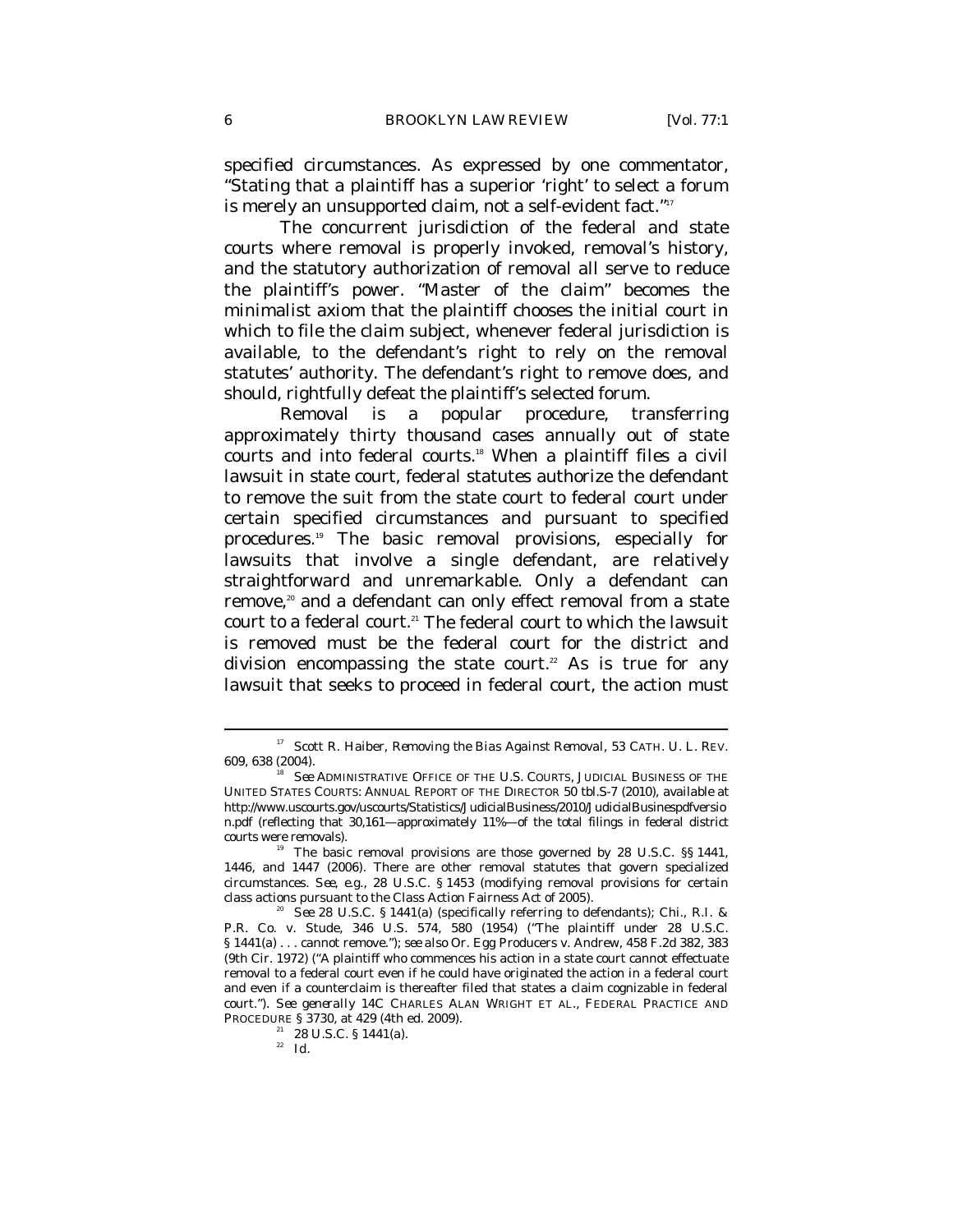have a basis for federal subject-matter jurisdiction.<sup>23</sup> A defendant has thirty days from the date of service to effect removal by filing a notice of removal in the appropriate federal court and serving copies on the other parties and the clerk of the state court.24 If diversity provides the basis for federal subject-matter jurisdiction, then the defendant may not remove the lawsuit if he is a citizen of the state where the plaintiff filed the suit. $^{25}$ 

Removal becomes more complicated, and its contradictory nature becomes more apparent in a manner that has bedeviled the courts and commentators, when it does not occur within the initial thirty-day period. Indeed, three different removal issues have the potential to come into play in a subsequently instituted removal situation: the first- (versus last-) served defendant rule; the voluntary-involuntary rule; and the one-year limit for removing suits on the basis of diversity. Encompassing a contradictory variety of underlying principles and policies, these issues—one expressly created by statute and the other two judicially created—have resulted in a disjointed and inconsistent approach to removal that has obscured the underlying tension intrinsic to the removal concept: a tension between according deference to the plaintiff's choice of forum and honoring the defendant's right to remove. An examination of these three subsequently instituted removal issues illustrates the dramatic way that this underlying tension unfolds.

This article analyzes these three issues as they arise in the subsequently instituted removal context and identifies an overarching and unifying framework. Part I presents and analyzes the first-served, last-served, and intermediate rules.<sup>26</sup> Part II presents and analyzes the voluntary-involuntary rule.<sup>27</sup> Part III presents and analyzes the one-year limit on diversitybased removal.<sup>28</sup> Finally, Part IV identifies the common factors that motivate these removal issues, analyzes the reach of deference to the plaintiff's forum choice and of the defendant's right to remove, and proposes an overarching framework for analyzing these three removal issues.<sup>29</sup>

<sup>&</sup>lt;sup>23</sup> 28 U.S.C. § 1441(b).<br><sup>24</sup> *Id.* § 1446(b), (d).

<sup>&</sup>lt;sup>25</sup> *Id.* § 1441(b). *But see id.* § 1453 (eliminating this restriction for certain % class actions pursuant to the Class Action Fairness Act of 2005).<br>
<sup>26</sup> See infra notes 30-98 and accompanying text.<br>
<sup>27</sup> See infra notes 99-137 and accompanying text.<br>
<sup>28</sup> See infra notes 138-54 and accompanying text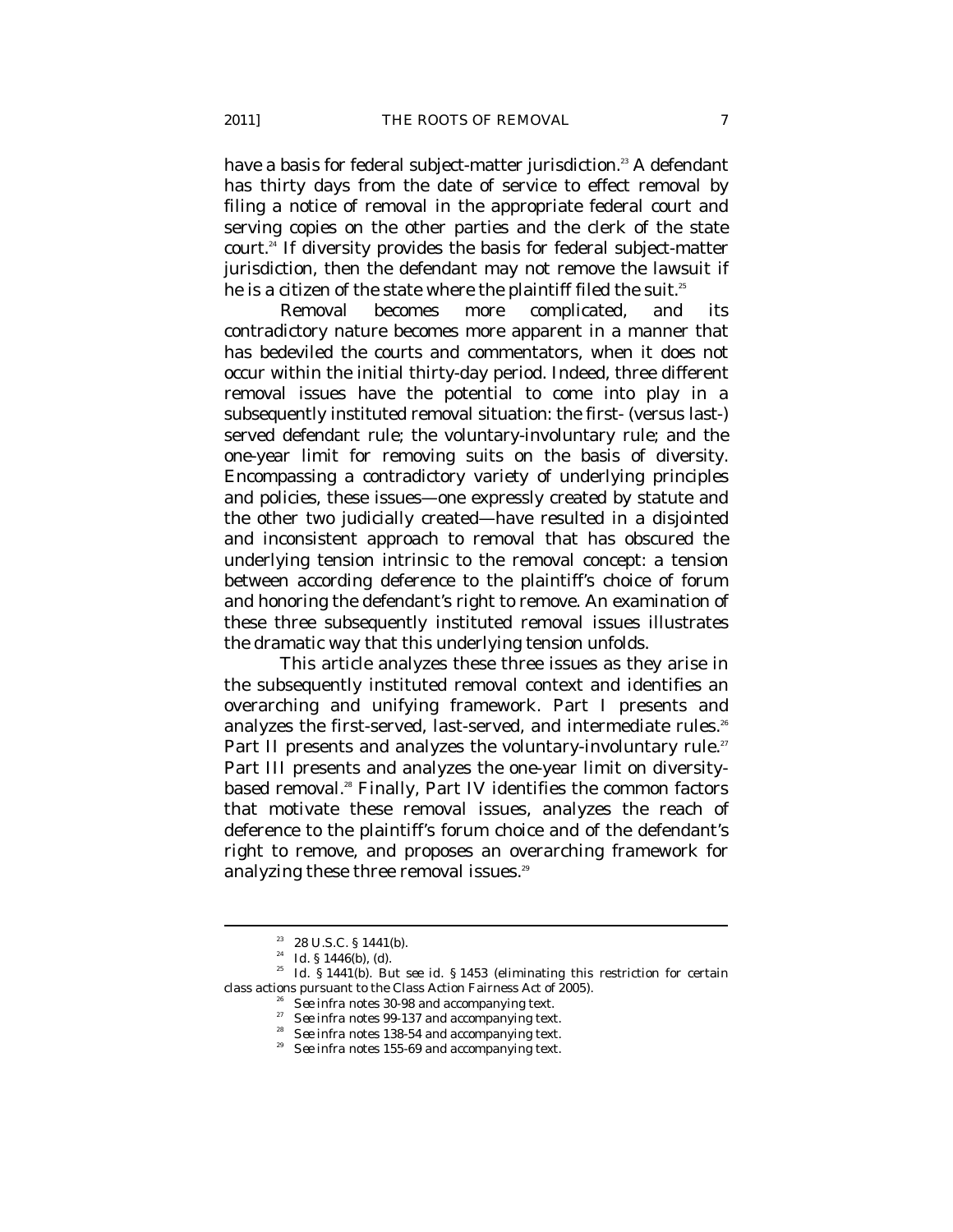#### 8 *BROOKLYN LAW REVIEW* [Vol. 77:1

#### I. THE FIRST-SERVED, LAST-SERVED, AND INTERMEDIATE **RULES**

Title 28 of the United States Code, at section 1446, requires a defendant to file a notice of removal within thirty days of service, $30$  and case law interpreting section 1441 requires that all defendants joined and served in the action must consent to removal.<sup>31</sup> When a complaint names multiple defendants, the potential exists that—whether due to the plaintiff's intentional staggering of service or unanticipated service difficulties—all defendants will not be served on the same day. The removal statutes are silent as to how to reconcile the thirty-day time limit with differences in the timing of service of multiple defendants. Accordingly, the federal courts created the first-served, last-served, and intermediate rules as interpretations of how courts should implement the statutory removal timing restrictions.<sup>32</sup> The significance of these rules stems from their connection to still another judicially created rule—the rule of unanimity.<sup>33</sup> The rule of unanimity<sup>34</sup> requires all defendants joined and served to consent to removal subject to some limited exceptions.<sup>35</sup> Because all defendants must join in the removal petition and the removal statute imposes a thirty-day removal window, courts have struggled to determine how to reconcile these provisions in multiple-defendant situations when the defendants were served on different dates.

<sup>30 28</sup> U.S.C. § 1446(b).

<sup>&</sup>lt;sup>31</sup> See, e.g., Mathews v. Cnty. of Fremont, 826 F. Supp. 1315, 1318 (D. Wyo. 1993). See 14C WRIGHT ET AL., *supra* note 20, § 3730, at 440, 462.

See Lindsay E. Hale, *Triggering Removal Under 28 U.S.C.* § 1446: The *Eleventh Circuit's Adoption of the Last-Served Defendant Rule in* Bailey v. Janssen Pharmaceutica, Inc., 32 AM. J. TRIAL ADVOC. 363, 364 (2008) (noting that as a result of the lack of clarification within 28 U.S.C.  $\S$  1446(b) regarding how to calculate the thirty-day removal period when there are multiple defendants who were served at different times, the federal courts have created their own interpretations, including the

first-served and last-served defendant rules); *see also infra* notes 36-38.<br><sup>33</sup> *See* Haiber, *supra* note 17, at 648-49 (noting that the rule of unanimity "is not found in the text for the removal statutes," but has "long [been] required" by the federal courts). 34 *See, e.g.*, Beardsley v. Torrey, 2 F. Cas. 1188, 1189 (C.C.D. Pa. 1822) (No.

<sup>1190) (&</sup>quot;[I]t is not competent to one defendant to remove the cause without the consent of his co-defendants."). 35 *See Mathews*, 826 F. Supp. at 1318-19 (listing exceptions to the rule of

unanimity, including nominal parties and "where federal jurisdiction of a party is based on a separate and independent jurisdictional grant"). In addition, certain class actions need not satisfy the rule of unanimity pursuant to the Class Action Fairness Act of 2005, 28 U.S.C. § 1453.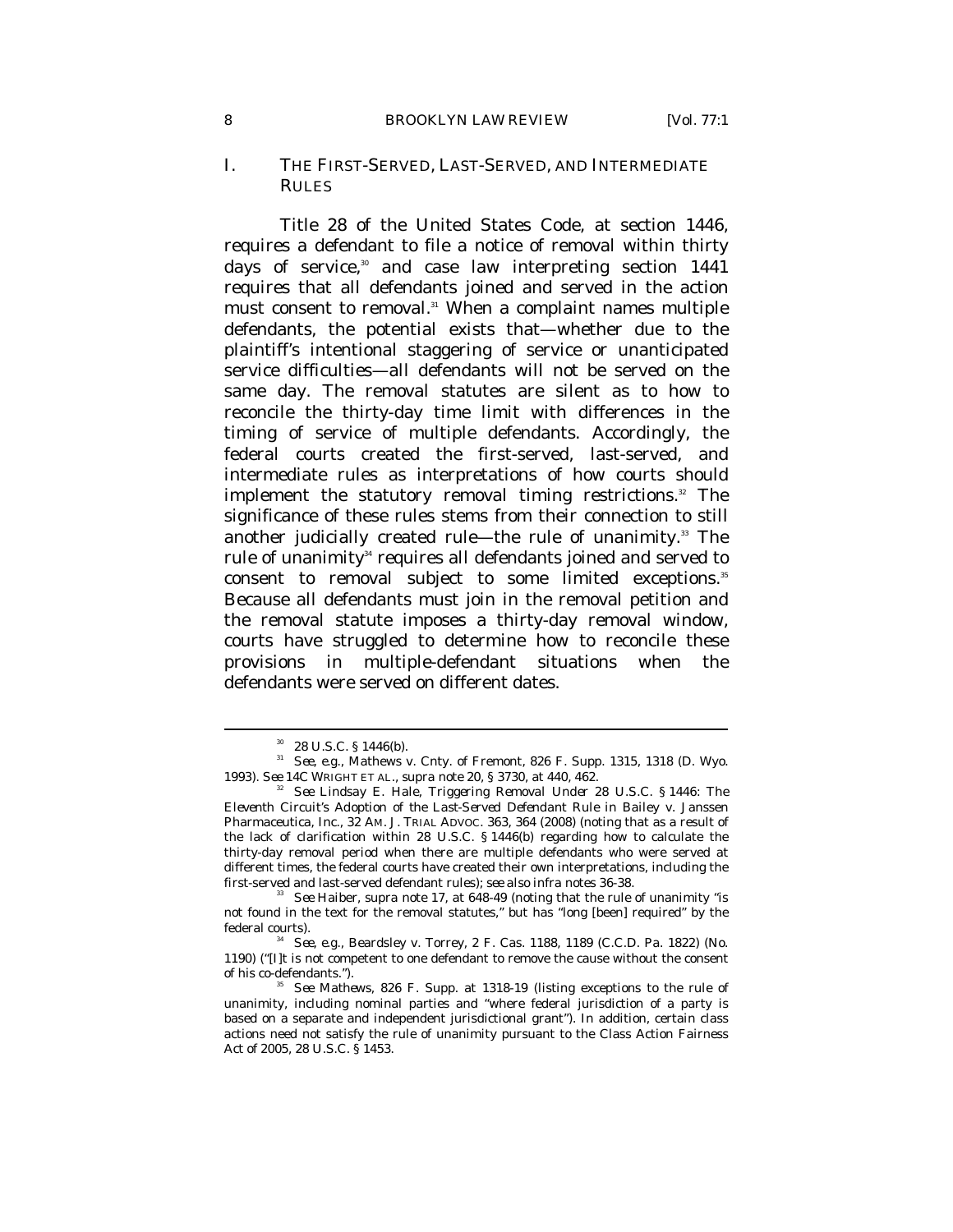The circuit courts are divided as to the practical ramifications of such staggered service. The Fifth Circuit Court of Appeals has adopted the first-served defendant rule, whereby the time for removal expires thirty days after the first defendant is served without regard to when other defendants are served.<sup>36</sup> Courts of Appeals for the Sixth, Eighth, Ninth, and Eleventh Circuits have adopted the alternative and contradictory last-served defendant rule, whereby the time for removal is calculated from the date of service upon the defendant who attempts removal, regardless of when the first defendant was served.<sup>37</sup> The Fourth Circuit Court of Appeals has adopted a third view, the so-called intermediate rule, which requires the filing of the notice of removal within the first-served defendant's thirty-day window but permits laterjoined defendants to join that original removal notice within thirty days of the date of their own, subsequent service.<sup>38</sup> The circuit courts, in choosing among these three alternatives, have grounded their approaches upon those principles and policies to which the circuit gives priority.

### *A. The Articulated Principles and Policies Motivating the First-Served Defendant Rule*

The first-served defendant rule attempts to reconcile three general, undisputed removal principles: (1) the statutory provision for a thirty-day window within which a defendant must effect removal; (2) the axiom that courts should interpret the removal statutes strictly; and (3) the rule of unanimity. Under the first-served defendant rule, the time for removal expires thirty days after the first defendant is served. This interpretation is in accord with both the thirty-day window and a strict statutory construction. The first-served defendant rule also comports with the rule of unanimity, because if the first-served defendant prefers to remain in state court and thus does not remove the action, then this indicates a lack of unanimity among all the defendants, whenever served, over whether to remove the

<sup>36</sup> *See* Brown v. Demco, Inc., 792 F.2d 478, 481-82 (5th Cir. 1986). *See* 

<sup>&</sup>lt;sup>37</sup> *See* Destfino v. Reiswig, 630 F.3d 952, 955-56 (9th Cir. 2011); Bailey v. Janssen Pharmaceutica, Inc., 536 F.3d 1202 (11th Cir. 2008); Marano Enters. of Kan. v. Z-Teca Rests., L.P., 254 F.3d 753 (8th Cir. 2001); Brierly v. Alusuisse Flexible Packaging, Inc., 184 F.3d 527 (6th Cir. 1999). *See generally* 14C WRIGHT ET AL., *supra* note 20, § 3731, at 597-99.<br><sup>38</sup> Barbour v. Int'l Union, 640 F.3d 599, 607 (4th Cir. 2011).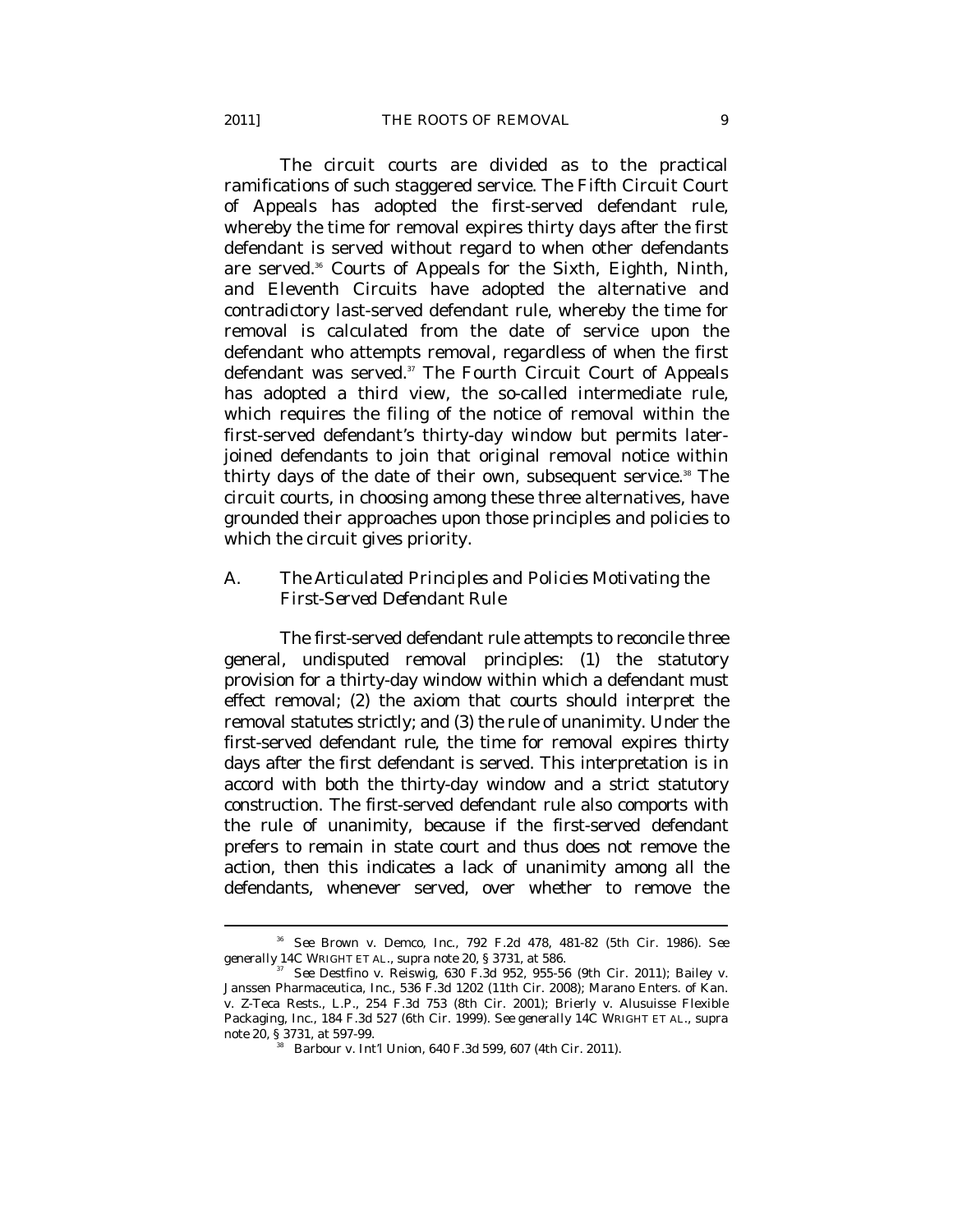lawsuit. The Fifth Circuit, in adopting the first-served defendant rule, expressly relied on these three principles.<sup>39</sup>

In *Brown v. Demco, Inc.*,<sup>40</sup> the plaintiff sued various defendants in Louisiana state court after suffering an employment-related injury. The plaintiff was a Louisiana domiciliary, no defendant was a citizen of Louisiana, and the plaintiff sought more than \$2 million in damages, so federal diversity jurisdiction was clearly available. Although the plaintiff served all the defendants promptly, no defendant removed the action to federal court. Four years later, the plaintiff amended his complaint to add another defendant. Within thirty days of service, the newly added defendant filed a notice of removal in which the other original defendants all concurred. The Fifth Circuit concluded that removal was improper because it fell outside the thirty days allotted to the first-served defendant to remove.

[The first-served defendant rule] follows logically from the unanimity requirement, the thirty-day time limit, and the fact that a defendant may waive removal by proceeding in state court. Moreover, by restricting removal to instances in which the statute clearly permits it, the rule is consistent with the trend to limit removal jurisdiction and with the axiom that the removal statutes are to be strictly construed against removal.<sup>41</sup>

With respect to the effect of the first-served rule upon the ability of later-served defendants to remove, the court stated that it did not perceive any unfairness to later-served defendants<sup>42</sup> and observed that an alternative approach would introduce delay and uncertainty.<sup>43</sup>

Although *Brown* involved distinctive facts due to the four-year interim before the addition of the final defendant, the Fifth Circuit reached the same conclusion in a subsequent case involving a much smaller disparity in the timing of service. In Getty Oil Corp. v. Insurance Co. of North America,<sup>44</sup> the plaintiff served one defendant on September 3, another defendant on September 5, and the third defendant on September 24.<sup>45</sup> The

<sup>39</sup> *Brown*, 792 F.2d at 478, 481-82. 40 *Id.*

<sup>&</sup>lt;sup>42</sup> However, of course, under the first-served defendant rule, a belatedly served defendant has no opportunity to remove in such an instance despite the statutory removal authority. 43 *Brown*, 792 F.2d at 482. 44 841 F.2d 1254 (5th Cir. 1988).

<sup>45</sup> *Id.* at 1256.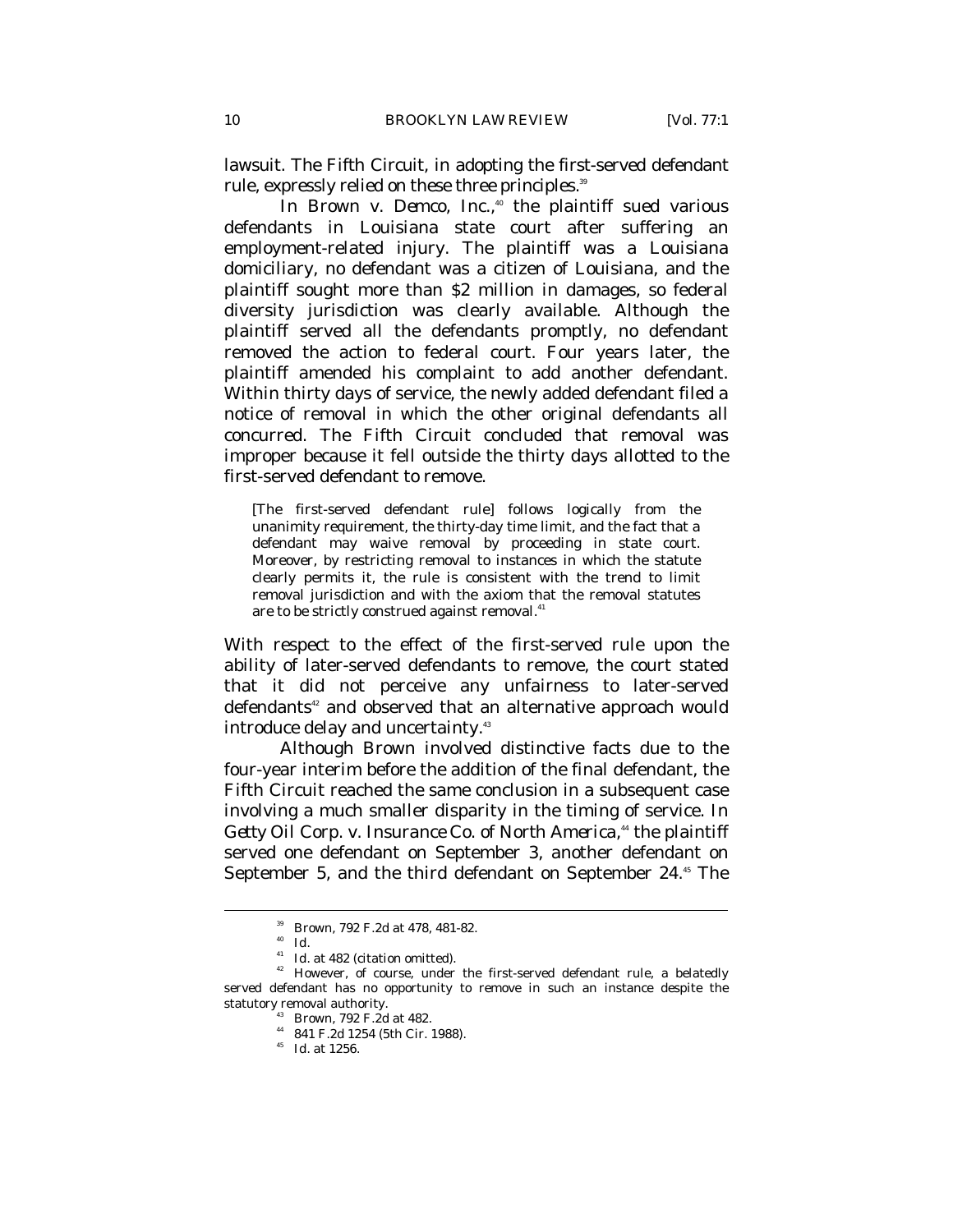first defendant filed a notice of removal on September 26, within the thirty-day window and after the plaintiff had served all defendants.46 However, the last-served defendant did not consent to removal until October 24—within thirty days of its own service, but not within thirty days of service upon the firstserved defendant.<sup>47</sup> The Fifth Circuit found removal improper:

It follows that since all served defendants must join in the petition, and since the petition must be submitted within thirty days of service on the first defendant, all served defendants must join in the petition no later than thirty days from the day on which the first defendant was served. This rule . . . promotes unanimity among the defendants without placing undue hardships on subsequently served defendants. Indeed, if a removal petition is filed by a served defendant and another defendant is served after the case is thus removed, the latter defendant may still either accept the removal or exercise its right to choose the state forum by making a motion to remand.<sup>48</sup>

The last-served defendant rule offers an alternative approach, although motivated by exactly the same principles and policies.

# *B. The Articulated Principles and Policies Motivating the Last-Served Defendant Rule*

The last-served defendant rule attempts to reconcile the same three removal principles as the first-served rule, albeit with a different emphasis and conclusion: (1) the statute provides a thirty-day window within which a defendant must effect removal; (2) the axiom that courts should interpret the removal statutes strictly; and (3) the rule of unanimity. More recent cases have also asserted that the U.S. Supreme Court's decision in *Murphy Brothers, Inc. v. Michetti Pipe Stringing, Inc.*,<sup>49</sup> supports the last-served defendant rule.

In *Brierly v. Alusuisse Flexible Packaging, Inc.*,<sup>50</sup> the plaintiff sued two defendants in state court. The first-served defendant removed the suit to federal court, but the federal court remanded the case when the defendant could not prove the citizenship of the codefendant and thus could not

<sup>46</sup> *Id.*

<sup>47</sup> *Id.*

<sup>&</sup>lt;sup>48</sup> *Id.* at 1263 (footnotes omitted).<br><sup>49</sup> 526 U.S. 344 (1999).

 $^{49}$  526 U.S. 344 (1999).<br>  $^{50}$  184 F.3d 527, 528 (6th Cir. 1999).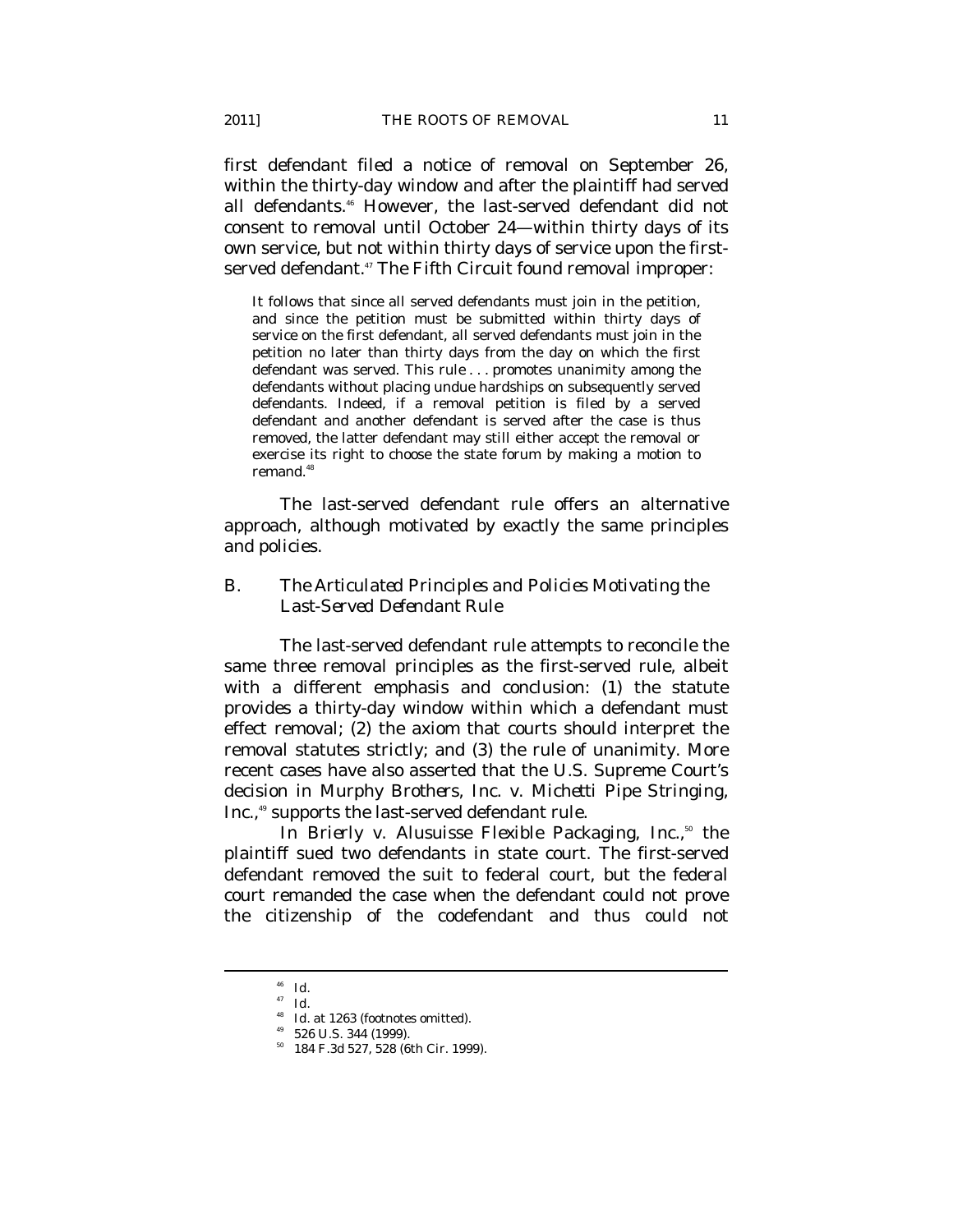demonstrate the existence of complete diversity.<sup>51</sup> After remand, the plaintiff served the second defendant, who filed a notice of removal within thirty days of that service; the first defendant filed a notice of consent to the removal on the same day.<sup>52</sup> The Sixth Circuit found removal proper.

In reaching its conclusion, the Sixth Circuit stated that each defendant must be accorded thirty days in which to remove, because an alternative construction (i.e., the first-served rule) "would require us to insert 'first' before 'defendant' into the language of the statute."<sup>33</sup> The court viewed the rule of unanimity as permitting the earlier-served defendant to consent to the lastserved defendant's removal, even though the first defendant had failed in its removal attempt, because "holding otherwise would vitiate the removal application of the later-served defendants and thereby nullify our holding that later-served defendants are entitled to 30 days to remove the case to district court."54

In *Bailey v. Janssen Pharmaceutica, Inc.*,<sup>55</sup> an Eleventh Circuit decision, the plaintiff sued three defendants in state court and served the defendants on three different dates: May 12, May 15, and June 22. All three defendants were represented by the same lawyer, who filed a notice of removal on July 24.56 The Eleventh Circuit noted the circuit split with respect to the first- and last-served defendant rules,<sup>57</sup> but concluded that "both common sense and considerations of equity favor the last-served defendant rule. The first-served rule has been criticized by other courts as being inequitable to later-served defendants who, through no fault of their own, might, by virtue of the first-served rule, lose their statutory right to seek removal."58

 $\begin{array}{ll} \text{51} & Id \text{ at } 530. \ \text{52} & Id \text{ at } 530\text{-}31. \ \text{533} & Id \text{ at } 533 \text{ (citation omitted).} \text{The Ninth Circuit has adopted a similar.} \end{array}$ construction. *See* Destfino v. Reiswig, 630 F.3d 952, 955 (9th Cir. 2011) ("The removal statute speaks of 'the defendant'—not 'first defendant' or 'initial defendant'—and its most straightforward meaning is that each defendant has thirty days to remove after being brought into the case.").<br><sup>54</sup> *Brierly*, 184 F.3d at 534.<br><sup>55</sup> 536 F.3d 1202, 1204 (11th Cir. 2008).

<sup>&</sup>lt;sup>56</sup> Id. The notice of removal was within the last-served defendant's thirty-day window because thirty days from receipt of service was July 22, 2006, a Saturday. Thus, pursuant to FED. R. CIV. P. 6(a), the last day for filing was Monday, July 24, 2006. *Id.* at 1204 n.1.

<sup>57</sup> *Id.* at 1205. 58 *Id.* at 1206. The Ninth Circuit has also endorsed this rationale. *See Destfino*, 630 F.3d at 955 (stating that the last-served defendant rule is "grounded in statutory construction, equity and common sense" and that the approach "treats all defendants equally, regardless of when they happen to be served").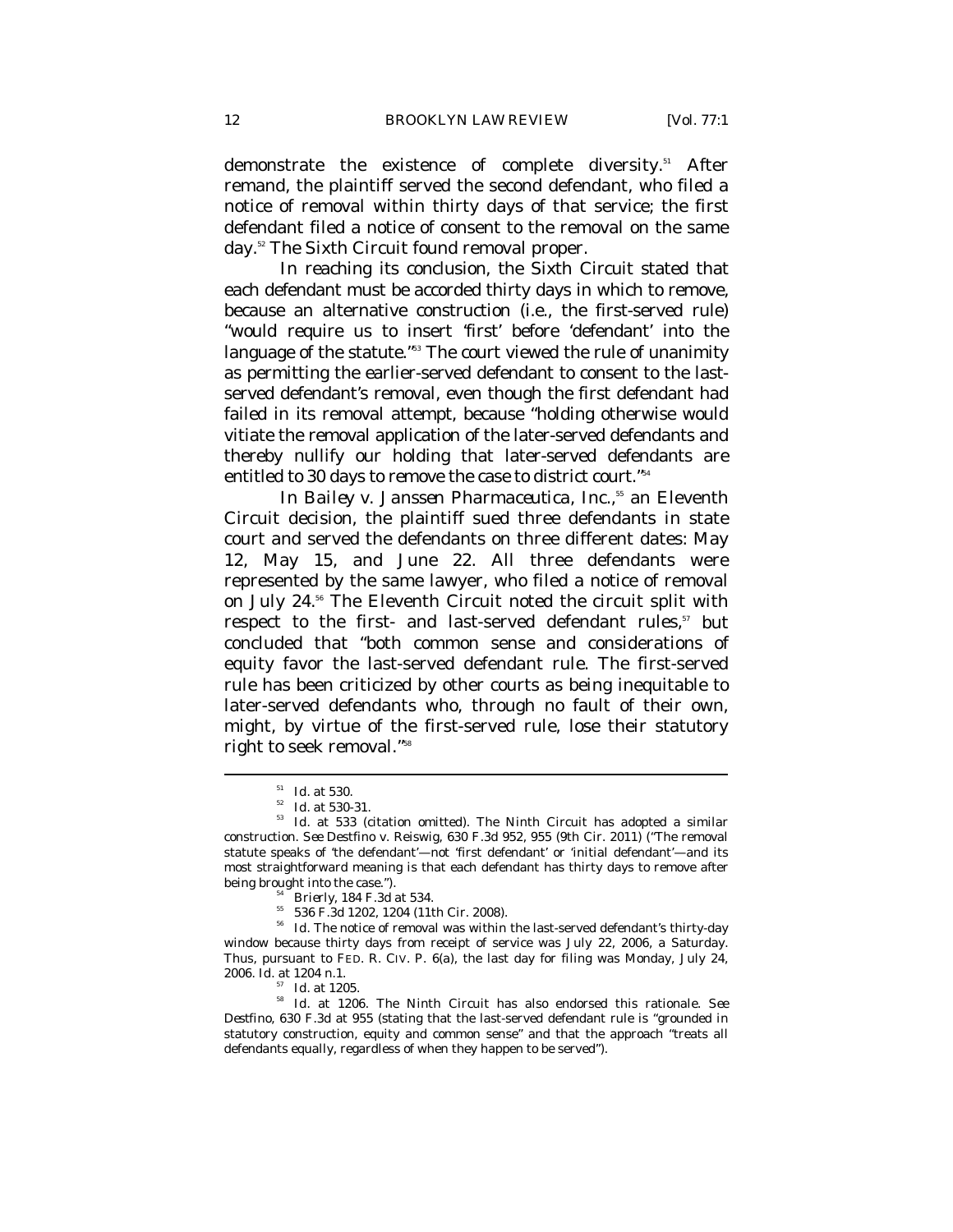The Eleventh Circuit further noted that the last-served rule was consistent with both the rule of unanimity and a strict construction of the removal statutes:

[T]he last-served rule is not inconsistent with the rule of unanimity. Earlier-served defendants may choose to join in a later-served defendant's motion or not, therefore preserving the rule that a notice of removal must have the unanimous consent of the defendants. The unanimity rule alone does not command that a first-served defendant's failure to seek removal necessarily waives an unserved defendant's right to seek removal; it only requires that the laterserved defendant receive the consent of all then-served defendants at the time he files his notice of removal.... [W]e do not find that a strict construction of the removal statute necessarily compels us to endorse the first-served defendant rule . . . .<sup>5</sup>

In addition, the Eleventh Circuit emphasized that the Supreme Court's *Murphy Brothers* decision<sup>60</sup> supported the lastserved defendant rule and stated that absent the *Murphy Brothers* decision, "the issue of which rule to endorse would be a closer call."61 In light of *Murphy Brothers*' significance to the Eleventh Circuit, and its mention by both the Eighth and Ninth Circuits,<sup>62</sup> some brief exploration of that case is warranted at this juncture.

The issue in *Murphy Brothers* involved which of two events triggered the thirty-day removal window: the date that the defendant was formally served with process, or a previous date when the defendant had been faxed a courtesy copy of the complaint. The answer might have seemed obvious until one reviewed the relevant statutory language, which states that "[t]he notice of removal of a civil action or proceeding shall be filed within thirty days after the receipt by the defendant, through service *or otherwise*, of a copy of the initial pleading

<sup>59</sup> *Bailey*, 536 F.3d at 1207. The Ninth Circuit has endorsed this rationale as well. *See Destfino*, 630 F.3d at 956 (observing that "the fact that a defendant hasn't taken the initiative to seek removal doesn't necessarily mean he will object when another defendant does"). 60 Murphy Bros., Inc. v. Michetti Pipe Stringing, Inc., 526 U.S. 344 (1999).  $Bailey$ , 536 F.3d at 1208.

<sup>&</sup>lt;sup>62</sup> *See Destfino*, 630 F.3d at 956 (citing *Murphy Bros.* as exemplifying the Supreme Court's relaxation of the traditional axiom that the removal statutes are to be strictly construed); *see also* Marano Enters. of Kan. v. Z-Teca Rests., L.P., 254 F.3d 753, 756 (8th Cir. 2001) (concluding that *Murphy Brothers* indicated that "if faced with the issue before us today, the [Supreme] Court would allow each defendant thirty days after receiving notice within which to file a notice of removal, regardless of when—or if—previously served defendants had filed such notices").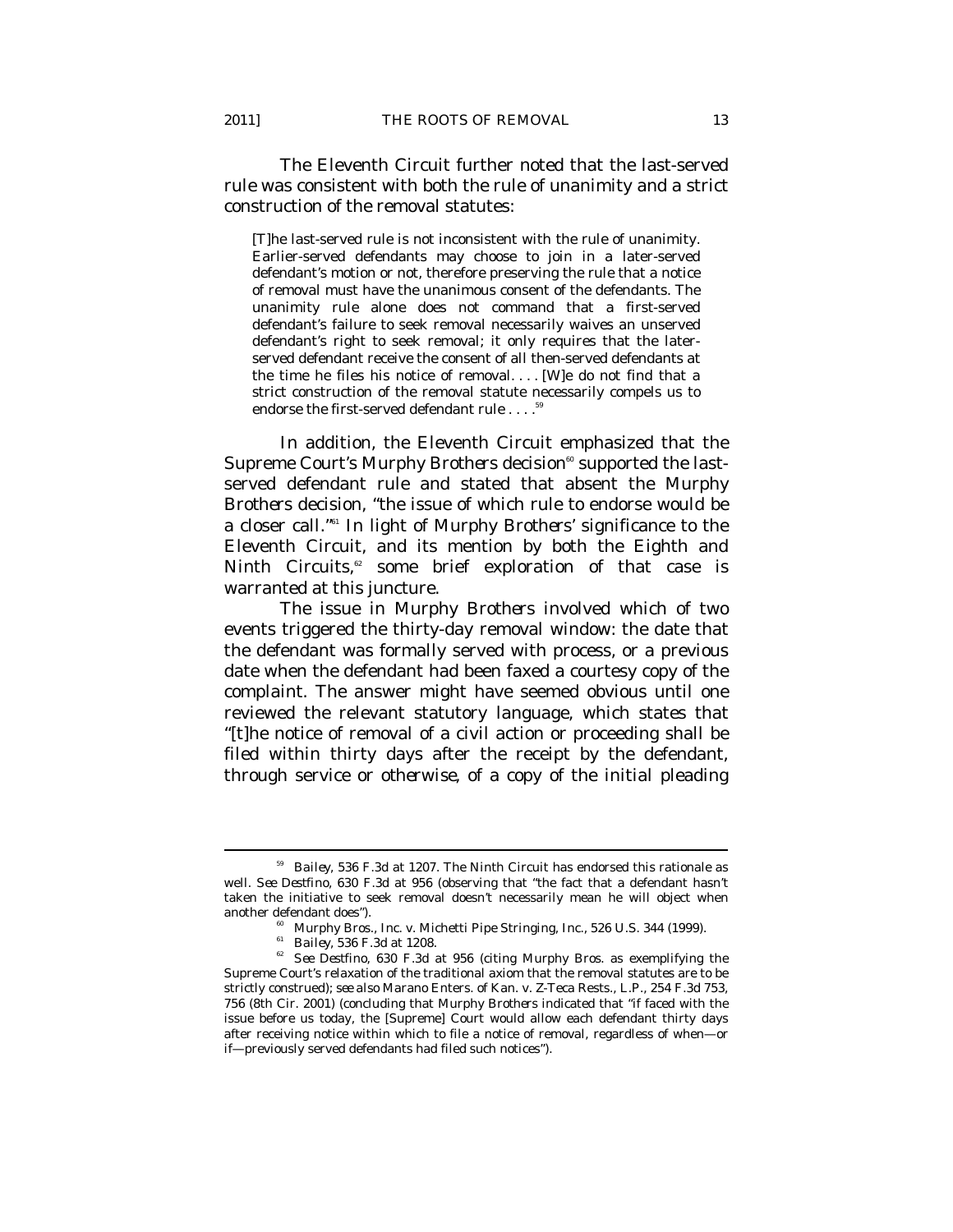setting forth the claim for relief upon which such action or proceeding is based . . . ."63

On the basis of the reference to "or otherwise," the Eleventh Circuit had held that the defendant's receipt of the faxed courtesy copy of the complaint started the thirty-day removal window.64 The Supreme Court reversed and stated that the removal provisions are subject to the "bedrock principle" that "[a]n individual or entity named as a defendant is not obliged to engage in litigation unless notified of the action, and brought under a court's authority, by formal process."<sup>65</sup> The Court went on to explain that the statutory language reflected Congress's attempt to create a uniform rule that would accommodate the vagaries of state provisions—in particular, under the practices of some states, service of process was considered to commence the action and service could precede the filing of the complaint, which created the potential that the removal window could close before the defendant had seen the complaint.<sup>66</sup> However, the majority observed, "Nothing in the legislative history . . . so much as hints that Congress, in making changes to accommodate atypical state commencement and complaint filing procedures, intended to dispense with the historic function of service of process as the official trigger for responsive action by an individual or entity named defendant."67 Further, the majority noted, fax machines did not exist at the time that Congress drafted this provision, so it could not have anticipated this specific scenario.<sup>68</sup>

*Murphy Brothers* involved a single defendant rather than multiple defendants, and thus did not discuss the first- or

 $\overline{a}$ 

In some States suits are begun by the service of a summons or other process without the necessity of filing any pleading until later. . . . [T]his places the defendant in the position of having to take steps to remove a suit to Federal court before he knows what the suit is about. As said section is herein proposed to be rewritten, a defendant is not required to file his petition for removal until 20 [now 30] days after he has received (or it has been made available to him) a copy of the initial pleading filed by the plaintiff setting forth the claim upon which the suit is based and the relief prayed for. It is believed that this will meet the varying conditions of practice in all the States.

S. REP. No. 81-303, at 6 (1949), *reprinted in* 1949 U.S.C.C.A.N. 1248, 1254.<br><sup>67</sup> *Murphy Bros.*, 526 U.S. at 352-53.<br>*<sup>68</sup> Id.* at 353 n.5.

 $^{63}$  28 U.S.C. § 1446(b) (2006) (emphasis added).<br> $^{64}$  See Murphy Bros., 526 U.S. at 349.

<sup>&</sup>lt;sup>65</sup> *Id.* at 347.<br><sup>66</sup> *Id.* at 351. The Senate Report explained the problem and the statutory accommodation as follows: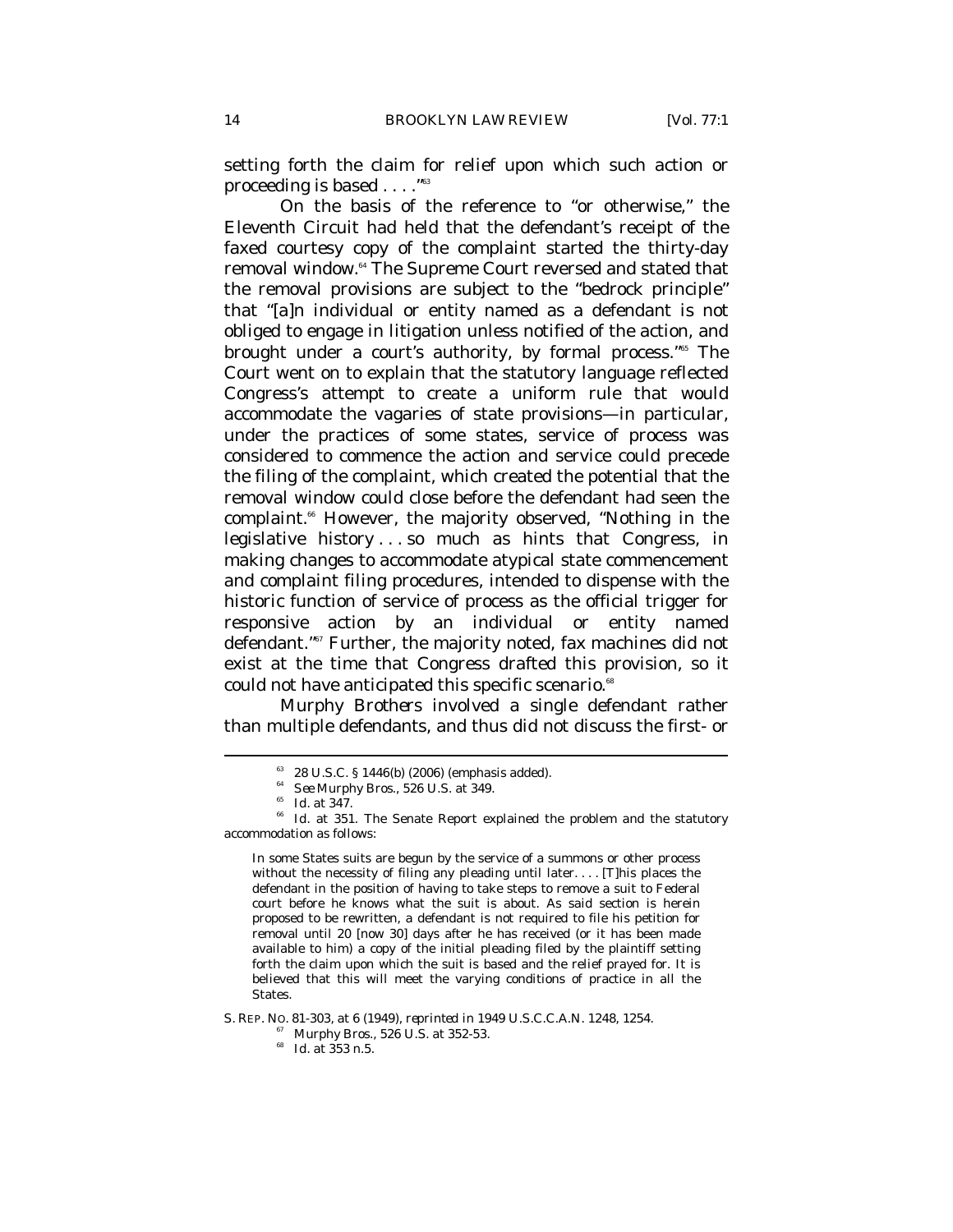last-served defendant rules. Moreover, by emphasizing service of process as critical to triggering the thirty-day removal window, the Court expressed no opinion in support or opposition to the competing first- and last-served defendant rules, both of which rely upon timing rules dating from service of process and nothing else. Nevertheless, the Eighth, Ninth, and Eleventh Circuit Courts of Appeals have relied on the case in endorsing the last-served defendant rule.<sup>69</sup> All three circuits have characterized *Murphy Brothers* as representing a shift away from the traditional strict construction of the removal statutes and relied on language in *Murphy Brothers* in stating that defendants "are not required to take action . . . until they are properly served, 'regardless of when—or if—previously served defendants had filed such notices."70 Therefore, according to these three circuits, the first-served defendant rule adopts a construction that would obligate a defendant to seek removal before receiving formal process. $^\mathrm{n}$ 

This leads us to the third view addressing removal in the context of the staggered service of multiple defendants, referred to by its proponent circuit as "the intermediate rule."

# *C. The Articulated Principles and Policies Motivating the Intermediate Rule*

In what is now a familiar theme, the intermediate rule once again attempts to reconcile (1) the statutory thirty-day window within which a defendant must effect removal; (2) the axiom that courts should strictly interpret the removal statutes; and (3) the rule of unanimity. The intermediate rule, as described by the U.S. Court of Appeals for the Fourth Circuit, "requires a notice of removal to be filed within the first-served defendant's thirty-day window, but gives laterserved defendants thirty days from the date they were served to join the notice of removal."72

<sup>69</sup> *See supra* note 62 and accompanying text. 70 *See* Bailey v. Janssen Pharmaceutica, Inc., 536 F.3d 1202, 1208 (11th Cir. 2008) (quoting Marano Enters. of Kan. v. Z-Teca Rests., L.P., 254 F.3d 753, 756 and citing *Murphy Bros*., 526 U.S. 344); *see also* Destfino v. Reiswig, 630 F.3d 952, 956 (9th Cir. 2011). *Murphy Bros*. takes no side in the first-versus last-served defendant debate. It simply rules out as a triggering date something *other* than service of process.

<sup>&</sup>lt;sup>11</sup> See Amy G. Doehring, *Eleventh Circuit Adopts Last-Served Defendant Rule for Removal*, A.B.A. LITIG. NEWS, Oct. 9, 2008, at 2. However, such a defendant might—for a variety of reasons, including the plaintiff's default—never be served and thus play no role in removal.<br><sup>72</sup> Barbour v. Int'l Union, 640 F.3d 599, 607 (4th Cir. 2011).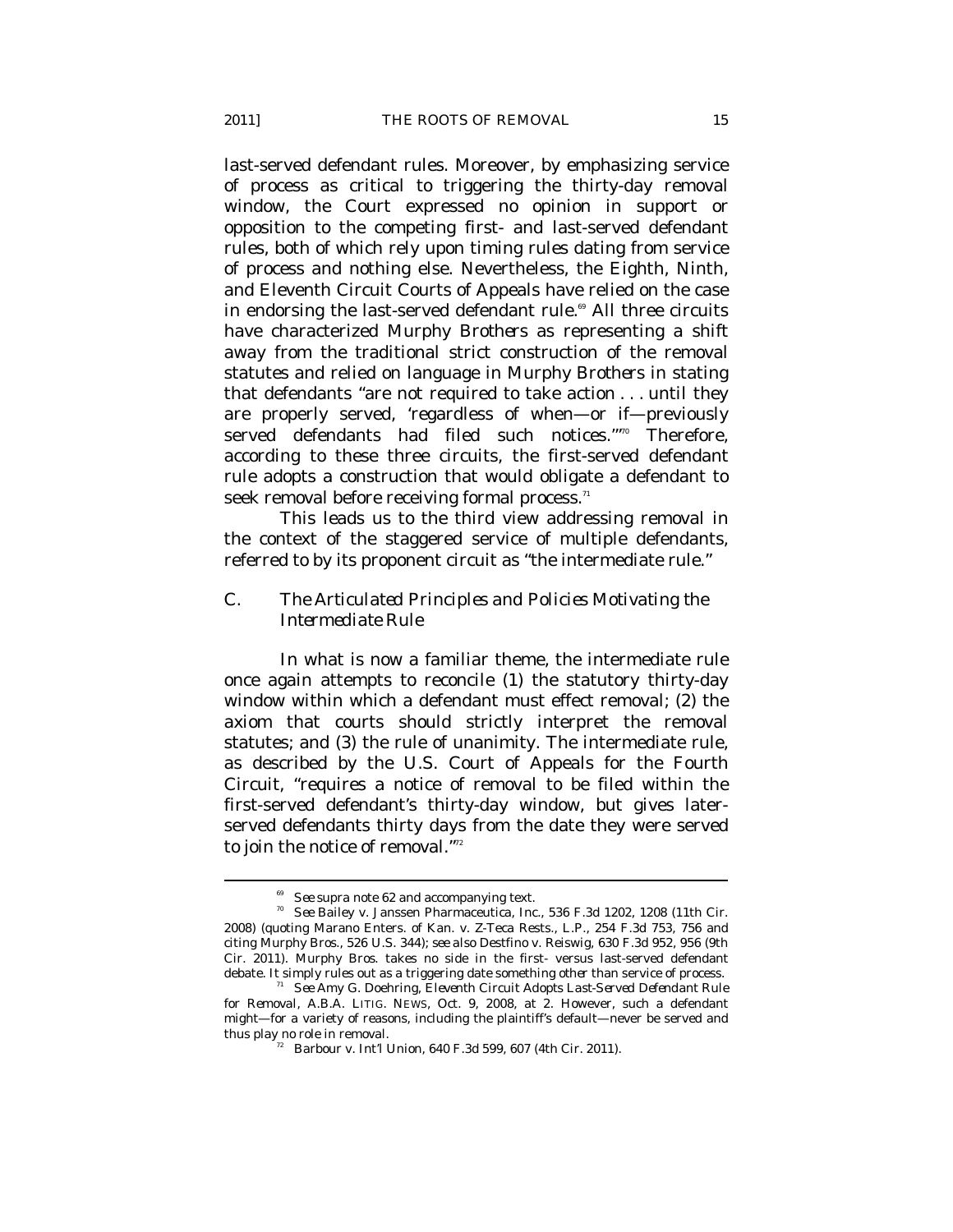The Fourth Circuit's en banc decision in *Barbour v. International Union*<sup>3</sup> is the official source of the intermediate rule and builds upon language in a previous decision from the same circuit.<sup>74</sup> Despite labeling this position as an intermediate rule, which suggests that it adopts a compromise position between the first-served and last-served defendant rules, the intermediate rule does not operate as a compromise measure it is, in effect, consistent with the first-served defendant rule.

In *Barbour*, Chrysler Corporation retirees sued the International Union and two local unions—Local 1183 and Local 1212—in state court for alleged negligence and negligent misrepresentation in advising the plaintiffs to retire, which caused the plaintiffs to lose eligibility for a retirement incentive package known to the defendants but not publicly announced until two weeks after the plaintiffs retired.<sup>75</sup> The three defendants filed a joint notice of removal on April 28, more than thirty days after service upon the first defendant, within thirty days of service upon the second defendant, and before service upon the third defendant.<sup>76</sup> The en banc Fourth Circuit concluded that "because [the first-served defendant] did not seek removal within its thirty-day window, the plain language of [section] 1446(b) dictates that it forfeited its right to removal." $\pi$  Thus, under the so-called intermediate rule, the time for removal expires thirty days after the first defendant is served, without regard to when other defendants are served the same result required by the first-served defendant rule.

Although *Barbour* makes much of according laterserved defendants a full thirty days under the intermediate rule in which to decide whether to join or challenge the existing removal notice,<sup>78</sup> the distinction between the intermediate rule and the first-served defendant rule in this regard is more subtle than *Barbour* suggests. Under the rule of unanimity, the

<sup>73</sup> *Id.* 74 *See* McKinney v. Bd. of Trs. of Mayland Cmty. Coll., 955 F.2d 924, 928 (4th

Cir. 1992). 75 *Barbour*, 640 F.3d at 602-03. 76 *Id.* at 604. 77 *Id.* at 611. 78 *Id.* at 607 ("Like the First-Served Defendant Rule, the *McKinney* Intermediate Rule requires a notice of removal to be filed within the first-served defendant's thirty-day window, but gives later-served defendants thirty days from the date they were served to join the notice of removal."); *see also id.* at 611 ("If the firstserved defendant files a notice of removal, later-served defendants have ample time thirty days from the date that each such defendant is served—to decide whether to join the notice of removal . . . .").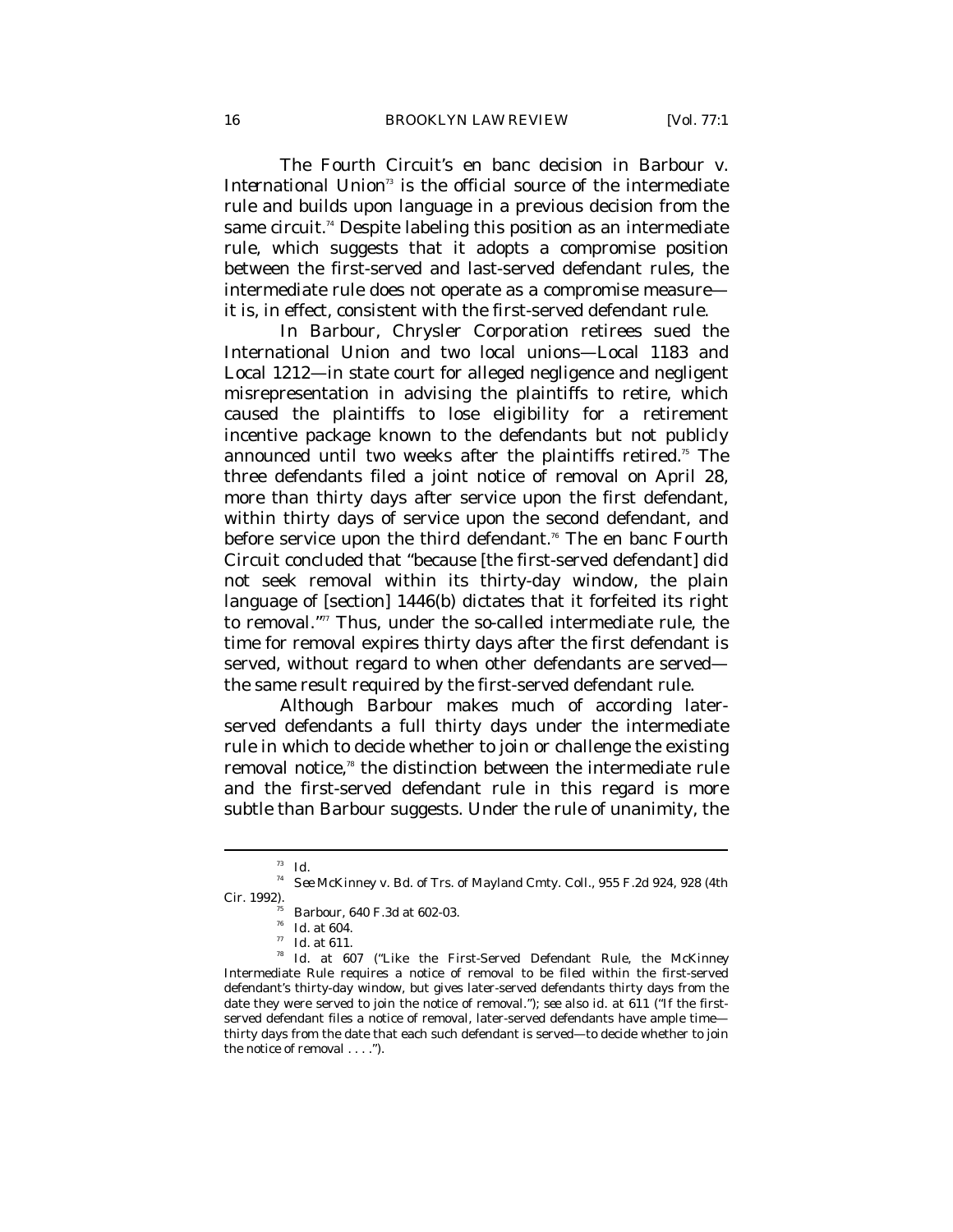defendants who have been joined and served must all consent to removal. Later-served defendants, however, are not bound by the removal notice—they may move to remand and thereby defeat removal. Accordingly, the distinction between the intermediate rule and the first-served defendant rule is seen when subsequently served defendants are served after the first defendant, but before the expiration of the first-served defendant's thirty-day window. For example, if Defendant #1 is served on Day 1 and Defendant #2 is served on Day 10, under the first-served defendant rule Defendant #2 has twenty days to decide whether to join the notice of removal, whereas under the intermediate rule he would have thirty days. This difference is hardly a compromise between the first-served and last-served defendant rules. The intermediate rule offers a relatively minor difference of statutory interpretation by giving every subsequently served defendant a full thirty days to evaluate whether to join an existing removal notice, but adds nothing to the statute's motivating principles and policies. $\mathbb{I}^{\mathfrak{g}}$ 

In sum, due to section 1446(b)'s silence on the issue, and despite ostensibly relying on the same principles and policies, the circuits are divided in their application of the statute in the multiple-defendant context. Indeed, even some of the challenges in reading the statute are the same: one of the justifications sometimes proffered in favor of the last-served rule—that the alternative first-served approach would require reading "first served" into the statute's text<sup>®</sup>—is itself subject to the same challenge (i.e., the last-served defendant approach similarly requires reading "last served" into the statute).

Choosing among these approaches has been made more difficult because the courts' decisions have failed to recognize the practical and conceptual dilemma that underlies all the analyses: the tension between plaintiff control and defendantinitiated removal.

<sup>79</sup> *See id.* at 605 ("Removal statutes . . . must be strictly construed, inasmuch as the removal of cases from state to federal court raises significant federalism concerns."); *id.* at 613 (stating that the intermediate rule is consistent with "constru[ing] removal statutes narrowly and that doubts concerning removal should be resolved in favor of state court jurisdiction"); *id.* at 611 (noting that 28 U.S.C. § 1446(b) provides a thirty-day removal window and "[i]f you do not seek removal within the thirty-day window, you have forfeited your right to remove"); *id.* (rule of unanimity); *id.* at 614 ("All three of the rules before the court are consistent with the rule of unanimity, because each of them requires all of the defendants at some point in time to

unanimously agree to removal."). 80 *See, e.g.*, Brierly v. Alusuisse Flexible Packaging, Inc., 184 F.3d 527, 533 (6th Cir. 1999).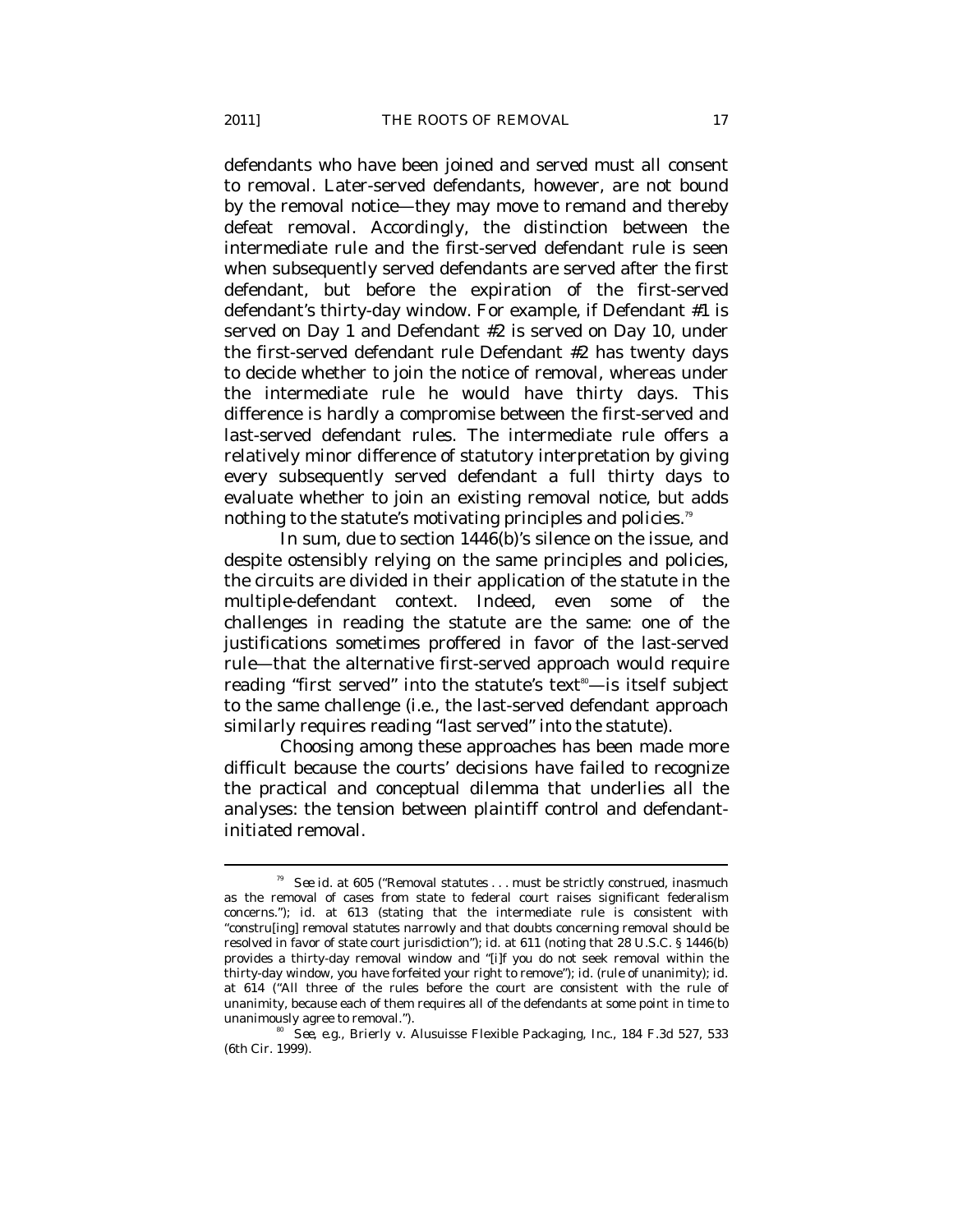#### 18 *BROOKLYN LAW REVIEW* [Vol. 77:1

#### *D. The Unseen Tension Behind the Rules: The Power to Select the Forum*

Although the majority of federal courts addressing the issue follows the first-served defendant rule,<sup>81</sup> some courts and commentators have referred to the alternative last-served rule as the current "trend."82 All but a few court decisions fail to acknowledge the unexpressed rationale or concern underlying the choice between the first-served, last-served, and intermediate rules: limiting the defendant's opportunity to remove (the first-served and intermediate rules) versus maximizing the defendant's opportunity to remove (the lastserved rule). In selecting which rule to follow, courts must strike a balance between a plaintiff's right to select the forum versus a defendant's right to remove to federal court, and this ultimate choice drives judicial policy. Often—and certainly more often than is acknowledged—the outcome may depend on the court's normative approach as more pro-plaintiff or more pro-defendant.

### 1. Plaintiff's Control of the Forum

In *Brown v. Demco, Inc.*,<sup>83</sup> discussed above,<sup>84</sup> the U.S. Court of Appeals for the Fifth Circuit elected to follow the firstserved defendant rule and characterized it as "[t]he general rule."85 Although *Brown* was cast in an unusual posture—the matter had been proceeding in state court for four years and removal was sought only after the plaintiff added a new defendant—concerns that removal would unfairly benefit the defendants and cause an unfair detriment to the plaintiff

<sup>81</sup> *See* C. Todd Hagins, *Sands in an Hourglass: Solving the Puzzle of Time Limits for Removal to Federal Court*, 68 DEF. COUNS. J. 421, 423 (2001) ("[A] majority of federal district courts follow the first-served defendant rule . . . .").

Gee Destfino v. Reiswig, 630 F.3d 952, 956 (9th Cir. 2011) ("The trend in recent case law favors the later-served defendant rule."); Bailey v. Janssen Pharmaceutica, Inc., 536 F.3d 1202, 1205 (11th Cir. 2008) (observing that "the trend in recent case law favors the last-served defendant rule"); Gen. Pump & Well, Inc. v. Laibe Supply Corp., No. CV607-30, 2007 WL 3238721, at \*2 (S.D. Ga. Oct. 31, 2007) ("More recently, . . . the trend in the case law has been toward the later-served rule."); Hagins, *supra* note 81, at 426 ("There is a trend away from the first-served defendant rule."); Hale, *supra* note 32, at 381 (noting that a "concern often cited as supportive of the lastserved rule is the need to prevent a tactical advantage by the plaintiff in manipulating the removal statute in order to prevent removal to federal court"); Matthew C. Lucas, *Diversity Jurisdiction Removal in Florida*, 77 FLA. B.J. 54, 57 (2003) (noting that the lastserved defendant rule "appears to be gaining acceptance in the courts").<br><sup>83</sup> 792 F.2d 478 (5th Cir. 1986).

<sup>84</sup> *See supra* notes 39-43 and accompanying text. 85 *Brown*, 792 F.2d at 481.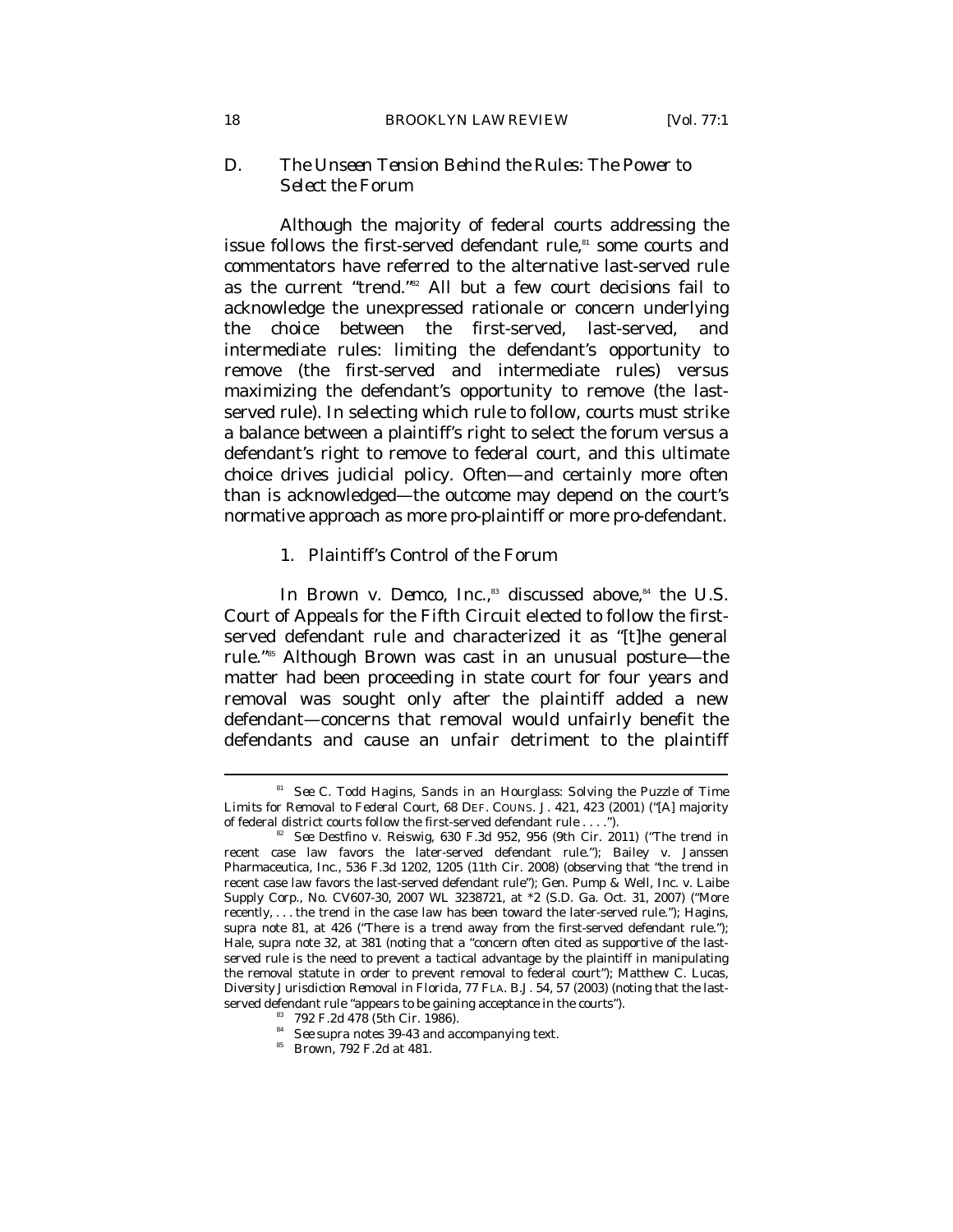clearly influenced the court. The court noted "the axiom that the removal statutes are to be strictly construed against removal," and stated, in a particularly revealing passage,

Here all of the appellees but [one] not only let the thirty-day period elapse, but also defended this action in state court for four years. . . . To permit the defendants in this case to obtain removal after they have tested state-court waters for four years would give them a second opportunity to forum-shop and further delay the progress of the suit. The unfairness of this to the plaintiff outweighs the unfairness, if any, to the last-joined defendant. The forum for a suit ought to be settled at some time early in the litigation.<sup>86</sup>

The *Brown* Court's analysis is worth a deeper review. First, the court relied on the strict construction rule, referring to construing the statutes "strictly . . . against removal," thus indicating its preference for protecting the plaintiff's choice of forum.<sup>87</sup> Second, the court followed the strict construction rule with the characterization that the last-joined defendant's attempt to remove presented an opportunity to "forum-shop and further delay the progress of the suit."<sup>88</sup> Third, after characterizing the defendants in an unfavorable manner (i.e., as seeking to delay the proceedings and employ a procedural route to a more favorable outcome), the court said such forum shopping and delay were unfair to the plaintiff, who should have assurances as to the forum "early in the litigation."<sup>89</sup> In *Brown*, the plaintiffs did not benefit from section 1446(b)'s oneyear limitation on diversity-based removal; Congress did not enact the one-year provision until two years after the *Brown* decision.<sup>90</sup> However, the absence of any outer time limit for removal at the time of the *Brown* decision arguably should have resulted in greater protection of the defendant's right to remove, not less. The deference accorded to the plaintiff's choice of forum is thus a powerful policy that has the ability not only to skew certain outcomes in a plaintiff's favor, but to actually overcome the defendant's statutory right to removal.

<sup>86</sup> *Id.* at 482. 87 *Id.* 

 $rac{88}{89}$  *Id.* 

 $rac{89}{90}$  *Id.* 

Brown v. Demco, Inc. was decided in 1986. See *id.* Congress added the oneyear limitation to 28 U.S.C. § 1446(b) in 1988. *See* Barnes v. Westinghouse Elec. Corp., 962 F.2d 513, 515 n.7 (5th Cir. 1992) (noting that the one-year limitation was enacted on November 19, 1988).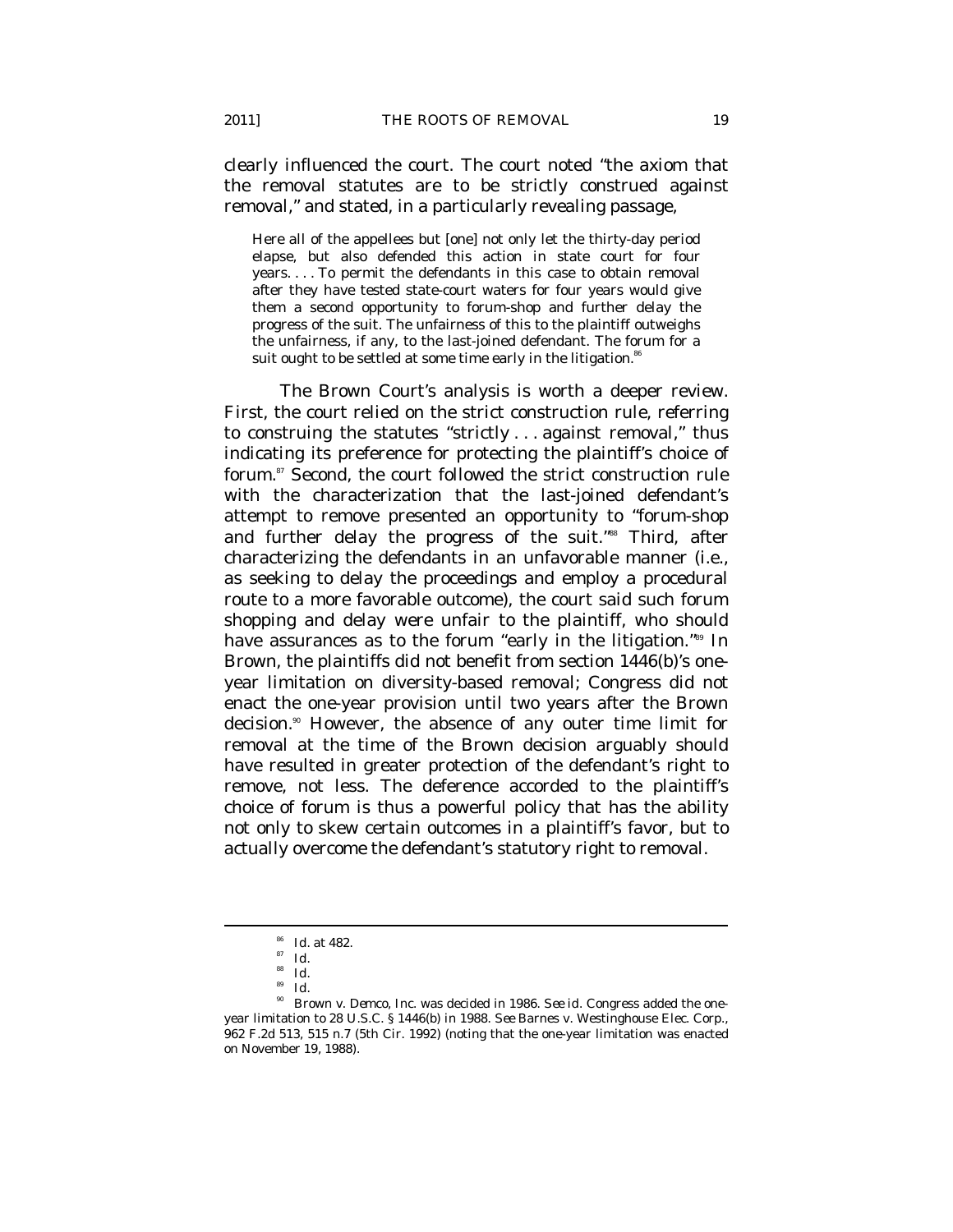#### 2. Defendant's Right to Removal and Potential Plaintiff Manipulation

The potential for manipulation by plaintiffs appears to play a role in many of the decisions that have chosen the lastserved rule.<sup>91</sup> As explained below, the first-served and intermediate rules encompass the possibility that a plaintiff suing multiple defendants might strategically use service of process to defeat removal. In contrast, the last-served rule eliminates this potential for manipulation by leaving open the removal option for later-served defendants.

One of the cases expressing concern about plaintiff manipulation most directly was *White v. White*, 92 a federal district court decision in which circuit law bound the district court to follow the first-served defendant rule.<sup>33</sup> However, due to concerns about plaintiff manipulation, the district court concluded that "exceptional circumstances" permitted removal.<sup>94</sup> The district court stated that the plaintiff set a "removal trap" through "first serving an unsophisticated defendant who is least likely to attempt removal. Then the trap is sprung by not serving the more sophisticated defendants who are likely to attempt removal until 30 days has elapsed. Snap, removal is barred ...."<sup>95</sup> Although *White* is one of the few cases to find the "exceptional circumstances" exception to the first-served defendant rule satisfied, its rationale fits justifications for the last-served defendant rule. As one commentator observed, *White*'s broad use of "forum manipulation" as an exceptional circumstance "hints that any plaintiff failing to serve every known defendant promptly at the same time runs the risk of failing in a motion to remand a removed case back to state court."96

The plaintiff manipulation concern has two alternative potential sources. On the one hand, when a court frames the issue as plaintiff manipulation, the court may view deference to

<sup>91</sup> *See, e.g.*, McKinney v. Bd. of Trs. of Mayland Cmty. Coll., 955 F.2d 924, 928 (4th Cir. 1992); White v. White, 32 F. Supp. 2d 890, 893 (W.D. La. 1998), *abrogated in part by* Murphy Bros., Inc. v. Michetti Pipe Stringing, Inc., 526 U.S. 344 (1999); *see also* Hale, *supra* note 32, at 381 ("[A] concern often cited as supportive of the last-served rule is the need to prevent a tactical advantage by the plaintiff in manipulating the removal statute in order to prevent removal to federal court.").<br><sup>92</sup> 32 F. Supp. 2d at 893.

<sup>93</sup> *Id.* at 892-93. 94 *Id.* at 893. 95 *Id.*

<sup>&</sup>lt;sup>96</sup> Hagins, *supra* note 81, at 426 (expressing disbelief that "such a broad exception" would be considered "an exceptional one").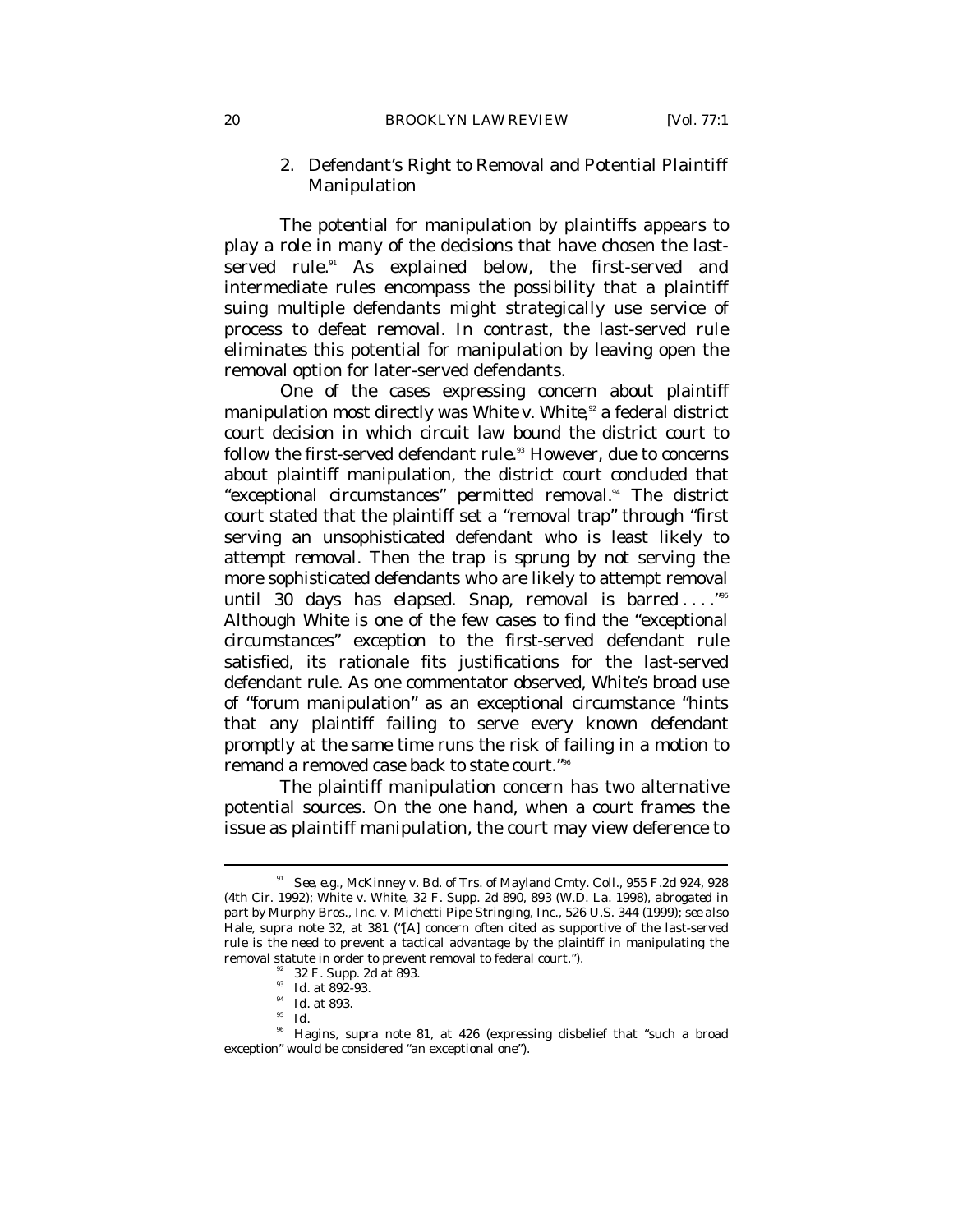the plaintiff's choice of forum as desirable, but may view this particular plaintiff as undeserving because she engaged in manipulative behavior.<sup>97</sup> On the other hand, courts may use broad-brush characterizations of plaintiff manipulation that reflect a more generalized distrust of plaintiffs with corresponding greater sympathy for defendants. In the specific context of adopting the last-served defendant rule, several federal courts have employed rationales reflecting a concern that the first-served rule was simply too pro-plaintiff.<sup>38</sup>

#### II. THE VOLUNTARY-INVOLUNTARY RULE

Section 1446(b)—the underlying source of the first- and last-served defendant rules—is also the source of the voluntaryinvoluntary rule. Section 1446(b) provides, as relevant to this discussion,

If the case stated by the initial pleading is not removable, a notice of removal may be filed within thirty days after receipt by the defendant, through service or otherwise, of a copy of an amended pleading, motion, order or other paper from which it may first be ascertained that the case is one which is or has become removable . . . .<sup>99</sup>

Although this statutory language suggests that the defendant has an entitlement to remove upon the specified receipt of a paper reflecting that a case initially nonremovable has become removable, there is a judicially created precondition: the case must have become removable due to the

<sup>&</sup>lt;sup>97</sup> More generally in the field of federal subject-matter jurisdiction, courts have relied on statutory authority to defeat manipulative efforts to *invoke* federal court jurisdiction, *see* 28 U.S.C. § 1359 (2006), but often have tolerated manipulative efforts to *defeat* federal court jurisdiction. *See* Gentle v. Lamb-Weston, Inc., 302 F. Supp. 161, 163 (D. Me. 1969) (noting that 28 U.S.C. § 1359 prohibits improper or collusive joinder to create federal jurisdiction but no similar statute bars collusive action to defeat federal jurisdiction); *see also id.* at 165-66 (noting that "many, though not all, federal courts have sustained the use of assignments to defeat diversity"). There is no pretense of balanced treatment in this area.<br><sup>98</sup> *See, e.g.*, Destfino v. Reiswig, 630 F.3d 952, 956 (9th Cir. 2011) (stating

that the first-served defendant rule could "encourage plaintiffs to engage in unfair manipulation by delaying service on defendants most likely to remove"); Collings v. E-Z Serve Convenience Stores, Inc., 936 F. Supp. 892, 894 (N.D. Fla. 1996) (stating that each defendant must be allowed thirty days in which to remove because to hold otherwise "[o]pens the way for the plaintiff to deliberately avoid removal by delayed service upon a defendant anticipated to seek removal"); *see also* McKinney v. Bd. of Trs. of Mayland Cmty. Coll., 955 F.2d 924, 928 (4th Cir. 1992) (stating that under the firstserved defendant rule, "the rights of defendants generally could be rather easily overcome by tactical maneuvering by plaintiffs"). 28 U.S.C. § 1446(b).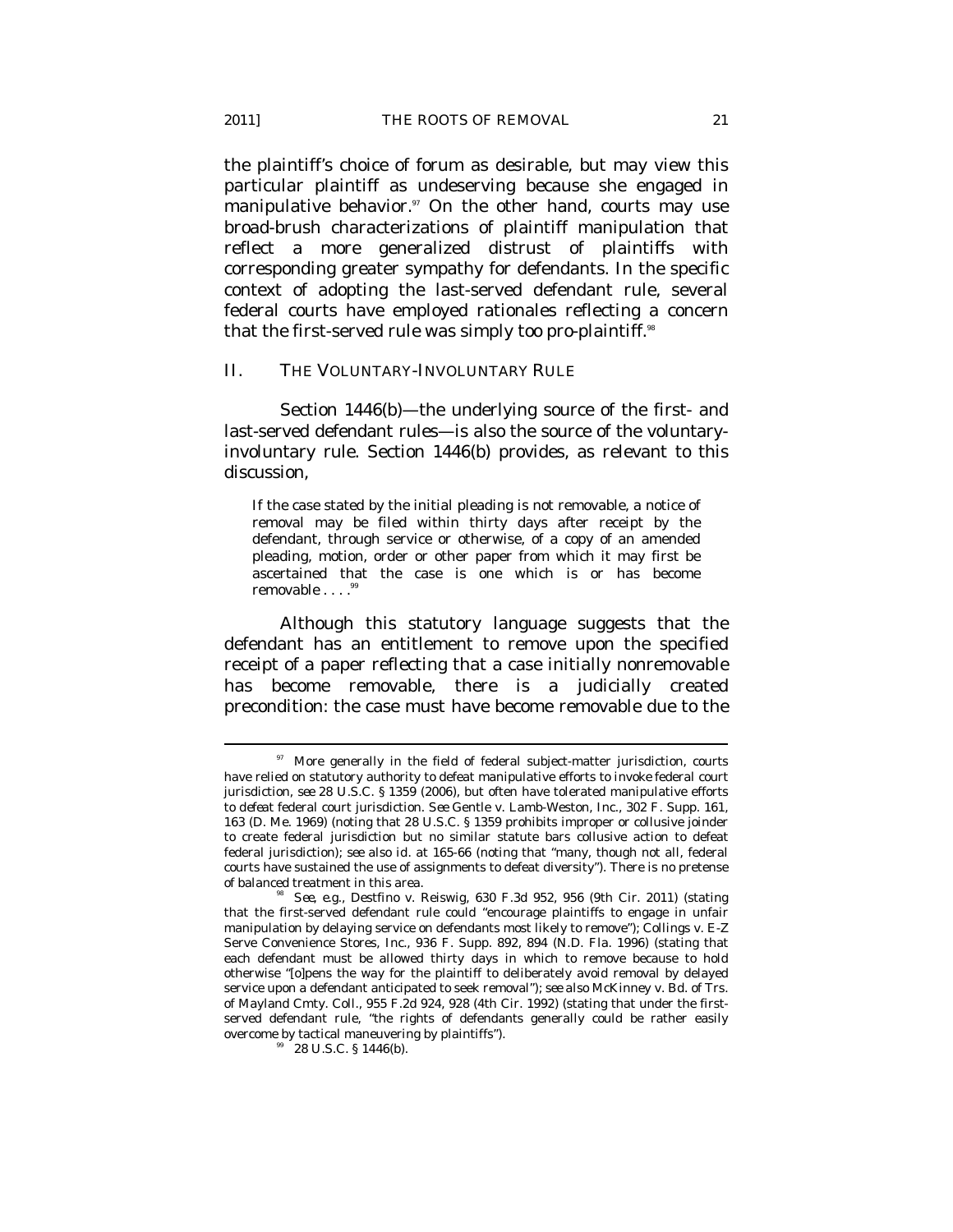plaintiff's voluntary action.<sup>100</sup> Unlike the first- versus lastserved defendant rules, there is no circuit split here—every circuit addressing the issue has followed the voluntaryinvoluntary rule,<sup>101</sup> although there are some differences among the circuits in the specifics of applying the rule.<sup>102</sup> Accordingly, in a lawsuit filed in state court and based on state law, if the plaintiff voluntarily dismisses a nondiverse defendant, the remaining defendant(s) may remove the suit based on diversity. But if the court dismisses that same nondiverse defendant without the plaintiff's consent, then the remaining defendant(s) may not remove because the plaintiff's voluntary action did not accomplish the dismissal. The death of a nondiverse defendant is the sole exception to the voluntaryinvoluntary rule and permits removal.<sup>103</sup>

The voluntary-involuntary rule—characterized by one commentator as having "a questionable pedigree" and "suspect" justifications<sup>104</sup>—is a particularly interesting contradiction in removal jurisprudence. The rule's origins ostensibly come from two U.S. Supreme Court decisions a century ago. In *Powers v. Chesapeake & Ohio Railway Co*.,105 the Supreme Court held that the case became removable after the plaintiff voluntarily dismissed the nondiverse defendants.<sup>106</sup> Subsequently, in

<sup>100</sup> *See generally* John B. Oakley, *Prospectus for the American Law Institute's Federal Judicial Code Revision Project*, 31 U.C. DAVIS L. REV. 855, 998-99 (1998) ("Under the voluntary-involuntary rule, when a court dismisses a removal-defeating claim with the plaintiff's consent, the case becomes removable. However, when such a dismissal is without the plaintiff's consent, the case does not become removable despite

the change in its structure.").<br><sup>101</sup> *See* FEDERAL JUDICIAL CODE REVISION PROJECT 510 & n.10 (2004) (citing eight circuit courts affirming the voluntary-involuntary rule).

eight circuit courts affirming the voluntary-involuntary rule). 102 *See* Heather R. Barber, *Removal and Remand*, 37 LOY. L.A. L. REV. 1555, 1583 (2004) (explaining that the Second Circuit defines "voluntary" more broadly than the other circuits to include situations "where the removability of the case is the result of a decision of the court," and where the plaintiff elects not to appeal the court's decision); Jeff Fisher, *Everybody Plays the Fool, Sometimes; There's No Exception to the Rule: Procedural Misjoinder Is Not an Exception to the Voluntary-Involuntary Rule*, 60 BAYLOR L. REV. 993, 999-1000 (2008) (noting that the circuit courts "sometimes

<sup>&</sup>lt;sup>103</sup> See Bradley v. Halliburton Oil Well Cementing Co., 100 F. Supp. 913, 917-18 (E.D. Okla. 1951). 104 James M. Underwood, *From Proxy to Principle: Fraudulent Joinder* 

*Reconsidered*, 69 ALB. L. REV. 1013, 1026 (2006). Others have similarly criticized the rule. *See* Jenkins v. Nat'l Union Fire Ins. Co. of Pa., 650 F. Supp. 609, 614 (N.D. Ga. 1986) (describing the voluntary-involuntary rule as "antiquated" or "arbitrary"); James F. Archibald III, Note, *Reintroducing "Fraud" to the Doctrine of Fraudulent Joinder*, 78 VA. L. REV. 1377, 1384 (1992) % (describing the "apparent baselessness" of the voluntary-involuntary rule). 105 169 U.S. 92 (1898). *Id.* at 102.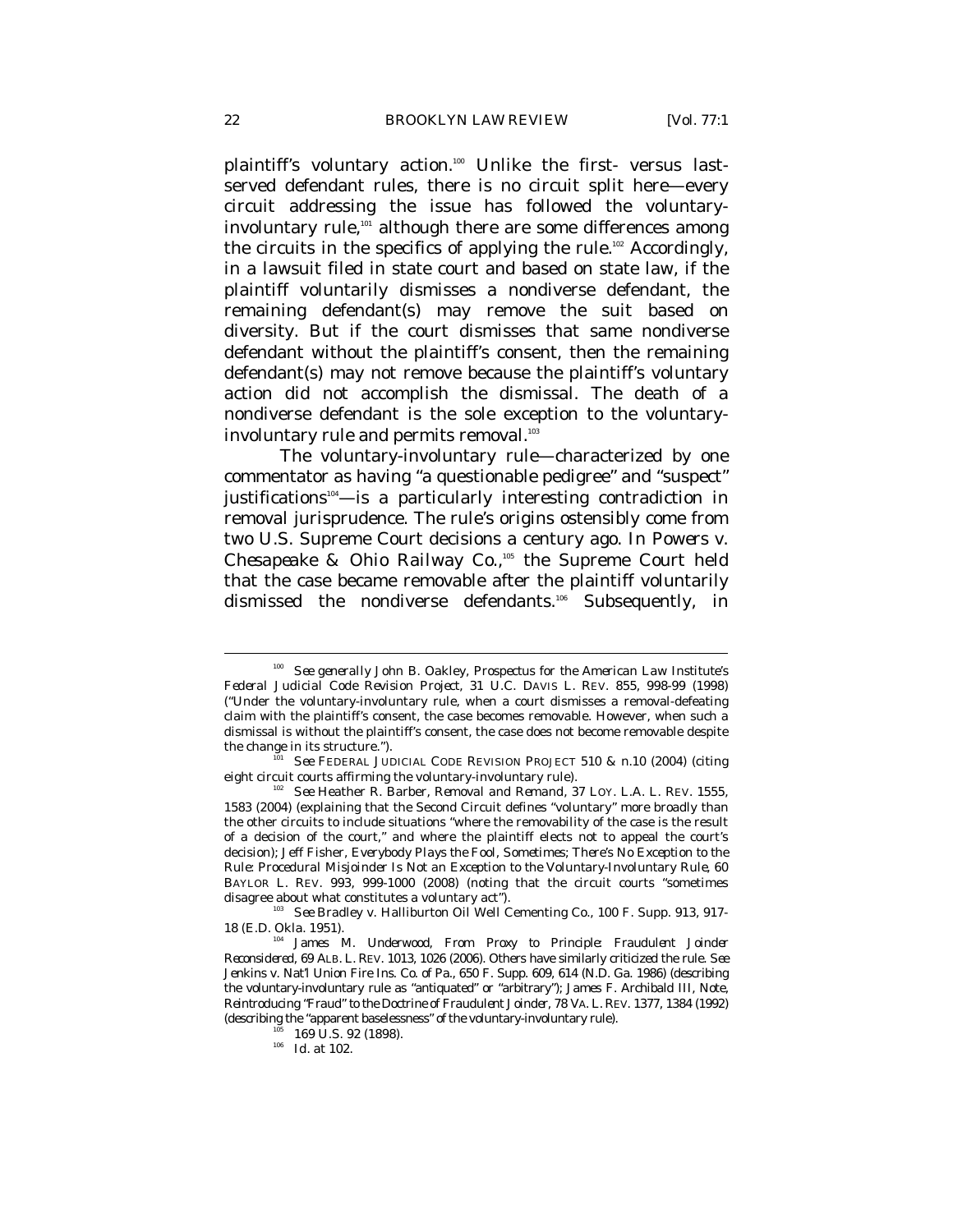*Whitcomb v. Smithson*,<sup>107</sup> the Supreme Court determined that the case did not become removable when the trial court dismissed the nondiverse defendant without the plaintiff's assent.<sup>108</sup> As summarized by the Eleventh Circuit,

[T]he long-standing, judicially created "voluntary-involuntary" rule . . . is a rule developed in diversity cases "that if the resident defendant was dismissed from the case by the voluntary act of the plaintiff, the case became removable, but if the dismissal was the result of either the defendant's or the court's action against the wish of the plaintiff, the case could not be removed." $10^{\circ}$ 

Although the court in the excerpt above seems to suggest that the voluntary-involuntary rule is limited to diversity cases, courts have applied the rule to both diversity and arising-under cases.<sup>110</sup>

Congress amended the removal statutes in 1948 and again in 1949.<sup>111</sup> Some courts and commentators have argued that the voluntary-involuntary rule did not survive the amendments because amended section 1446(b) states that "an amended pleading, motion, order or other paper" could render a case removable;<sup>112</sup> the reference to an "order" as rendering a case removable, without more, seemed to suggest that voluntariness (or involuntariness) played no role.<sup>113</sup>

<sup>1&</sup>lt;sup>07</sup> 175 U.S. 635 (1900).<br><sup>108</sup> *Id.* at 638.<br><sup>109</sup> Insinga v. LaBella, 845 F.2d 249, 252 (11th Cir. 1988) (citing Weems v. Louis Dreyfus Corp., 380 F.2d 545, 546 (5th Cir. 1967)). 110 *See* People v. Keating, 986 F.2d 346, 348 (9th Cir. 1993) ("Here, this case

was transformed into an action 'arising under' federal law not by the voluntary action of the plaintiff, but instead by action of a defendant. Since a voluntary act by the

plaintiff has not rendered the case removable, it must remain in state court.").<br><sup>111</sup> *See* Murphy Bros., Inc. v. Michetti Pipe Stringing, Inc., 526 U.S. 344, 351-<br>52 (1999).

<sup>52 (1999). 112</sup> 28 U.S.C. § 1446(b) (2006); *see also* Lyon v. Ill. Cent. R.R., 228 F. Supp. 810, 811 (S.D. Miss. 1964) ("There is nothing in [amended section 1446(b)] from which it can be properly inferred that Congress intended that a removal could be effected only in the event the plaintiff voluntarily did something which removed the local defendant from the case."); *Weems*, 380 F.2d at 546-47 (noting that "[t]he effect of [the 1949] amendment has been variously interpreted," and that "[i]t is contended . . . that the [voluntaryinvoluntary] rule did not survive an amendment to the Judicial Code in 1949"). 113 *See Weems*, 380 F.2d at 547-49; *see also* Joan Steinman, *Postremoval* 

*Changes in the Party Structure of Diversity Cases: The Old Law, the New Law, and Rule 19*, 38 U. KAN. L. REV. 863, 872 n.25 (1990) ("[C]ommentators had observed that it was not entirely clear whether the voluntary-involuntary distinction had survived the 1949 amendments to § 1446."); Underwood, *supra* note 104, at 1100, 1106 (stating that "there is nothing in the language of the statute to suggest any intent to require federal courts to continue utilizing the voluntary/involuntary rule—the bare language of the statute at least hinting at the inverse," and urging that the rule be abandoned).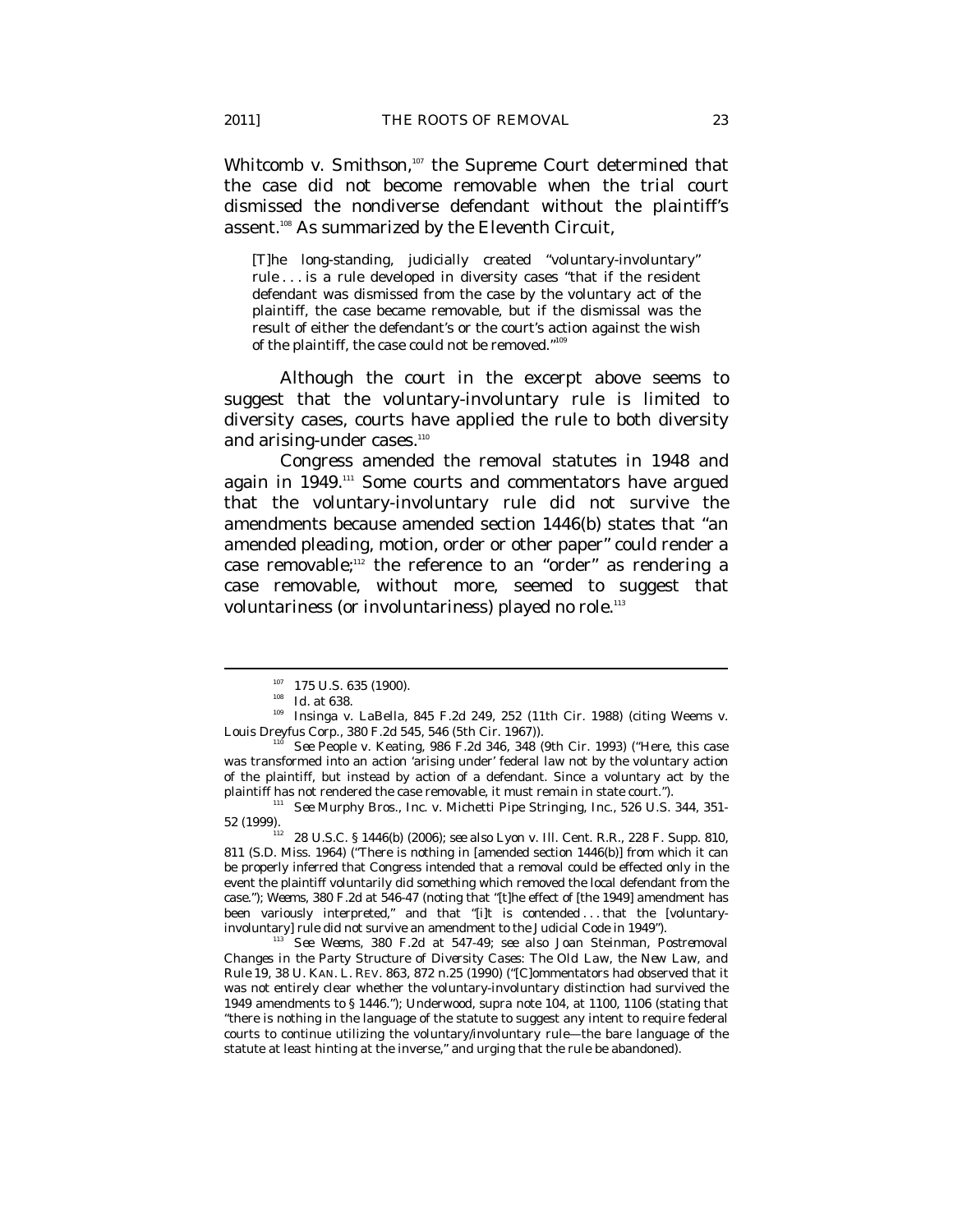The Supreme Court has explained the basic history leading up to the 1948 and 1949 amendments to section 1446(b); the concerns that motivated the amendments did not involve the voluntary-involuntary rule, but rather centered on the concern that the defendant have access to the complaint before the removal period commenced.<sup>114</sup>

Despite the potential argument that the statutory amendments eliminated the voluntary-involuntary rule, the federal circuit courts ultimately rejected this contention.115 One court explained,

We will not buck the trend, nor will we rehash the legislative history. Suffice it to say that when Congress referred to "a case which is or has become removable" in section 1446(b), Congress apparently intended to incorporate the existing definition of "removable," a definition that included the voluntary/involuntary rule.<sup>11</sup>

This offers a plausible, but not a mandated, interpretation of the 1948 and 1949 amendments. The congressional report, which courts have cited for the proposition that Congress

<sup>114</sup> *Murphy Bros*., 526 U.S. at 351-52.

Prior to 1948, a defendant could remove a case any time before the expiration of her time to respond to the complaint under state law. Because the time limits for responding to the complaint varied from State to State, however, the period for removal correspondingly varied. To reduce the disparity, Congress in 1948 enacted the original version of § 1446(b), which provided that "[t]he petition for removal of a civil action or proceeding may be filed within twenty days after commencement of the action or service of process, whichever is later." . . . Congress soon recognized, however, that § 1446(b), as first framed, did not "give adequate time and operate uniformly" in all States. In States such as New York, most notably, service of the summons commenced the action, and such service could precede the filing of the complaint. Under § 1446(b) as originally enacted, the period for removal in such a State could have expired *before* the defendant obtained access to the complaint. To ensure that the defendant would have access to the complaint before commencement of the removal period, Congress in 1949 enacted the current version of § 1446(b): "The petition for removal of a civil action or proceeding shall be filed within twenty days [now thirty days] after the receipt by the defendant, through service or otherwise, of a copy of the initial pleading setting forth the claim for relief upon which such action or proceeding is based."

*Id.* (citations omitted). <sup>115</sup> See Poulos v. Naas Foods, Inc., 959 F.2d 69, 71-72 (7th Cir. 1992) (noting that although defendants argued that section 1446(b) had eliminated the rule, "[e]very court of appeals that has addressed the voluntary/involuntary rule has held that it survived the enactment of section 1446(b)" (citation omitted)).  $Id$  at 72.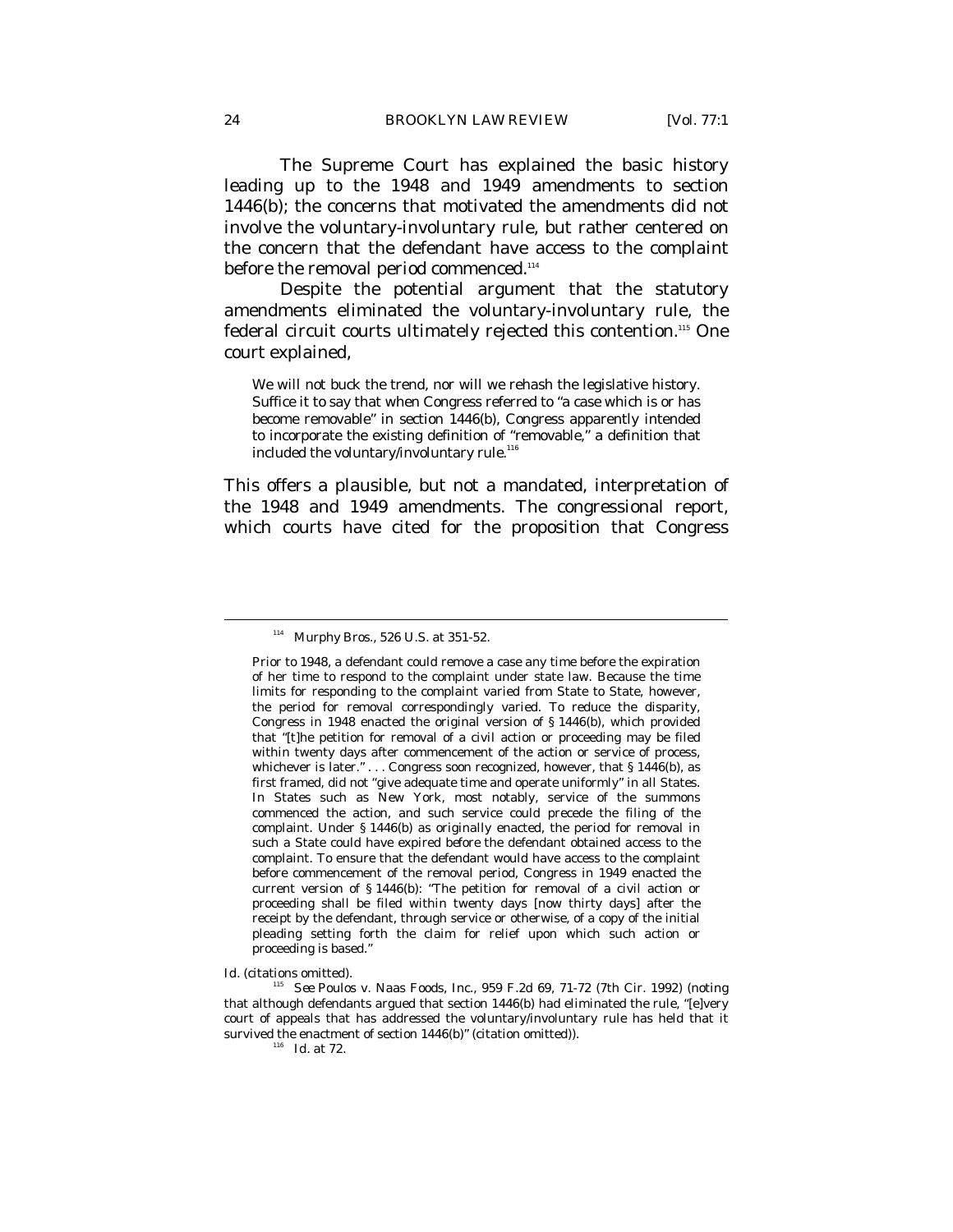intended to retain the rule, is more ambiguous than the courts have suggested.<sup>117</sup>

A closer look at the cited report illustrates that the courts have lifted one particular quotation out of context. In fact, although we have set out the relevant portion of the report in full in the footnote below,<sup>118</sup> the simple addition of the sentence preceding and the sentence following the lifted quotation make the context apparent:

The second paragraph of the amendment to [section 1446,] subsection (b) is intended to make clear that the right of removal may be exercised at a later stage of the case if the initial pleading does not state a removable case but its removability is subsequently disclosed. This is declaratory of the existing rule laid down by the decisions. (See for example, Powers v. Chesapeake etc., Ry. Co., 169 U.S. 92.)<sup>119</sup>

The first paragraph of the amendment to subsection (b) corrects this situation by providing that the petition for removal need not be filed until 20 days after the defendant has received a copy of the plaintiff's initial pleading.

This provision, however, without more, would create further difficulty in those States, such as Kentucky, where suit is commenced by the filing of the plaintiff's initial pleading and the issuance and service of summons without any requirement that a copy of the pleading be served upon or otherwise furnished to the defendant. Accordingly the first paragraph of the amendment provides that in such cases the petition for removal shall be filed within 20 days after the service of the summons.

The first paragraph of the amendment conforms to the amendment of rule 81(c) of the Federal Rules of Civil Procedure, relating to removed actions, adopted by the Supreme Court on December 29, 1948, and reported by the Court to the present session of Congress.

The second paragraph of the amendment to subsection (b) is intended to make clear that the right of removal may be exercised at a later stage of the case if the initial pleading does not state a removable case but its removability is subsequently disclosed. This is declaratory of the existing rule laid down by the decisions. (See for example, Powers v. Chesapeake etc., Ry. Co., 169 U.S. 92.)

In addition, this amendment clarifies the intent of section 1446(e) of title 28, U.S.C., to indicate that notice need not be given simultaneously with the filing, but may be given promptly thereafter.

H.R. REP. No. 81-352, at 11 (1949), *reprinted in* 1949 U.S.C.C.A.N. 1254, 1268.<br>
<sup>119</sup> *Id.* 

<sup>&</sup>lt;sup>117</sup> *Id.* (citing a quote from the Senate Report that the amendment is "declaratory of the existing rule laid down by the decisions").  $118$  The relevant description of the bill in full states:

Subsection (b) of section 1446 of title 28, U.S.C., as revised, has been found to create difficulty in those States, such as New York, where suit is commenced by the service of a summons and the plaintiff's initial pleading is not required to be served or filed until later.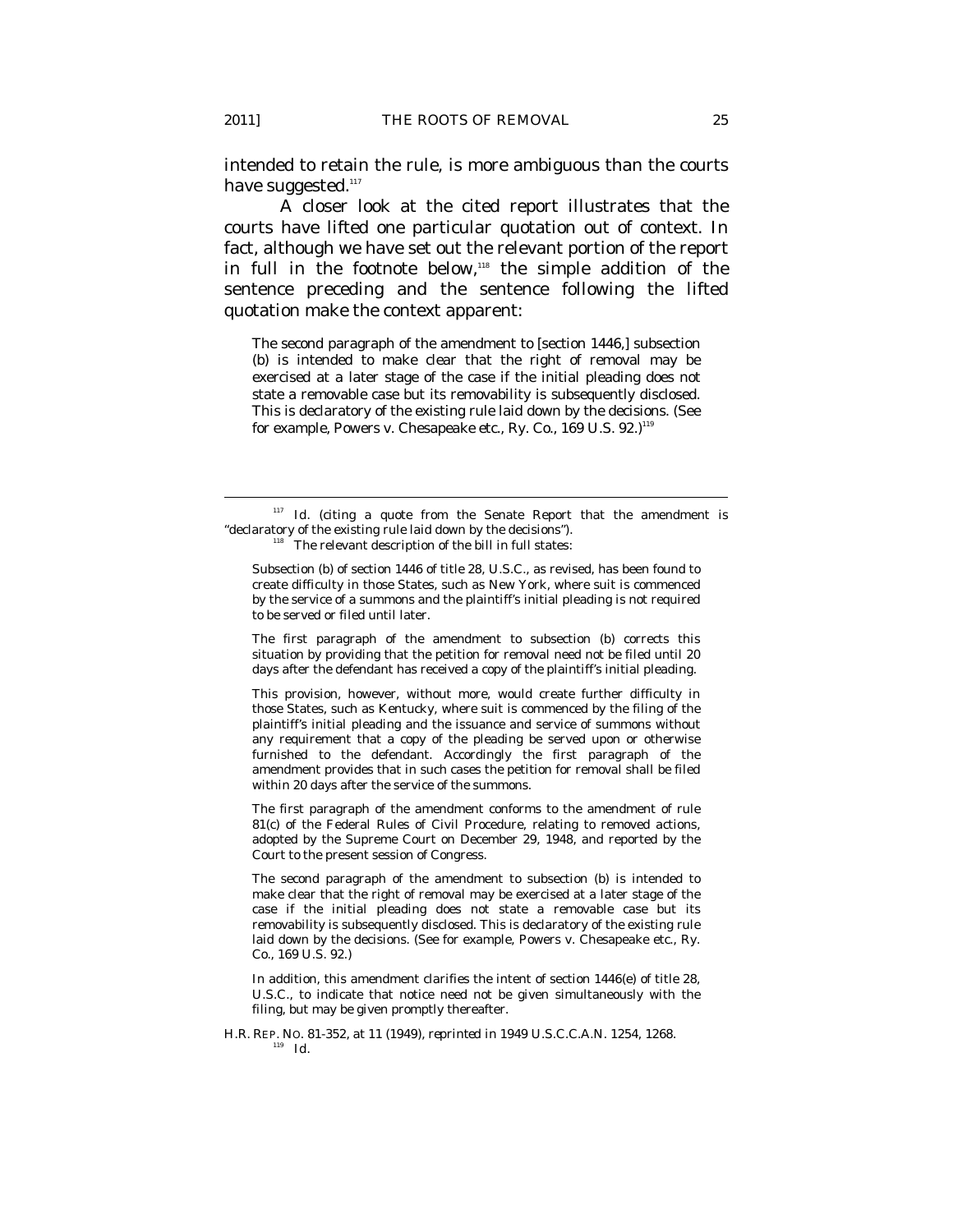The federal courts have concluded that the reference to "removable" in the quotation above was intended to incorporate all existing case law refinements. This is certainly a plausible construction—in these amendments, Congress was focused primarily on addressing one particular issue (ensuring that defendants would have access to a copy of the complaint before the removal period commenced), and secondarily on clarifying that removal due to changed circumstances could occur late in the case proceedings. However, it is at least equally plausible that due to these same foci, Congress would have expressly included the voluntary-involuntary rule if it intended to preserve it.<sup>120</sup> The lack of any statutory reference to the voluntary-involuntary rule—especially in an era of "plain meaning" statutory construction—suggests that courts should exercise extreme caution in continuing to import the rule in the absence of any specific statutory language. In particular, *Powers*, cited in the congressional report, had permitted the defendant to remove after the plaintiff dismissed claims against the nondiverse defendants despite the fact that these dismissals occurred, and thus removal was sought "when [the case] was called for trial."121

Thus, *Powers* serves as an example of authorizing a defendant to remove on the basis of subsequent removability at a very late point in the proceedings, namely the eve of trial, but it is far less clear that Congress intended this reference to affirm the continued viability of the voluntary-involuntary rule. Lacking any clear statutory direction, the continued viability of the voluntary-involuntary distinction—if any justification remains—must rest on the articulated principles and policies

<sup>&</sup>lt;sup>120</sup> *Cf.* Exxon Mobil Corp. v. Allapattah Servs., Inc., 545 U.S. 546, 566-67 (2005) (concluding that 28 U.S.C. § 1367 by its plain text overruled both *Clark v. Paul Gray, Inc*., 306 U.S. 583 (1939) and *Zahn v. International Paper Co*., 414 U.S. 291 (1973)). Despite a vigorous dissent, the Court rejected arguments that congressional reports indicated an intention to leave the holdings from those prior decisions intact:

Extrinsic materials have a role in statutory interpretation only to the extent they shed a reliable light on the enacting Legislature's understanding of otherwise ambiguous terms. . . . [J]udicial reliance on legislative materials like committee reports, which are not themselves subject to the requirements of Article I, may give unrepresentative committee members—or, worse yet, unelected staffers and lobbyists—both the power and the incentive to attempt strategic manipulations of legislative history to secure results they were unable to achieve through the statutory text.

*Id.* at 568. 121 Powers v. Chesapeake & Ohio Ry. Co., 169 U.S. 92, 98 (1898).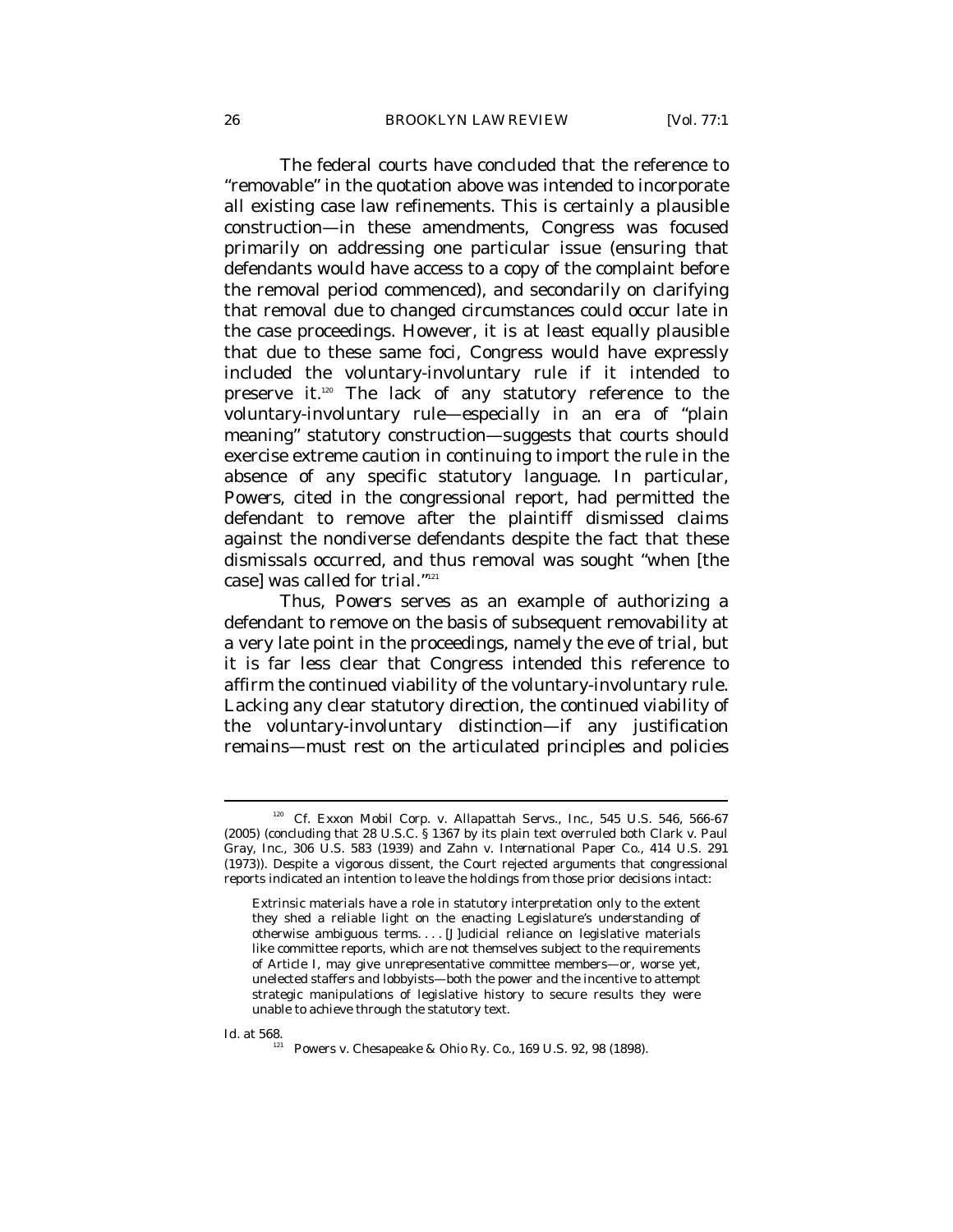that courts have used to justify the rule. The next section addresses these policy pillars.

### *A. The Articulated Principles and Policies Motivating the Voluntary-Involuntary Rule*

The voluntary-involuntary rule appears to have two primary directing purposes: (1) promoting judicial economy<sup>122</sup> and (2) deferring to the plaintiff's choice of forum.<sup>123</sup> The judicial-economy rationale comes entirely from circuit court decisions; the Supreme Court has never proffered a judicialeconomy rationale for the rule.124 This judicial-economy rationale appears to stem from finality concerns. If a court dismisses a nondiverse defendant from the action through an involuntary dismissal and the dismissal is appealed, the potential exists that the appellate court could set aside the dismissal, which would destroy complete diversity.<sup>125</sup>

<sup>122</sup> *See, e.g.*, *Poulos*, 959 F.2d at 72. 123 *See* Great N. Ry. Co. v. Alexander, 246 U.S. 276, 282 (1918) ("The obvious principle . . . is that . . . the plaintiff may by the allegations of his complaint determine the status with respect to removability of a case, arising under a law of the United States, when it is commenced, and that this power to determine the removability of his case continues with the plaintiff throughout the litigation, so that whether such a case nonremovable when commenced shall afterwards become removable depends not upon what the defendant may allege or prove or what the court may, after hearing upon the merits, in invitum, order, but solely upon the form which the plaintiff by his voluntary action shall give to the pleadings in the case as it progresses towards a conclusion."). 124 Jenkins v. Nat'l Union Fire Ins. Co., 650 F. Supp. 609, 613-14 (N.D. Ga.

<sup>1986) (&</sup>quot;Study of the Supreme Court cases that developed the rule discloses that the voluntary-involuntary rule is not based upon an appealability/finality rationale . . . ."); Archibald, *supra* note 104, at 1386 ("Predictably, courts continuing to adhere solely to the Supreme Court's stated rationale for the rule have rejected these cases and, accordingly, have deemphasized the role of federal courts in allocating cases between state and federal forums."). 125 Higgins v. DuPont de Nemours & Co., 863 F.2d 1162, 1166 (4th Cir. 1988).

<sup>[</sup>I]f the non-diverse party has been involuntary dismissed by order of the state judge[, t]he plaintiff may choose to appeal the dismissal. Although complete diversity may temporarily exist between the parties, suggesting that removal is proper, diversity jurisdiction may ultimately be destroyed if the state appellate court reverses the dismissal of the non-diverse party. Therefore, some cases are not removable despite complete diversity between the parties.

*Id.*; *see also* Am. Car & Foundry Co. v. Kettelhake, 236 U.S. 311, 316 (1915) ("[W]here there is a joint cause of action against defendants resident of the same state with the plaintiff and a nonresident defendant, it must appear, to make the case a removable one as to a nonresident defendant because of dismissal as to resident defendants, that the discontinuance as to such defendants was voluntary on the part of the plaintiff, and that such action has taken the resident defendants out of the case, so as to leave a controversy wholly between the plaintiff and the nonresident defendant.").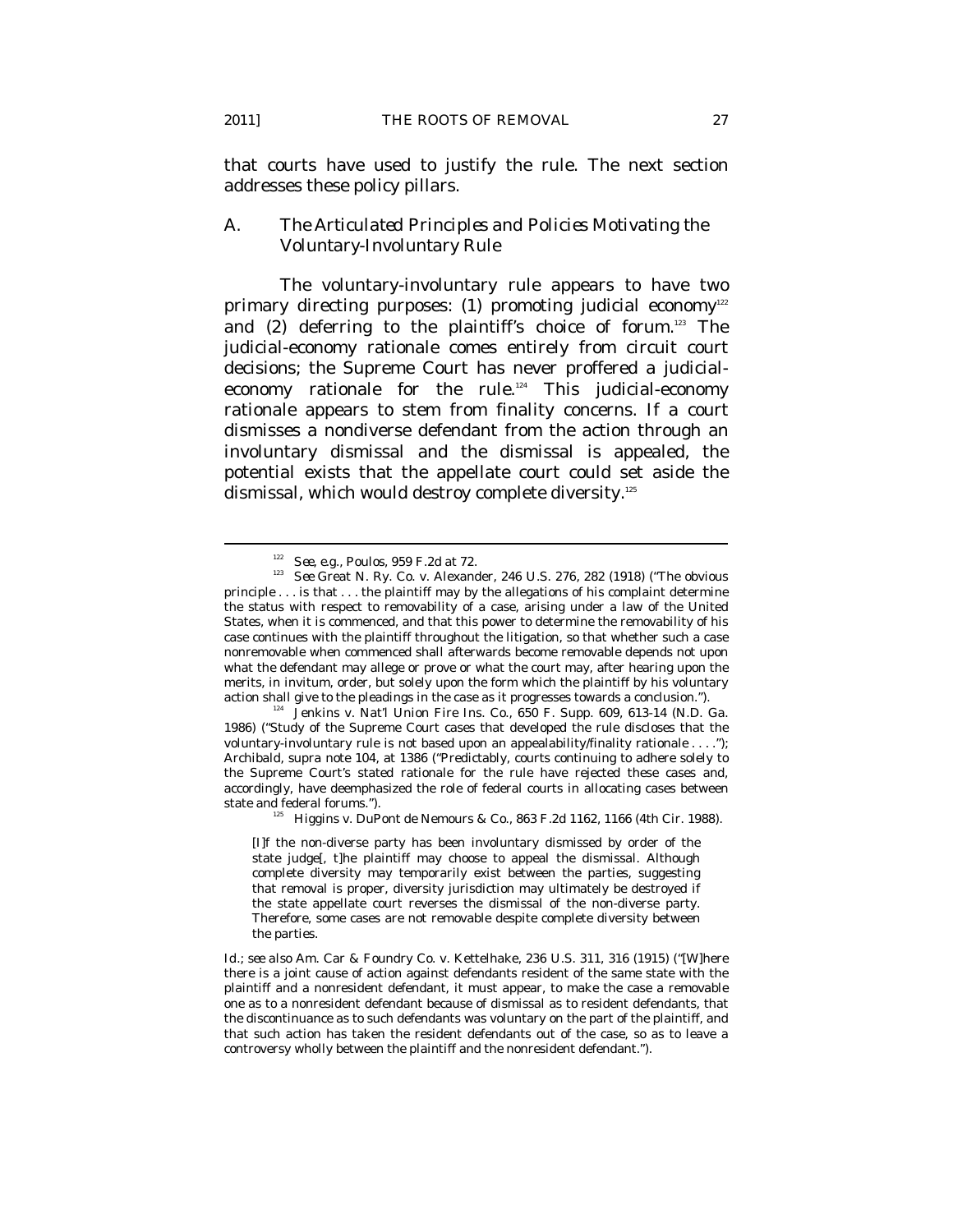In addition to the finality/appealability concern, "[t]here also appears to be a policy favoring a plaintiff's right, absent fraudulent joinder, to determine the removability of his case."<sup>126</sup> The Supreme Court decisions that address the voluntaryinvoluntary rule cite only this second purpose.<sup>127</sup> Courts have analogized the deference accorded to the plaintiff's forum choice by the voluntary-involuntary rule to the *Mottley* rule<sup>128</sup> in arising-under cases, whereby the presence (or absence) of arising-under jurisdiction is determined by the allegations in the plaintiff's well-pleaded complaint, without regard to the defendant's pleadings or the defendant's anticipated defenses.<sup>129</sup> However, the analogy of the voluntary-involuntary rule to *Mottley* raises its own issues and ultimately leads right back to the underlying tension between according deference to the plaintiff's choice of forum and the defendant's right to remove.

#### *B.* Mottley *and the Deference Debate*

Courts have analogized the voluntary-involuntary rule, founded upon deference to the plaintiff's choice of forum, to the *Mottley* "well-pleaded complaint" rule in arising-under cases.<sup>130</sup> However, the *Mottley* analogy is less helpful—and less apt than it appears initially. First, the *Mottley* rule is not always clear in application. In applying the *Mottley* rule, a court should disregard the defendant's pleadings and examine only

<sup>126</sup> Insinga v. LaBella, 845 F.2d 249, 253 (11th Cir. 1988). Concerns regarding plaintiff manipulation have been partially addressed by declining to apply the voluntaryinvoluntary rule to situations involving fraudulent joinder. *See id.* ("absent fraudulent joinder"); *see also Great N. Ry. Co.*, 246 U.S. at 282 ("The obvious principle of [the voluntary-involuntary rule] is that, in the absence of fraudulent purpose to defeat removal, the plaintiff may by the allegations of his complaint determine the status with respect to removability of a case . . . ."). With respect to fraudulent joinder, see generally Fisher, *supra* note 102, at 1012-15 (arguing that "[p]rocedural misjoinder and fraudulent joinder behave almost identically," and that neither is technically an "exception" to the voluntary-involuntary rule; rather, the voluntary-involuntary rule simply "should not be applied to those claims"); *see also* Underwood, *supra* note 104, at 1018 ("Stated simply, fraudulent joinder is a doctrine that permits federal courts to essentially ignore the inclusion in a lawsuit of a nondiverse party who would otherwise destroy federal diversity jurisdiction when the district court concludes that the party's joinder is a sham."). 127 *See Jenkins*, 650 F. Supp. at 613-14 ("What emerges from an examination

of the Supreme Court cases on the voluntary-involuntary rule is the conclusion that the rule is not based upon an appealability/finality rationale but upon a policy favoring the

plaintiff's 'power to determine the removability of his case.'").<br><sup>128</sup> Louisville & Nashville R.R. v. Mottley, 211 U.S. 149, 152 (1908).<br><sup>129</sup> *See Insinga*, 845 F.2d at 253 (noting "[t]he common origins of the voluntary-involuntary rule with *Mottley* and its progeny in federal question cases"). 130 *See supra* notes 123, 126-30 and accompanying text.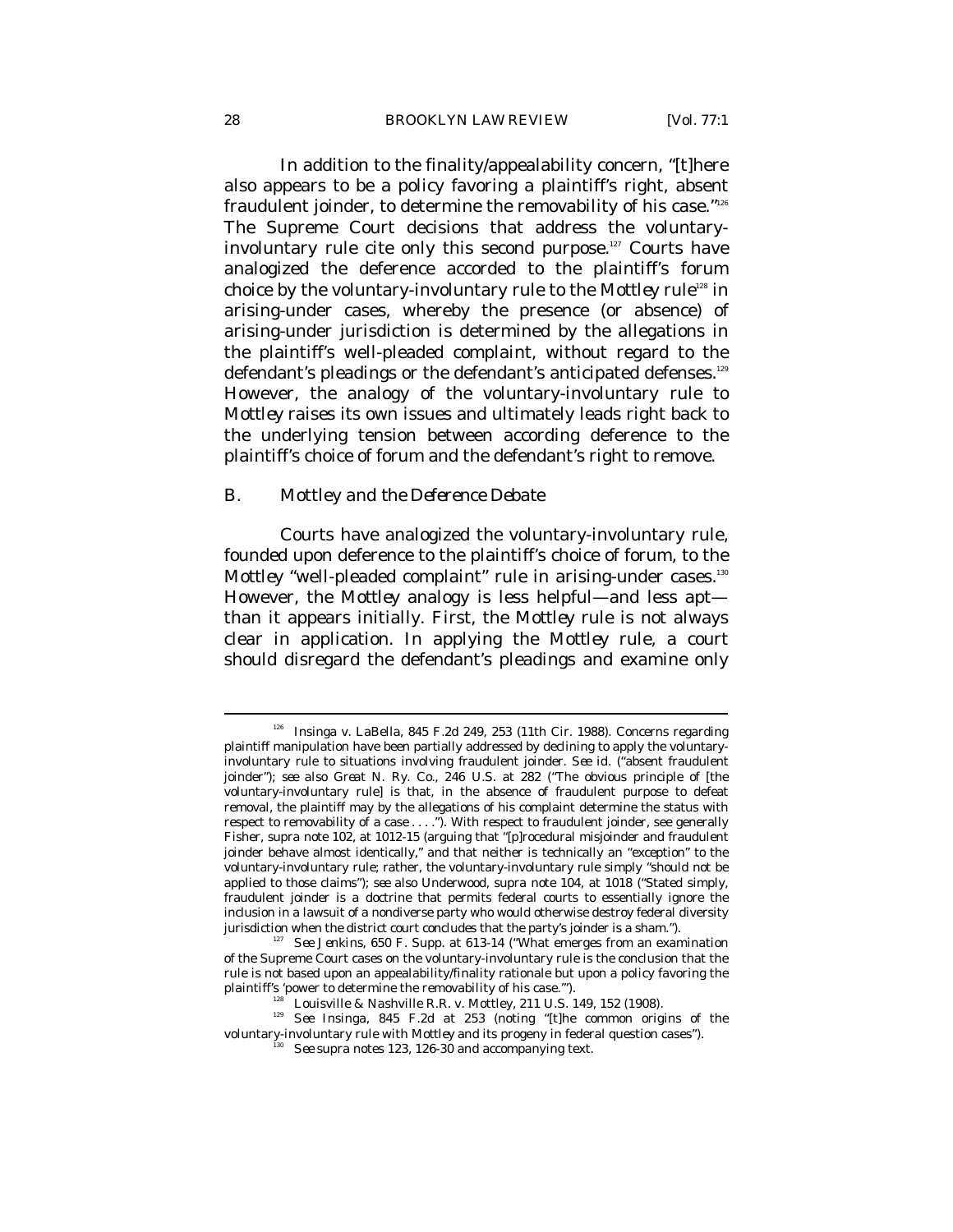the complaint.<sup>131</sup> Next, the court must ascertain whether the complaint's allegations support arising-under jurisdiction as "well pleaded" and that the complaint does not include anticipated federal defenses. This review can be more difficult than one might think,132 and a plaintiff may draft her complaint in a manner specifically intended to keep the action in state court by scrupulously avoiding the inclusion of any apparent basis for federal subject matter jurisdiction—yet nevertheless find herself in the very federal court that she had sought to avoid. One prominent example of such a circumstance occurred in *Grable & Sons Metal Products, Inc. v. Darue Engineering & Manufacturing*. 133 In *Grable*, the plaintiff constructed its lawsuit as a quiet title action filed in Michigan state court, only to find its suit removed to federal court on the basis of arisingunder jurisdiction.134 According to the U.S. Supreme Court, the quiet title action, although a state-law claim, necessarily raised the federal issue of whether the Internal Revenue Service had given Grable the notice required by section 6335 of the Tax Code before seizing Grable's property to satisfy a federal tax delinquency and then subsequently selling the property to Darue.<sup>135</sup> The Court held that this federal issue was of sufficient importance to invoke arising-under jurisdiction.<sup>136</sup> The fact that a sufficiently necessary, albeit latent, federal issue lay within the state claim took away the plaintiff's preferred state forum and substituted a federal one.

Of course, *Grable*'s federal issue, although latent, existed from the very outset of the litigation, whereas situations involving the voluntary-involuntary rule, by definition, arise due to some change occurring subsequent to the filing of the lawsuit. And if this distinction is not enough,

<sup>&</sup>lt;sup>131</sup> *Mottley*, 211 U.S. at 152.<br><sup>132</sup> *Id.* at 152-53.<br><sup>133</sup> 545 U.S. 308 (2005).<br><sup>134</sup> *Id.* at 311.<br><sup>135</sup> *Id.* at 315-16. Similarly, a plaintiff may draft her complaint in a manner intended to permit her to litigate in federal court, and yet nevertheless find that the federal court she desired will not allow her to remain. An example of this circumstance occurred in *Empire Healthchoice Assurance, Inc. v. McVeigh*, 547 U.S. 677 (2006), in which the dissent observed, "There is little about this case that is not federal." *Id.* at 702 (Breyer, J., dissenting). A private insurance carrier, providing health insurance to federal employees pursuant to a contract with the federal government as authorized by a federal statute, sought reimbursement from one such federal employee in accordance with the terms of the federal contract. The Court's majority held that the action was merely a contractual claim for reimbursement, and thus lacking arising-under jurisdiction, it could not proceed in federal court. *Id.* at 692-93 (majority opinion).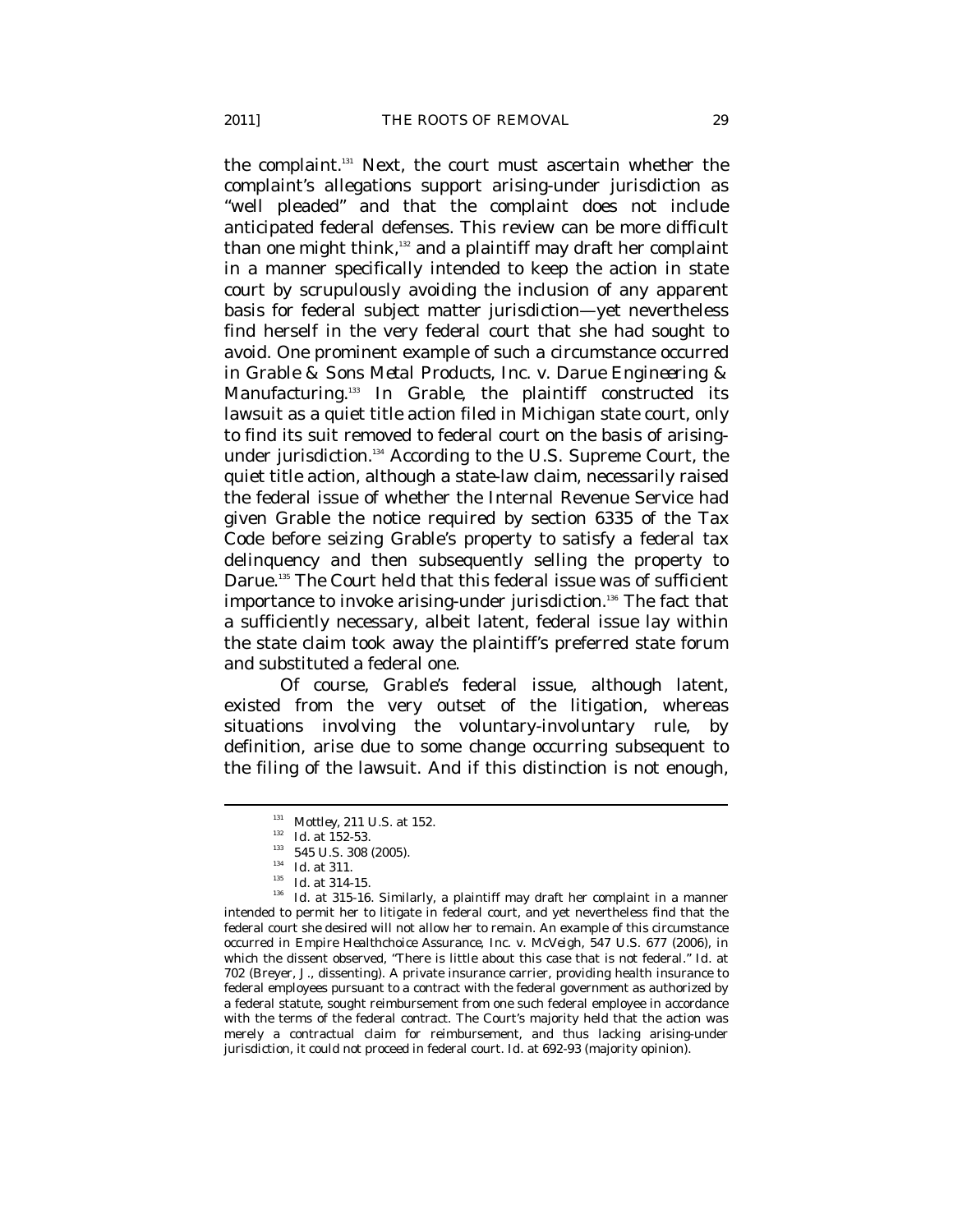analysis of the *Mottley* rule arises in a contextually distinct environment from the voluntary-involuntary analysis. The *Mottley* rule always concerns the four corners of the complaint and thus always has as its vantage point the outset of the litigation, whereas the voluntary-involuntary rule always concerns some later change in the contours of the litigation. Moreover, although the *Mottley* rule applies only to arisingunder jurisdiction, the voluntary-involuntary rule applies to both arising-under and diversity, which creates the potential for a plaintiff to "double dip"—to obtain the benefit of the *Mottley* rule in determining the existence of arising-under jurisdiction in the first instance, plus the benefit of the voluntary-involuntary rule after subsequent changes. So even assuming that the *Mottley* analogy is still apt, it appears that the voluntary-involuntary rule as currently applied may accord too much deference to the plaintiff's choice of forum. Just as the *Mottley* rule cannot insulate a plaintiff from arising-under jurisdiction that actually exists, so too the voluntaryinvoluntary rule should not generally insulate a plaintiff from removal when federal jurisdiction actually exists.

Although courts have expressly applied the *Mottley* analogy only to the plaintiff's control rationale, the *Grable* decision serves as a reminder that forum selection is a twoway, rather than a one-way, street. If plaintiffs were accorded complete control over forum selection, the removal statutes would be rendered pointless. As noted by one commentator, "Removal does not deprive plaintiffs of any 'right,' but merely affords defendants an equal opportunity to litigate in federal court. . . . Additionally, removal does not expand federal jurisdiction, but merely allows cases involving federal jurisdiction to be heard in a federal court."<sup>137</sup> Accordingly, the voluntary-involuntary rule would appear to rest on a largely empty analytical basis.

#### III. THE ONE-YEAR LIMITATION

In 1988, Congress amended section 1446(b) to provide that "a case may not be removed on the basis of [diversity jurisdiction] more than 1 year after commencement of the action."138 This generates questions over a third issue of belated removal and yet another contradiction within the doctrine—an

<sup>&</sup>lt;sup>137</sup> Haiber, *supra* note 17, at 611-12.<br><sup>138</sup> 28 U.S.C. § 1446(b) (2006).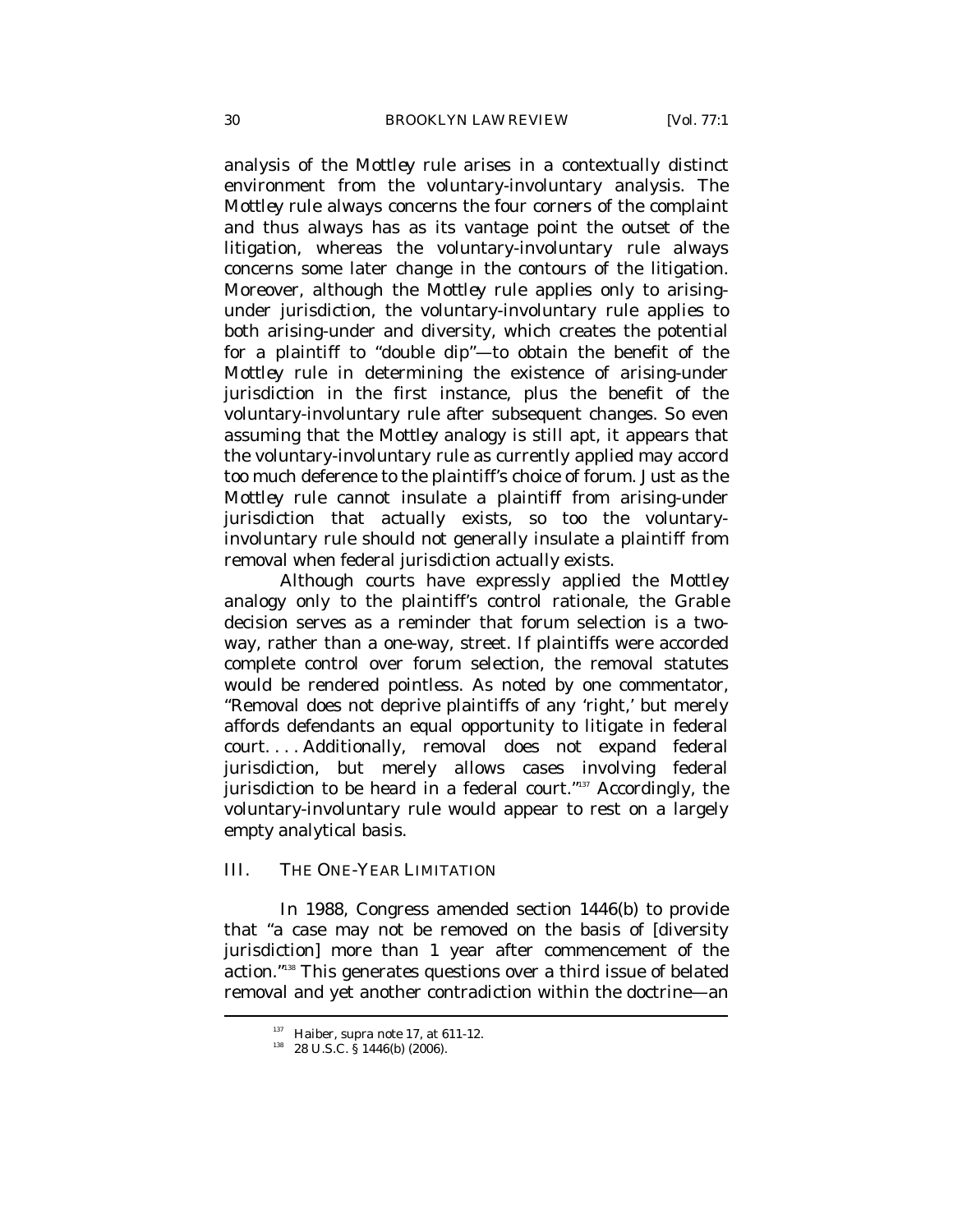absolute cutoff that applies to some, but not all, removal circumstances. Perhaps the primary issue with respect to this provision is why defendants seeking to remove on the basis of arising-under jurisdiction have no outer time limit, whereas defendants seeking to remove on the basis of diversity face a one-year time limit. The legislative history to the 1988 amendment suggests that "[t]he amendment addresses problems that arise from a change of parties as an action progresses toward trial in state court. . . . Removal late in the proceedings may result in substantial delay and disruption."139

However, imposing a one-year limitation on diversity removal, but not arising-under removal, indicates that the concern is not the potential disruption of ongoing state proceedings but simply reflects disfavor toward diversity jurisdiction.<sup>140</sup> Despite the seemingly straightforward nature of this provision, two interpretive issues have plagued the courts: first, whether the one-year limitation reflects a jurisdictional  $bar<sup>141</sup>$  or merely a procedural defect,<sup>142</sup> and second, whether the one-year limitation applies to all diversity removals<sup>143</sup> or only to those that were not removable originally.<sup>144</sup> Although not as obvious, these issues once again expose the underlying tension between plaintiff's-deference and defendant's-right-to-remove.

The legislative documents reveal that in enacting the one-year limitation on diversity-based removal, Congress intended to reduce "the opportunity for removal after substantial progress has been made in state court."145 Rather than attempting to define "substantial progress," Congress

<sup>139</sup> H.R. REP. NO. 100-889, at 44 (1988), *reprinted in* 1988 U.S.C.C.A.N. 5982, 6032-33; *see also* Riverdale Baptist Church v. Certainteed Corp., 349 F. Supp. 2d 943,

<sup>&</sup>lt;sup>3</sup> See Oakley, *supra* note 100, at 1002 ("This [one-year limitation] rule has been strongly and aptly criticized as a backhanded attack on diversity jurisdiction . . . ."); *see also* Underwood, *supra* note 104, at 1105 ("The fact that this concern does not pertain to federal question cases demonstrates an anti-diversity bias on the part of Congress.").<br><sup>141</sup> *See* Howell v. St. Paul Fire & Marine Ins. Co., 955 F. Supp. 660, 662-63

<sup>(</sup>M.D. La. 1997); Price v. Messer, 872 F. Supp. 317, 320 (S.D.W. Va. 1995); Foiles v.

Merrell Nat'l Labs., 730 F. Supp. 108, 110 (N.D. Ill. 1989). 142 *See In re* Uniroyal Goodrich Tire Co., 104 F.3d 322, 324 (11th Cir. 1997); Barnes v. Westinghouse Elec. Corp., 962 F.2d 513, 516 (5th Cir. 1992); Kinabrew v. Emco-Wheaton, Inc., 936 F. Supp. 351, 352-53 (M.D. La. 1996); *see also* Tedford v. Warner-Lambert Co., 327 F.3d 423, 426-28 (5th Cir. 2003) (approving an equitable tolling exception when circumstances suggest possible manipulation by plaintiff).

<sup>&</sup>lt;sup>143</sup> *See Foiles*, 730 F. Supp. at 110. 144<br><sup>144</sup> *See* Brown v. Tokio Marine & Fire Ins. Co., 284 F.3d 871, 873 (8th Cir. 2002); Brierly v. Alusuisse Flexible Packaging, Inc., 184 F.3d 527, 534-35 (6th Cir.

<sup>&</sup>lt;sup>145</sup> Judicial Improvements & Access to Justice Act, Pub. L. No. 100-702, § 1016(b), 102 Stat. 4669 (1988).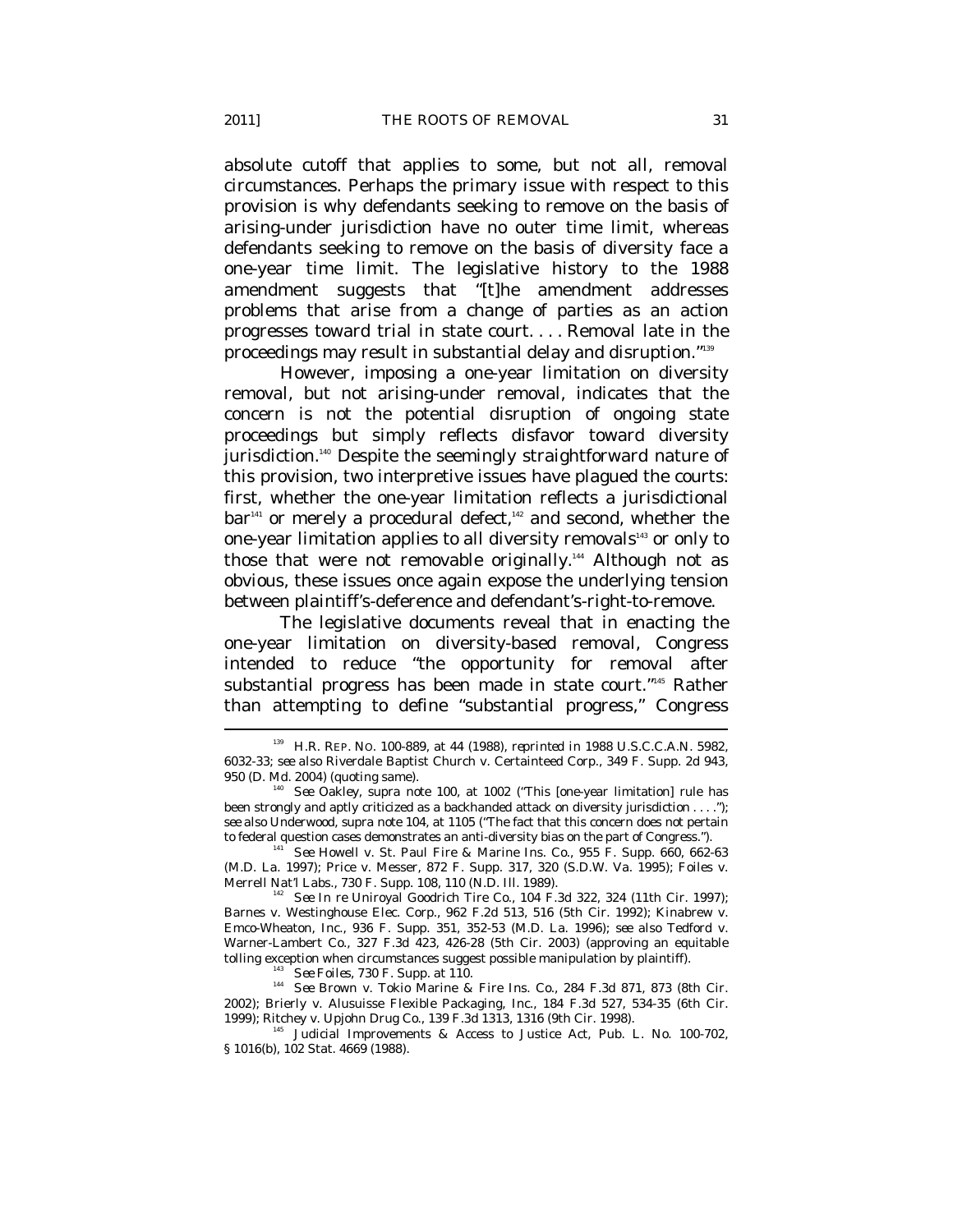adopted a flat one-year limit and thereby created a provision simultaneously underinclusive and overinclusive. The provision is underinclusive because it does not apply to removal based on arising-under jurisdiction even if the state court has made substantial progress in the case; the provision is also overinclusive by preventing diversity-based removal after one year even in those cases where no substantial progress has been made in state court. As a court reviewing one such case observed, "It is very difficult to see how a removal under the facts of this case can interfere with the state court proceedings when none have occurred because of plaintiffs' decision to withhold service until the one year time limitation has expired."146

With respect to the competing jurisdictional versus procedural interpretations applicable to the one-year limitation, a jurisdictional approach to the one-year limit serves to bar outright any attempt to remove after one year.<sup>147</sup> Such an approach results when courts apply a strict statutory construction to the removal statutes—a construction that, as we have seen, exalts the plaintiff-deference policy over the defendant's statutory right to remove. This jurisdictional approach is far from uniform, however, with a number of courts concluding that the one-year limit is procedural and thus potentially subject to equitable considerations.<sup>148</sup> Indeed, dicta

<sup>&</sup>lt;sup>146</sup> Martine v. Nat'l Tea Co., 837 F. Supp. 749, 750 (M.D. La. 1993).<br><sup>147</sup> *See* Caudill v. Ford Motor Co., 271 F. Supp. 2d 1324, 1328 (N.D. Okla. 2003) (concluding that statutory language was clear and refusing to "create" jurisdiction beyond the one-year period); Mantz v. St. Paul Fire & Marine Ins. Co., No. Civ. A. 2:03-0506, 2003 WL 21383830, at \*2 (S.D.W. Va. June 13, 2003) (concluding that the "plain language of the statute . . . . 'erect[s] *an absolute bar* to removal'" (quoting Lovern v. GMC, 121 F.3d 160, 163 (4th Cir. 1997))); Rashid v. Schenck Constr. Co., 843 F. Supp. 1081, 1088 (S.D.W. Va. 1993) (one-year limit divests the court of jurisdiction); Brock v. Syntex Labs., Inc., 791 F. Supp. 721, 723 (E.D. Tenn. 1992) (ability to remove lapses after one year), *aff'd*, 7 F.3d 232 (6th Cir. 1993). Recent Supreme Court decisions have expressed a strong preference for finding rules to be nonjurisdictional unless they govern "a court's adjudicatory capacity, that is, its subject-matter or personal jurisdiction. . . Other rules, even if important and mandatory, we have said, should not be given the jurisdictional brand." Henderson *ex rel.* Henderson v. Shinseki, 131 S. Ct. 1197, 1202-03 (2011) (citing Reed Elsevier, Inc. v. Muchnick, 130 S. Ct. 1237, 1243-44 (2010); Union Pacific R.R. Co. v. Bhd. of Locomotive Eng'rs, 130 S. Ct. 584, 596 (2009)). 148 *See* Barnes v. Westinghouse Elec. Corp., 962 F.2d 513, 516 (5th Cir. 1992)

<sup>(</sup>one-year limit is procedural, not jurisdictional, and thus can be waived); *see also* Tedford v. Warner-Lambert Co., 327 F.3d 423, 426 (5th Cir. 2003) (court may consider parties' conduct in determining whether it is equitable to apply the one-year limit strictly); *id.* at 426 n.4 (citing cases concluding that the one-year limit was subject to equitable exceptions); Wise v. Gallagher Bassett Servs., Inc., No. Civ. JFM-02-2323, 2002 WL 2001529, at \*1 (D. Md. Aug. 27, 2002) (finding that plaintiff had "engaged in 'forum manipulation' in an effort to defeat the defendant's removal right," and stating, "[i]t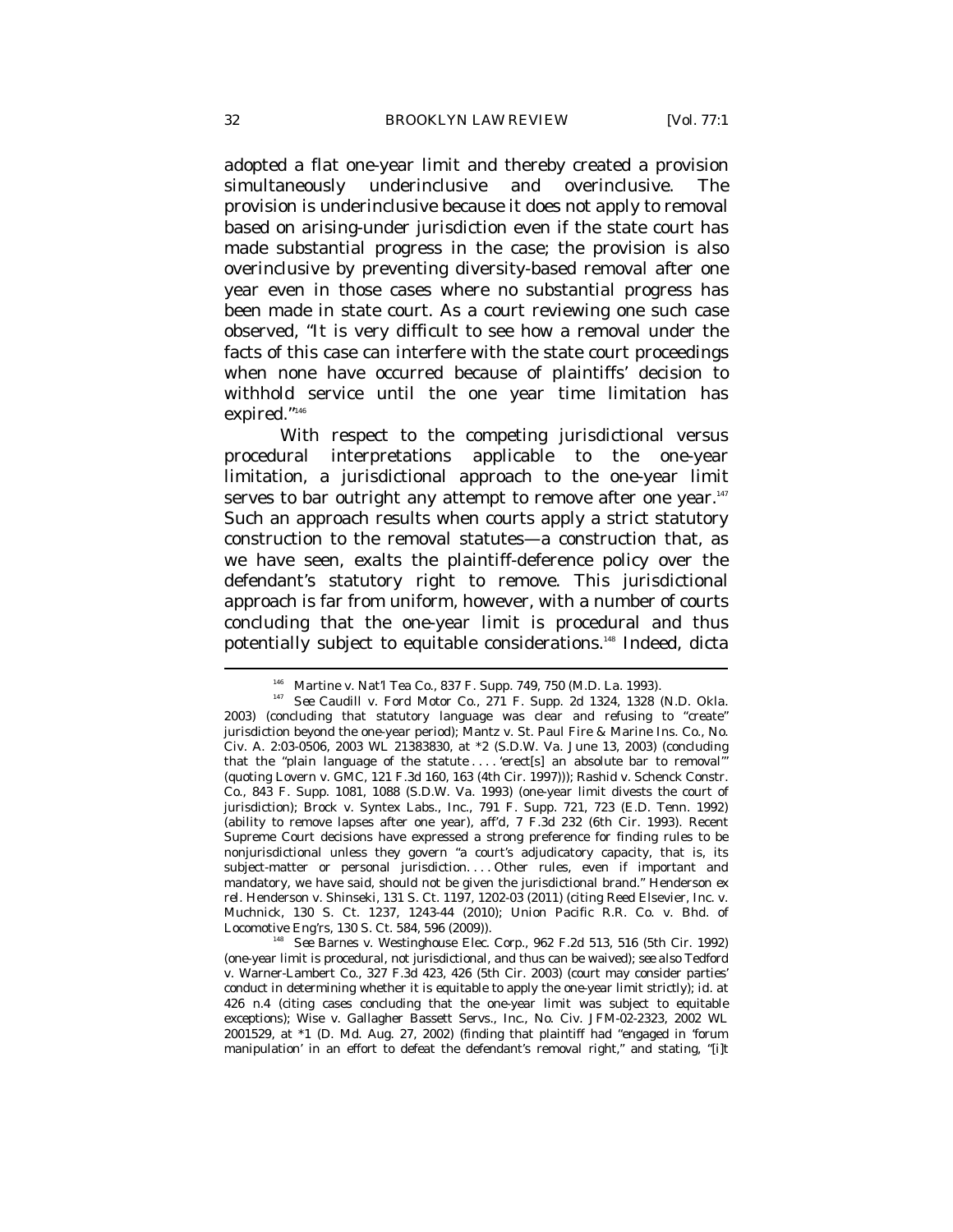in the U.S. Supreme Court's *Caterpillar, Inc. v. Lewis* decision referring to the one-year provision as "nonjurisdictional"149 suggest that the Court viewed the one-year limit as procedural.150 Perhaps an even more interesting issue is whether the one-year limit applies both to cases initially removable and those not initially removable.

A fuller excerpt from section 1446(b) aids in understanding the debate between applying the one-year limit to all cases or only those that were not initially removable. In its entirety, section 1446(b) provides:

The notice of removal of a civil action or proceeding shall be filed within thirty days after the receipt by the defendant, through service or otherwise, of a copy of the initial pleading setting forth the claim upon which such action or proceeding is based, or within thirty days after the service of summons upon the defendant if such initial pleading has then been filed in court and is not required to be served on the defendant, whichever period is shorter.

If the case stated by the initial pleading is not removable, a notice of removal may be filed within thirty days after receipt by the defendant, through service or otherwise, of a copy of an amended pleading, motion, order or other paper from which it may first be ascertained that the case is one which is or has become removable, except that a case may not be removed on the basis of jurisdiction conferred by section 1332 of this title more than 1 year after commencement of the action. $151$ 

The one-year limitation for diversity-based removals appears as the final clause of the second paragraph above. By appearing in this particular place within the statute, the oneyear limitation seems to act as a modifying or qualifying phrase only with respect to the second paragraph of section 1446(b), and some courts have therefore applied it only to cases that initially were nonremovable.<sup>152</sup> However, other courts have

<sup>150</sup> See Caterpillar, Inc., 519 U.S. at 75 n.13 (referring to the one-year provision as "nonjurisdictional").

would be disrespectful to Congress to conclude that it contemplated that a litigant's right to a federal forum could be defeated simply by an adverse party employing the strategem of secreting the federal nature of a claim by failing to claim before the one-year limit established by § 1446(b) the true amount of damages she is seeking").

<sup>&</sup>lt;sup>149</sup> Caterpillar, Inc. v. Lewis, 519 U.S. 61, 75 n.13 (1996); *see also Henderson ex rel. Henderson*, 131 S. Ct. at 1202-03 (noting that rules other than those governing a court's subject-matter or personal jurisdiction should be deemed nonjurisdictional); *Reed* 

<sup>&</sup>lt;sup>151</sup> 28 U.S.C. § 1446(b) (2006). <sup>152</sup> See, e.g., Brierly v. Alusuisse Flexible Packaging, Inc., 184 F.3d 527, 534-35 (6th Cir. 1999) (concluding that if Congress had intended the one-year limit to apply to all diversity-based removals it would have stated so more clearly).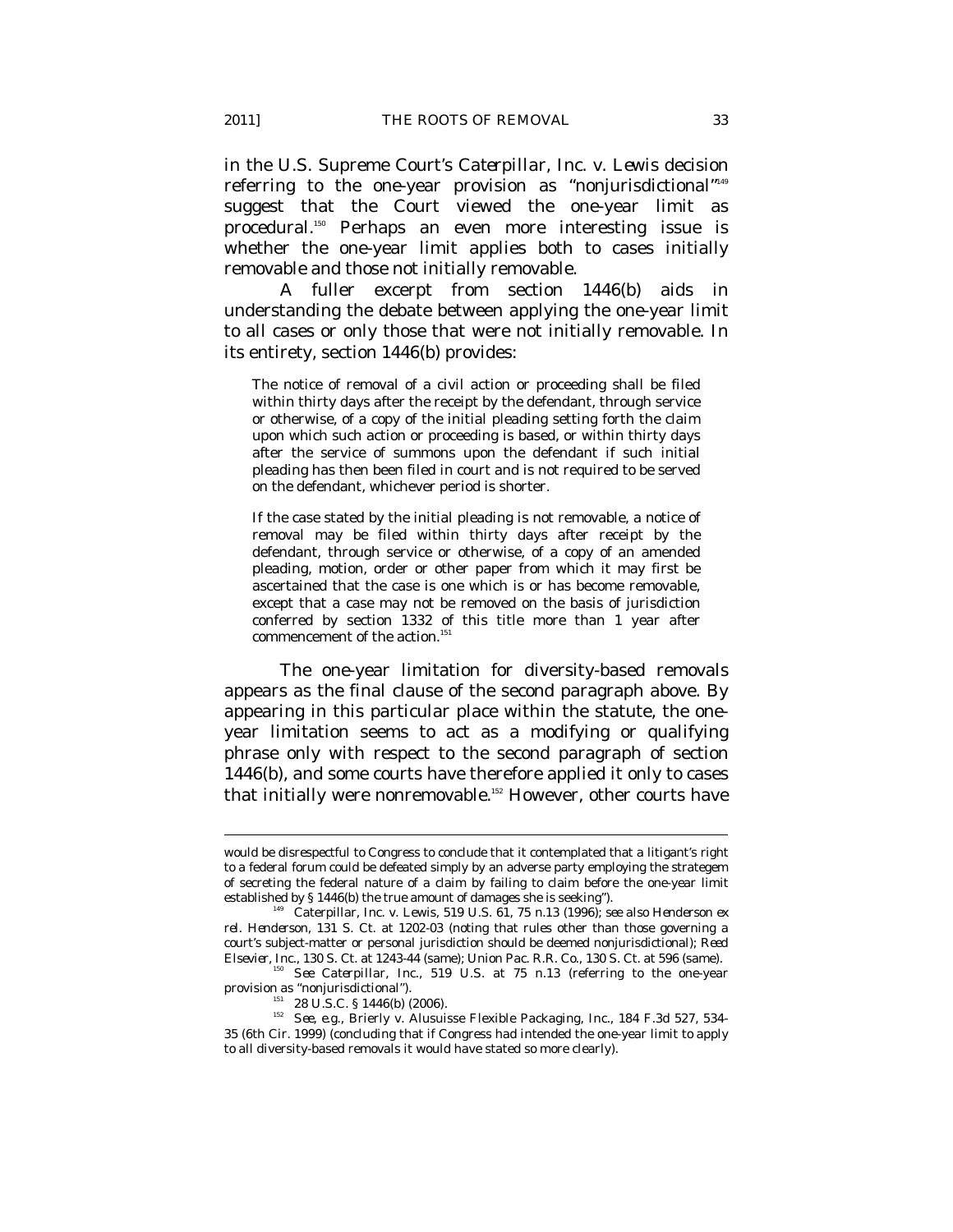applied the one-year limit to all diversity-based removals, thereby interpreting the limitation to apply both to initially removable cases as well as to those that were not initially removable.153 The courts that have offered this interpretation have emphasized that they must strictly construe the removal statutes against removal—an approach, as we have seen, used to accord deference to the plaintiff's choice of forum over the defendant's right to remove.<sup>154</sup>

With the competing policies of the plaintiff's right to forum selection and the defendant's right to remove to federal court now more fully revealed, we can now set out a framework that will generate a more consistent approach to the complex set of issues generated by removal involving section 1446(b).

# IV. TOWARD A MORE CONSISTENT CONSTRUCTION OF SECTION 1446(b)

This article has examined three contradictory provisions within section 1446(b), two implied and one express, that arise within the removal context: the first-served/lastserved/intermediate rules, the voluntary-involuntary rule, and the one-year limitation on diversity-based removal. A key insight into the resolution of these issues, whether by the courts or by Congress, is recognizing that the debates are not simply disputes over removal doctrine, but reflect the underlying tension in American procedure between plaintiff choices and defendant responses. In this part, we will analyze and synthesize the issues raised by these provisions in order to set out a more consistent analytical framework for considering late-arising removal efforts.

#### *A. Underlying Policies*

 $\overline{a}$ 

We begin with a review of policies, again both express and implied, that underlie and motivate these provisions. There are at least six such policies: (1) the statutory language itself, in its provision for removal by defendants as a general matter and in its more specific provisions of a thirty-day window for removal and of the one-year limitation on diversity-based removal; (2) the axiom

<sup>&</sup>lt;sup>153</sup> See Rezendes v. Dow Corning Corp., 717 F. Supp. 1435, 1437 (E.D. Cal. 1989).<br><sup>154</sup> To the extent that one might question whether the one-year limitation negatively impacts defendants, one need only look to the Class Action Fairness Act of 2005, which was heavily promoted by defendant interests and resulted in eliminating the one-year rule in certain class actions. *See* 28 U.S.C. § 1453.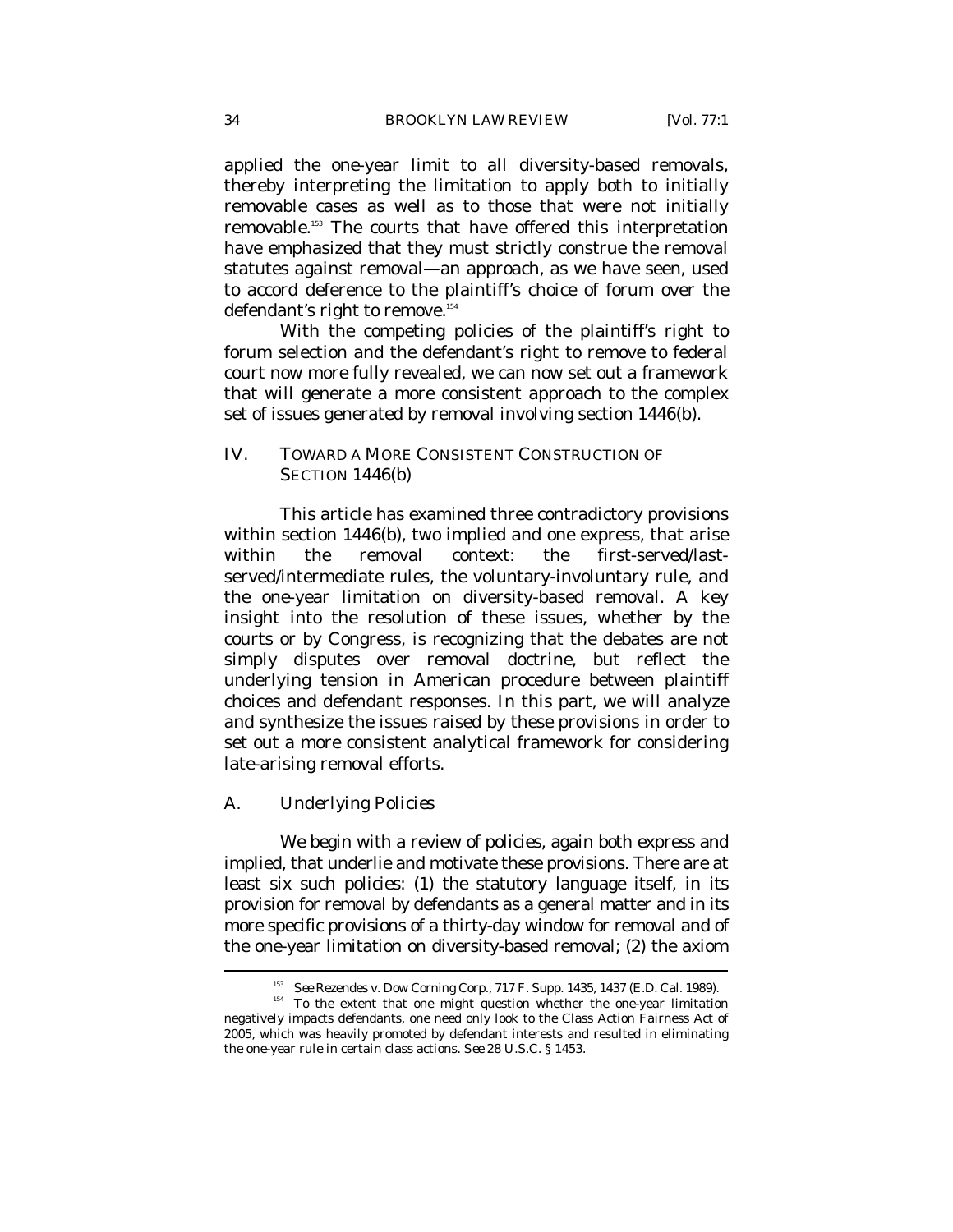that courts should interpret the removal statutes strictly; (3) the judicially imposed rule of unanimity; (4) the promotion of judicial economy; (5) deference to the plaintiff's choice of forum; and (6) an apparent disfavor of diversity jurisdiction. These policies reflect at least three inherent contradictions critical to the construction of a more consistent framework.

First, the policies mix deference to the plaintiff's choice of forum with the defendant's statutory entitlement to removal. Second, the policies mix strict statutory construction principles with the addition of judicially created conditions and rules. Third, the policies mix an articulated goal of judicial economy with the potential for removing cases to a new federal forum after they have long lingered in a state forum. Our next step is to ask whether any of these contradictions yields ready answers or contributes to a potential analytical framework.

The mix of strict statutory construction with judicially created conditions and rules is a somewhat common situation<sup>155</sup> without a ready solution, because it does not necessarily require compromise. Instead, courts and legislators could pursue a range of possible options. Courts could strictly construe the removal statutes and prohibit any supplementation with judicially created conditions and rules. Alternatively, they could honor any number of judicially created rules in addition to, or in explication of, the statutory language. In light of the current prevalence of a "plain language" approach to statutory construction, and for the sake of clarity, Congress could amend section 1446(b) to include any desired judicially created rules expressly and mandate that any rules not so included are expressly rejected.

The mix of judicial-economy concerns with the potential for late removal similarly does not yield any ready resolution: some sort of compromise appears required, yet the strength of these competing interests yields a range of choices. This leaves the mix of deference to the plaintiff's forum choice with the defendant's right to remove.

<sup>155</sup> *See, e.g.*, Louisville & Nashville R.R. v. Mottley, 211 U.S. 149, 153 (1908) (creating "well pleaded complaint" rule in federal arising-under cases, despite the absence of any such express requirement in the federal arising-under statute); Chi., Rock Island, & Pac. Ry. Co. v. Martin, 178 U.S. 245, 248 (1900) (reaffirming "rule of unanimity" when defendants seek to remove a civil action from state to federal court, despite the absence of any such express requirement in the federal removal statute); Strawbridge v. Curtiss, 7 U.S. (3 Cranch) 267, 267 (1806) (creating "complete diversity" rule in federal diversity jurisdiction cases, despite the absence of any such express requirement in the federal diversity statute).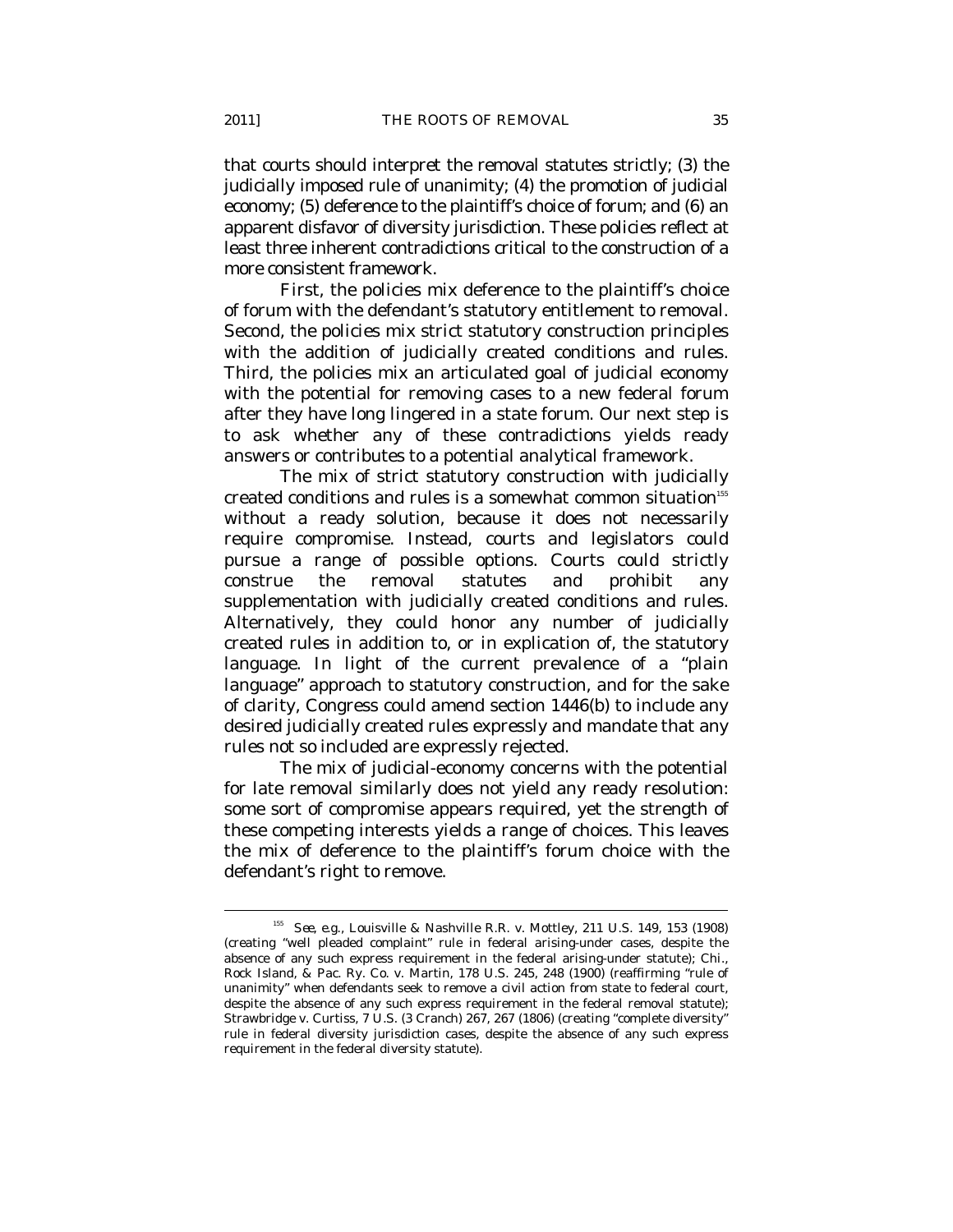In examining the conflict between preserving the plaintiff's choice of forum and honoring the defendant's right to remove to federal court when the statutory preconditions are satisfied (which also implicates interpreting the removal statutes strictly), compromise is an absolute necessity. If the policy of deferring to the plaintiff's forum choice was not subject to compromise, then the plaintiff's forum choice would become absolute and the removal statutes would serve no purpose—deferring to the plaintiff's choice of forum would, absent compromise, constitute both the beginning and the end of the discussion and would displace any potential for removal. Accordingly, courts must recognize the axiom regarding deference to the plaintiff's choice of forum for what it is—a starting point but not the only point of consideration. The defendant's right of removal is exactly that—a right, so long as the defendant satisfies the statutory prerequisites. A 1907 U.S. Supreme Court decision stated this plainly and directly:

[T]he Federal courts may, and should, take such action as will defeat attempts to wrongfully deprive parties entitled to sue in Federal courts of the protection of their rights in those tribunals. . . . Federal courts should not sanction devices intended to prevent a removal to a Federal court where one has that right.<sup>156</sup>

Some cases have expressly articulated a mistaken belief that the plaintiff's choice of forum should trump the defendant's statutory right of removal.<sup>157</sup> Those cases stand in stark contrast to other, older case decisions clearly stating that a defendant's right of removal is equal in stature, and of the same constitutional dimension, as a plaintiff's right to select a forum.158 As the Supreme Court has said, to allow plaintiffs to

*Id.* at 348; *see also* Tex. & Pac. Ry. Co. v. Cody, 166 U.S. 606, 609 (1897) (referring to "defendant's constitutional right as a citizen of a different State than the plaintiff, to

<sup>156</sup> Wecker v. Nat'l Enameling & Stamping Co., 204 U.S. 176, 182-83, 186 (1907). 157 *See, e.g*., Marathon Oil Co. v. Ruhrgas, 145 F.3d 211, 219 n.11 (5th Cir.

<sup>1998) (&</sup>quot;The defendant's right to remove and the plaintiff's right to choose the forum are not equal."), *rev'd*, 526 U.S. 574 (1999); Auchinleck v. Town of LaGrange, 167 F. Supp. 2d 1066, 1069 (E.D. Wis. 2001) ("The plaintiff's right to choose his forum is superior to the defendant's right of removal."). 158 *See* Martin v. Hunter's Lessee, 14 U.S. (1 Wheat.) 304, 348 (1816).

The constitution of the United States was designed for the common and equal benefit of all the people of the United States. The judicial power was granted for the same benign and salutary purposes. It was not to be exercised exclusively for the benefit of parties who might be plaintiffs, and would elect the national forum, but also for the protection of defendants who might be entitled to try their rights, or assert their privileges, before the same forum.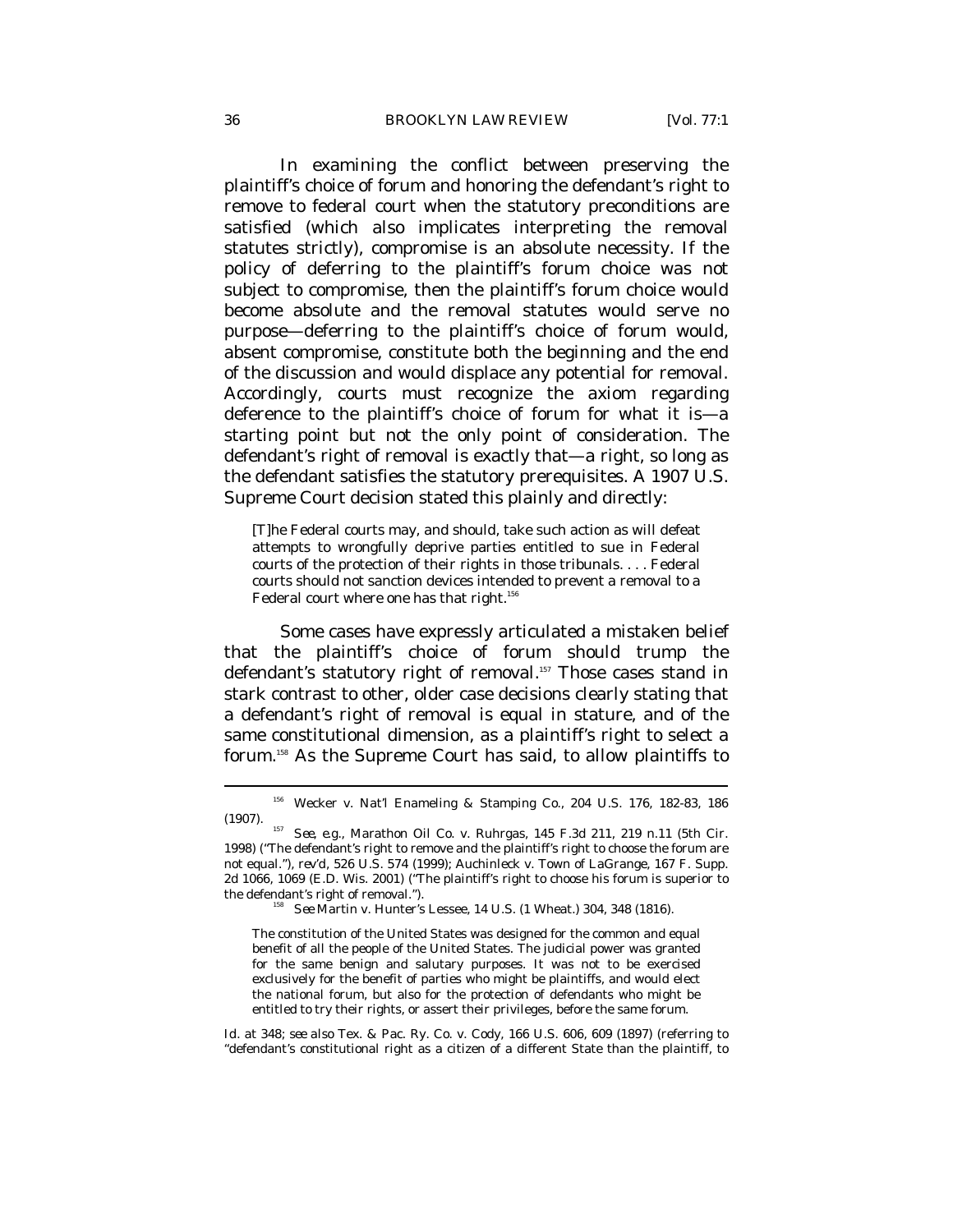"always elect the state court" renders the protection of diversity jurisdiction ineffective for defendants and "[s]uch a state of things can, in no respect, be considered as giving equal rights."159 Rather, Congress authorized removal so that defendants would not be "deprived of all the security which the constitution intended in aid of [their] rights."160 By virtue of the fact that a defendant cannot automatically thwart the plaintiff's choice of forum in every instance but instead can remove only under the circumstances prescribed by statute, the removal statutes constitute a congressional compromise between the interests of plaintiffs and defendants. It remains to apply this framework to resolve the issues that arise in the context of statutory construction—and accordingly, the next question becomes the extent to which a strict statutory construction should be modified by judicially created conditions and rules, which brings us full circle. At this point, a return to each of the three identified removal issues will provide the context necessary for our framework.

### *B. Applying Policies to the Rules*

This section applies the policies identified above and illustrates how these policies impact each of the rules explored.

# 1. The First-Served, Last-Served, and Intermediate Rules

Returning first to the first-served, last-served, and intermediate rules, and assuming that the rule of unanimity is here to stay, the question becomes which of the three approaches strikes the better compromise between deferring to the plaintiff's choice of forum and the defendant's right to removal. The conclusion appears straightforward: the lastserved defendant rule honors both the plaintiff's right of forum selection and the defendant's right of removal. Although some courts have claimed that the first-served rule does no injustice to defendants due to the rule of unanimity,<sup>161</sup> the first-served

choose a federal forum"); Boatmen's Bank of St. Louis v. Fritzlen, 135 F. 650, 655 (8th Cir. 1905) (stating that a defendant's right of removal "is of sufficient value and gravity to be guarantied by the Constitution and the acts of Congress"); *In re* Diet Drugs Prods. Liab. Litig., 220 F. Supp. 2d 414, 425 (E.D. Pa. 2002) (stating that a defendant's right of removal "emanates from Article III, Section 2 of the Constitution").<br>
<sup>159</sup> Hunter's Lessee, 14 U.S. (1 Wheat.) at 349.<br>
<sup>161</sup> *See, e.g.*, Brown v. Demco, Inc., 792 F.2d 478, 482 (5th Cir. 1986).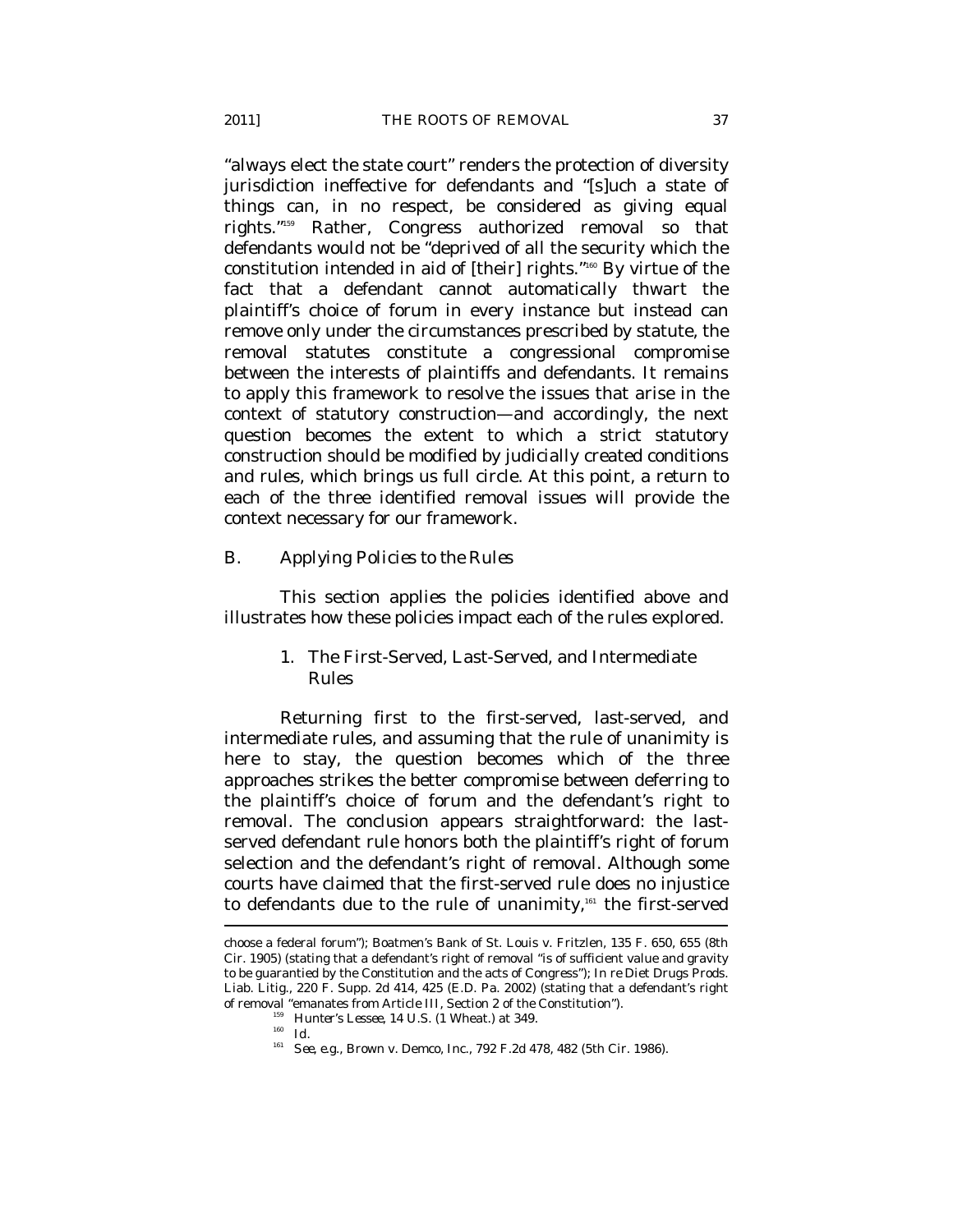rule is susceptible to potential manipulation: the plaintiff might serve less sophisticated defendants first in an attempt to preclude removal.<sup>162</sup> The last-served rule deprives the plaintiff of no valid right or privilege—the plaintiff loses only the ability to manipulate the timing of service so as to potentially reduce the likelihood of removal—whereas the first-served rule potentially deprives later-served defendants of their right to removal. Accordingly, the last-served defendant rule appears to offer the better compromise.<sup>163</sup>

#### 2. The Voluntary-Involuntary Rule

The voluntary-involuntary rule presents the contradiction between deferring to the plaintiff's choice of forum and the defendant's right to removal in a very direct manner. Remember that deference to the plaintiff's choice of forum is the Supreme Court's sole articulated justification for the voluntary-involuntary rule.164 But it is unclear why deference to the plaintiff's choice of forum should trump the defendant's right to remove in the context of a subsequent change in circumstances.<sup>165</sup>

Although the plaintiff is said to be the master of her claim,166 no obvious reason explains why the plaintiff should maintain ongoing control after filing the complaint, especially when such ongoing control implicates concerns that a plaintiff could manipulate amendments and dismissals in such a manner as to defeat the defendant's right to removal. The

<sup>&</sup>lt;sup>162</sup> *See supra* note 91 and accompanying text (providing examples).<br><sup>163</sup> *See* Howard B. Stravitz, *Recocking the Removal Trigger*, 53 S.C. L. REV. 185, 202 (2002) (opining that it "is undoubtedly correct that the first-served defendant rule unfairly shifts [the] balance in favor of plaintiffs"); *see also* McKinney v. Bd. of Trs. of Mayland Cmty. Coll., 955 F.2d 924, 927-28 (4th Cir. 1992) ("'Congress created the removal process to protect defendants. It did not extend such protection with one hand, and with the other give plaintiffs a bag of tricks to overcome it.'" (quoting McKinney v.

Bd. of Trs. of Mayland Cmty. Coll., 713 F. Supp. 185, 189 (W.D.N.C. 1989))). 164 *See* Jenkins v. Nat'l Union Fire Ins. Co. of Pa., 650 F. Supp. 609, 613-14 (N.D. Ga. 1986) ("What emerges from an examination of the Supreme Court cases on the voluntary-involuntary rule is the conclusion that the rule is not based upon an appealability/finality rationale but upon a policy favoring the plaintiff's 'power to determine the removability of his case.'" (quoting Great N. Ry. Co. v. Alexander, 246 U.S. 276, 282 (1918)). 165 *See* Underwood, *supra* note 104, at 1098 ("The voluntary/ involuntary rule

is not just antiquated, but lacking any principled bases. It acts as merely another court-created doctrine designed to limit the ability of litigants to utilize the services of the federal tribunals, trampling on principles of federalism.").<br><sup>166</sup> See Holmes Grp., Inc. v. Vornado Air Circulation Sys., Inc., 535 U.S. 826,

<sup>831 (2002) (</sup>referring to plaintiff as "the master of the complaint" (quoting Caterpillar Inc. v. Williams, 482 U.S. 386, 398-99 (1996))).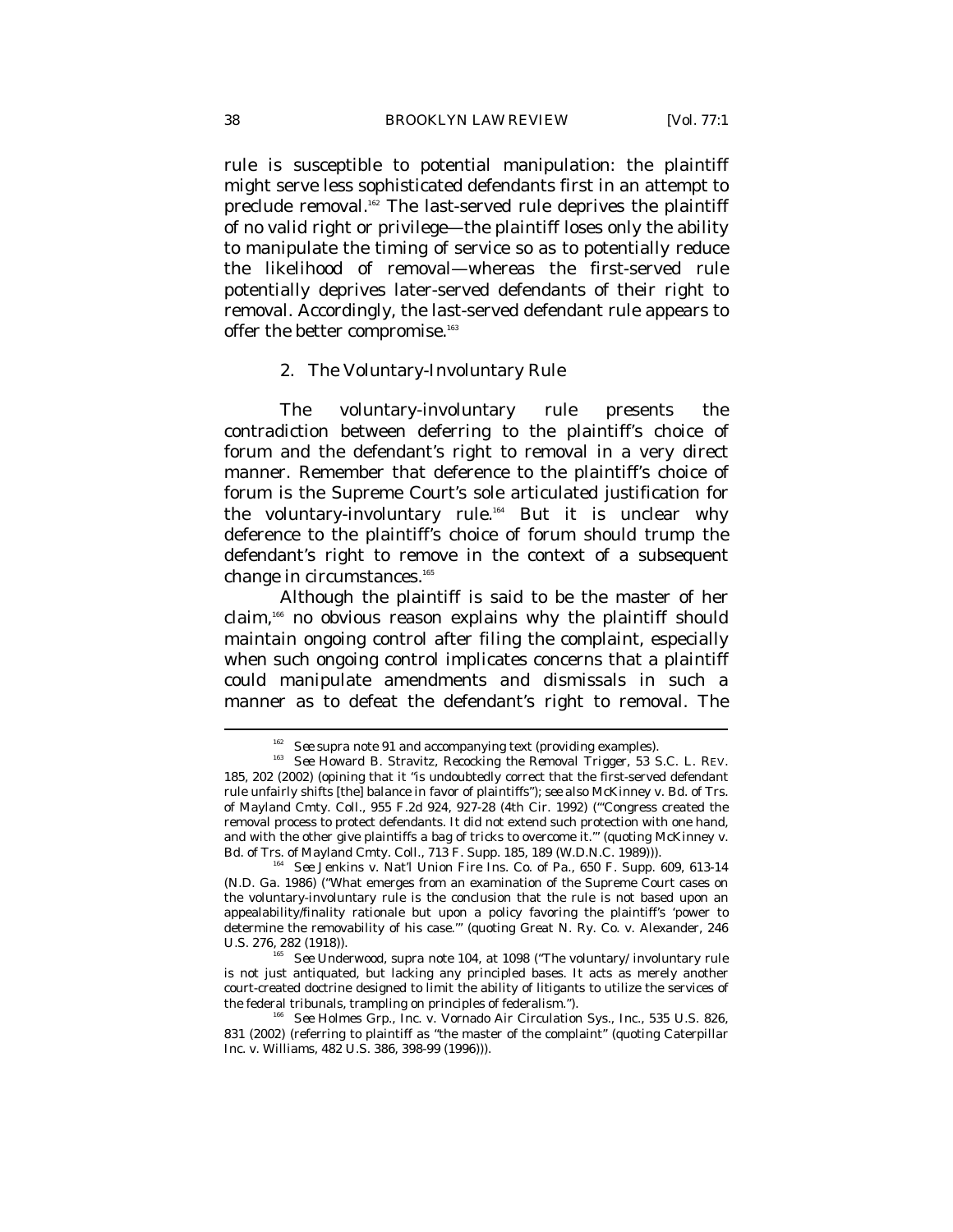plaintiff is entitled to the initial forum choice and permitted to attempt to structure her lawsuit in such a manner as to avoid federal subject-matter jurisdiction, such as by suing under state law rather than federal law, suing nondiverse defendants, or limiting the recovery sought to one below the jurisdictional threshold. However, the extreme deference to the plaintiff's choice of forum reflected in the voluntary-involuntary rule seems especially incongruous in light of other ways that we permit defendants to alter the litigation, such as by adding parties,<sup>167</sup> asserting counterclaims and cross-claims,<sup>168</sup> and moving for transfers of venue.169 Extending the plaintiff's control beyond the initial filing, so that defendants cannot exercise their right of removal in an instance where federal subject-matter jurisdiction plainly exists, unduly defers to the plaintiff's forum selection at the expense of the defendant's right of removal.

#### 3. The One-Year Limitation

Finally, we turn to the one-year limitation on diversitybased removal. As an initial matter, no obvious rationale explains the purpose of imposing an outer one-year time limit on the removal of diversity cases, but no outer time limit whatsoever on the removal of arising-under cases. This presents two potential options: eliminating the one-year limitation on diversity-based removal so that there is no time limit for either diversity or arising-under cases, or imposing an outer time limitation on both diversity and arising-under removal.

In answer to concerns about the one-year limitation as tending to encourage plaintiff manipulation (such as waiting until the expiration of the one-year limit before dismissing a nondiverse defendant), the elimination of the one-year limit would remove this concern and put all bases for removal on the same footing. However, the lack of any outer time limit would permit removal after state courts have potentially invested substantial time and resources in the case, which is inconsistent with judicial-economy concerns. An appropriate compromise in this instance might be for Congress to implement an outer time limitation for all removal, regardless of whether the basis for federal subject-matter jurisdiction is diversity or arising-under. This would eliminate the apparent

<sup>167</sup> *See, e.g*., FED. R. CIV. P. 14. 168 *See* FED. R. CIV. P. 13. 169 *See* 28 U.S.C. § 1404(a) (2006).